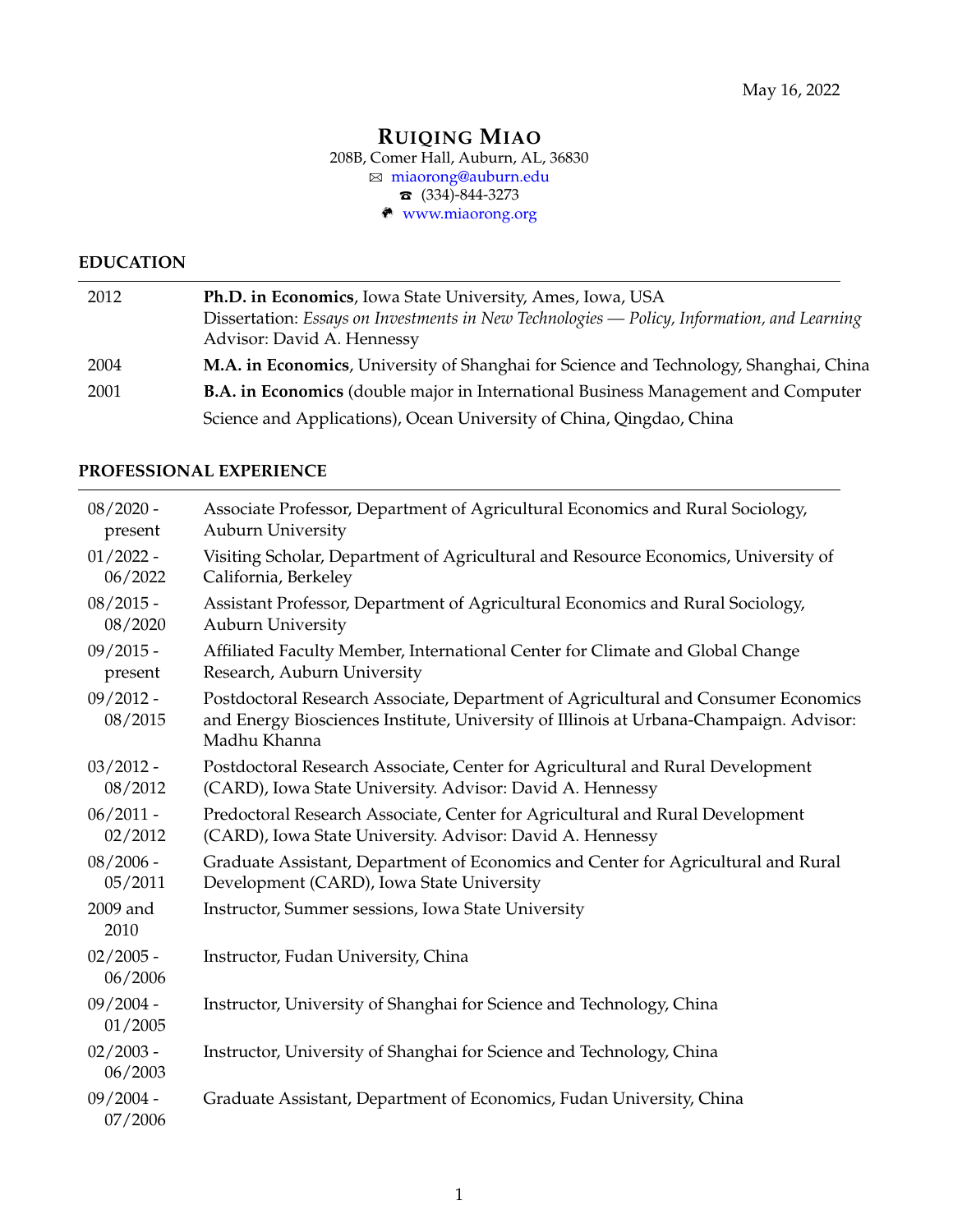## **SELECTED HONORS AND AWARDS**

| Associate Editor, American Journal of Agricultural Economics                                                                                                          |
|-----------------------------------------------------------------------------------------------------------------------------------------------------------------------|
| Associate Editor, Agricultural Economics                                                                                                                              |
| Outstanding Journal Article 2020 of the European Review of Agricultural Economics, the<br>European Agricultural and Applied Economics Publications (EAAEP) Foundation |
| Outstanding Publication Award (High Scientific Impact), College of Agriculture,<br><b>Auburn University</b>                                                           |
| Emerging Scholar Award, Southern Agricultural Economics Association (SAEA)                                                                                            |
| Dean's Grantsmanship Award, College of Agriculture, Auburn University                                                                                                 |
| Graduate Teaching Excellence Award, Iowa State University                                                                                                             |
| Graduate and Professional Student Senate Peer Research Award, Iowa State University                                                                                   |
| Graduate and Professional Student Senate Peer Teaching Award, Iowa State University                                                                                   |
|                                                                                                                                                                       |

#### **SELECTED HONORS AND AWARDS OF STUDENTS**

| 2021 | Prasenjit Ghosh, SAEA Outstanding Dissertation Award                                   |
|------|----------------------------------------------------------------------------------------|
| 2021 | Brian Cornish, Presidential Graduate Opportunity Program Fellowship, Auburn University |

#### **JOURNAL ARTICLES (\* indicates student co-authors)**

- 31. Miao, Ruiqing, David A. Hennessy, and Hongli Feng. 2022. "Grassland Easement Evaluation and Acquisition: An Integrated Framework." *Canadian Journal of Agricultural Economics* 70(1):41- 61. doi: <https://doi.org/10.1111/cjag.12302>
- 30. Khanna, Madhu and Ruiqing Miao. 2022. "Inducing Sustainable Intensification of Agriculture: Insights from Applied Economics." *Australian Journal of Agricultural and Resource Economics* 66(1):1-23. doi: <https://doi.org/10.1111/1467-8489.12461>
- 29. Awolala, David Olufemi, Igbekele Amos Ajibefun, Kehinde Ogunjobi, and Ruiqing Miao. 2022. "Integrated Assessment of Human Vulnerability to Extreme Climate Hazards: Emerging Outcomes for Adaptation Finance Allocation in Southwest Nigeria." *Climate and Development* 14(2):166- 183. doi: <https://doi.org/10.1080/17565529.2021.1898925>
- 28. Cornish, Brian\*, Ruiqing Miao, and Madhu Khanna. 2021. "Impact of changes in Title II of the 2018 Farm Bill on the Acreage and Environmental Benefits of Conservation Reserve Program." *Applied Economic Perspectives and Policy*. doi: <http://doi.org/10.1002/aepp.13185>
- 27. Ghosh, Prasenjit\*, Ruiqing Miao, and Emir Malikov. 2021. "Crop Insurance Premium Subsidy and Irrigation Water Withdrawals in the Western United States." *The Geneva Papers on Risk and Insurance - Issues and Practice.* doi: <https://doi.org/10.1057/s41288-021-00252-4>
- 26. Yu, Chengzheng\*, Ruiqing Miao, and Madhu Khanna. 2021. "Maladaptation of U.S. Corn and Soybeans to a Changing Climate." *Scientific Reports* 11:12351. doi: [https://doi.org/10.1038/](https://doi.org/10.1038/s41598-021-91192-5) [s41598-021-91192-5](https://doi.org/10.1038/s41598-021-91192-5)
- 25. Malikov, Emir, Ruiqing Miao, and Jingfang Zhang\*. 2020. "Distributional and Temporal Heterogeneity in the Climate Change Effects on U.S. Agriculture." *Journal of Environmental Economics and Management*. 104:1-10. doi: <https://doi.org/10.1016/j.jeem.2020.102386>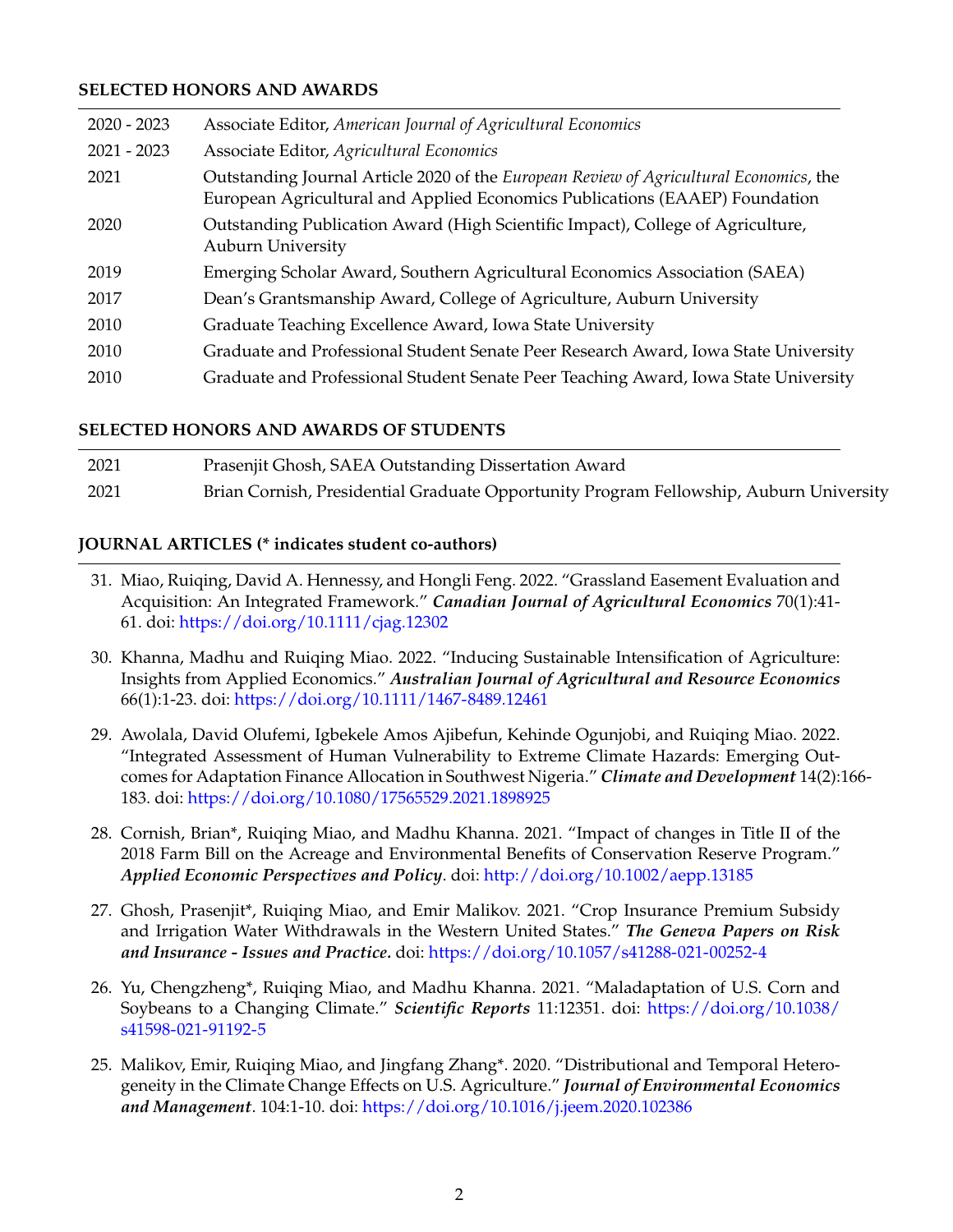- 24. Li, Yijia\*, Ruiqing Miao, and Madhu Khanna. 2020. "Neonicotinoids and Decline in Bird Biodiversity in the United States." *Nature Sustainability* 3:1027-1035. doi: [https://doi.org/10.1038/](https://doi.org/10.1038/s41893-020-0582-x) [s41893-020-0582-x](https://doi.org/10.1038/s41893-020-0582-x)
- 23. Miao, Ruiqing. 2020. "Climate, Insurance, and Innovation: The Case of Drought and Innovations in Drought-Tolerant Traits in U.S. Agriculture." *European Review of Agricultural Economics* 47(5):1826-1860. doi: <https://doi.org/10.1093/erae/jbaa010> (Outstanding Journal Article 2020 Award)
- 22. Miao, Ruiqing and Madhu Khanna. 2020. "Harnessing Advances in Agricultural Technologies to Optimize Resource Utilization in the Food-Energy-Water Nexus." *Annual Review of Resource Economics* 12:65-85. doi: <https://doi.org/10.1146/annurev-resource-110319-115428>
- 21. Li, Yijia\*, Ruiqing Miao, and Madhu Khanna. 2019. "Effects of Ethanol Plant Proximity and Crop Prices on Land-Use Change in the United States." *American Journal of Agricultural Economics* 101(2):467-491. doi: <https://doi.org/10.1093/ajae/aay080>
- 20. Miao, Ruiqing, Prasenjit N. Ghosh\*, Madhu Khanna, Weiwei Wang, and Jian Rong. 2019. "Effect of Wind Turbines on Bird Abundance: a National Scale Analysis based on Fixed Effects Models." *Energy Policy* 132:357-366. doi: <https://doi.org/10.1016/j.enpol.2019.04.040>
- 19. Schillerberg, Tayler A.\*, Di Tian, and Ruiqing Miao. 2019. "Spatiotemporal patterns of maize and winter wheat yields in the United States: predictability and impact from climate oscillations." *Agricultural and Forest Meteorology* 275:208-222. doi: [https://doi.org/10.1016/j.agrformet.2019.](https://doi.org/10.1016/j.agrformet.2019.05.019) [05.019](https://doi.org/10.1016/j.agrformet.2019.05.019)
- 18. Anand, Mohit\*, Ruiqing Miao, and Madhu Khanna. 2019. "Adopting Bioenergy Crops: Does Farmers' Attitude toward Loss Matter?" *Agricultural Economics* 50(4):435-450. doi: [https://doi.](https://doi.org/10.1111/agec.12501) [org/10.1111/agec.12501](https://doi.org/10.1111/agec.12501)
- 17. Wilson, Norbert L.W., Ruiqing Miao, and Carter S. Weis\*. 2019. "When in Doubt Throw It Out! The Complicated Decision to Consume or Waste Food by Date Labels." *Choices* 34(1):1-7.
- 16. Wilson, Norbert L.W., Ruiqing Miao, and Carter S. Weis\*. 2018. "Seeing is Not Believing: Perceptions of Date Labels over Food and Attributes." *Journal of Food Products Marketing* 24(5):611- 631. doi: <https://doi.org/10.1080/10454446.2018.1472700>
- 15. Tian, Hanqin, Chaoqun Lu, Shufen Pan, Jia Yang, Ruiqing Miao, Wen Ren, Qiang Yu, Bojie Fu, Fei-Fei Jin, Yonglong Lu, Jerry Melillo, Zhiyun Ouyang, Cheryl Palm, John Reilly. 2018. "Optimizing Resource Use Efficiencies in the Food-Energy-Water nexus for Sustainable Agriculture: From Conceptual Model to Decision Support System." *Current Opinion in Environmental Sustainability* 33:104-113. doi: <https://doi.org/10.1016/j.cosust.2018.04.003>
- 14. Miao, Ruiqing and Madhu Khanna. 2017. "Effectiveness of the Biomass Crop Assistance Program: Roles of Behavioral Factors, Credit Constraint, and Program Design." *Applied Economic Perspectives and Policy* 39(4): 584-608. doi: <https://doi.org/10.1093/aepp/ppx031>
- 13. Miao, Ruiqing and Madhu Khanna. 2017. "Costs of Meeting a Cellulosic Biofuel Mandate with Perennial Energy Crops: Implications for Policy." *Energy Economics* 64: 321-334. doi: [https://](https://doi.org/10.1016/j.eneco.2017.03.018) [doi.org/10.1016/j.eneco.2017.03.018](https://doi.org/10.1016/j.eneco.2017.03.018)
- 12. Miao, Ruiqing, Madhu Khanna, and Haixiao Huang. 2016. "Responsiveness of Crop Yield and Acreage to Price and Climate." *American Journal of Agricultural Economics* 98(1): 191-211. doi: <https://doi.org/10.1093/ajae/aav025>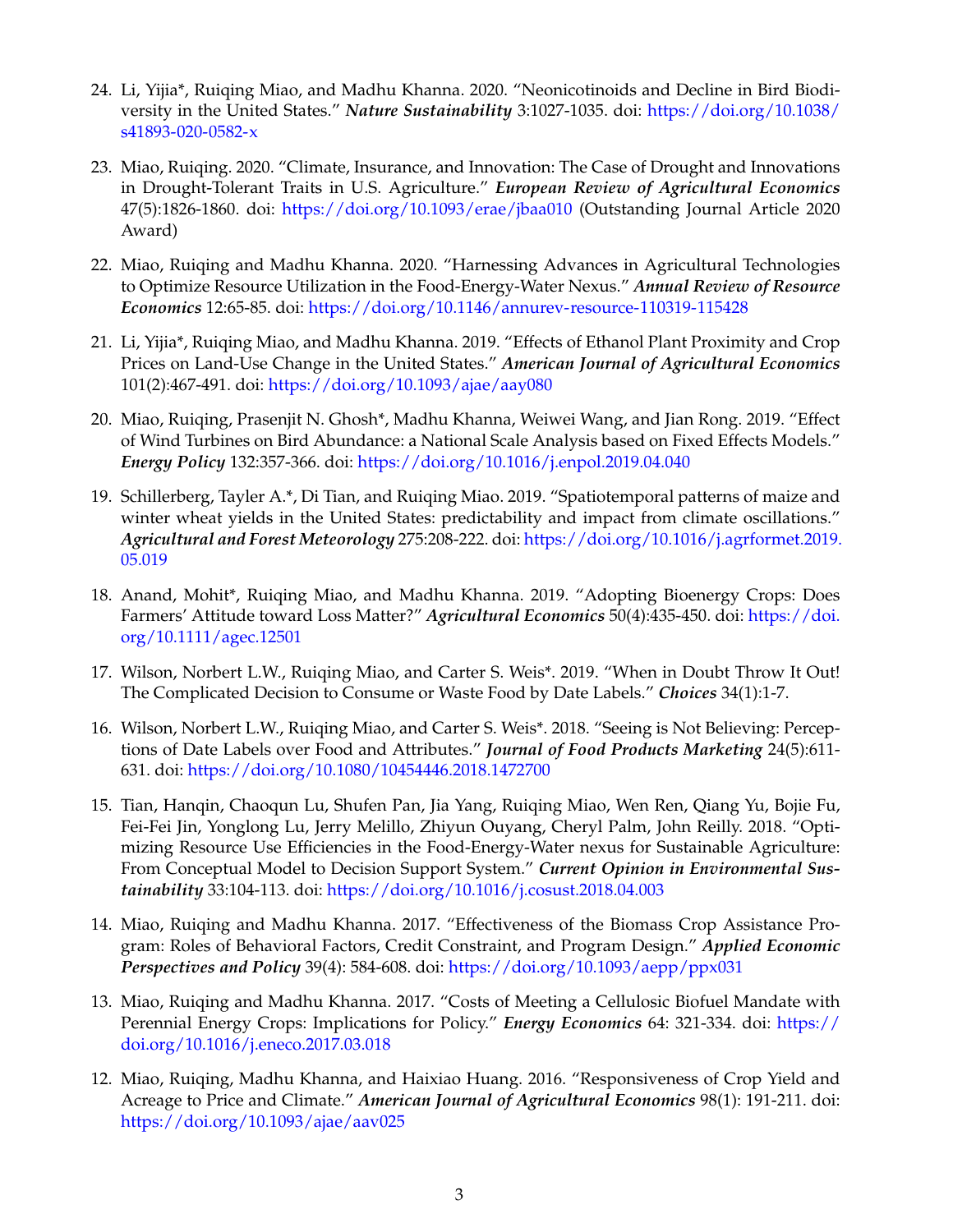- 11. Miao, Ruiqing, David A. Hennessy, and Hongli Feng. 2016. "The Effect of Crop Insurance Subsidies and Sodsaver on Land Use Change." *Journal of Agricultural and Resource Economics* 41(2): 247-265.
- 10. Miao, Ruiqing, Hongli Feng, David A. Hennessy, and Xiaodong Du. 2016. "Assessing Costeffectiveness of the Conservation Reserve Program and Its Interaction with Crop Insurance Subsidies". *Land Economics* 92(4): 593-617. doi: <https://doi.org/10.3368/le.92.4.593>
- 9. Miao, Ruiqing and David A. Hennessy. 2015. "Optimal Protein Segregation Strategies for Wheat Growers." *Canadian Journal of Agricultural Economics*. 63(3): 309-331. doi: [https://doi.org/10.](https://doi.org/10.1111/cjag.12046) [1111/cjag.12046](https://doi.org/10.1111/cjag.12046)
- 8. Du, Xiaodong, Cindy L. Yu, David A. Hennessy, and Ruiqing Miao. 2015. "Geography of Crop Yield Skewness." *Agricultural Economics*. 46(4): 463-473 (lead article). doi: [https://doi.org/10.](https://doi.org/10.1111/agec.12174) [1111/agec.12174](https://doi.org/10.1111/agec.12174)
- 7. Miao, Ruiqing, David A. Hennessy, and Hongli Feng. 2014. "Sodbusting, Crop Insurance and Sunk Conversion Costs." *Land Economics*. 90(4): 601-622. doi: [https://doi.org/10.3368/le.90.4.](https://doi.org/10.3368/le.90.4.601) [601](https://doi.org/10.3368/le.90.4.601)
- 6. Miao, Ruiqing and Madhu Khanna. 2014. "Are Bioenergy Crops Riskier than Corn? Implications for Biomass Price". *Choices*. 29(1).
- 5. Miao, Ruiqing and David A. Hennessy. 2014. "To Learn or To Change: Optimal R&D Investments under Uncertainty in the Case of Climate Change." *Natural Resource Modeling*. 27(2): 235-257. doi: <https://doi.org/10.1111/nrm.12032>
- 4. Miao, Ruiqing. 2013. "Impact of Ethanol Plants on Local Land Use Change." *Agricultural and Resource Economics Review*. 42(2): 275-293. doi: <https://doi.org/10.22004/ag.econ.155314>
- 3. Feng, Hongli, David A. Hennessy, and Ruiqing Miao. 2013. "The Effects of Government Payments on Native Grassland Conversion, the CRP, and Corn Acreage Changes in the Dakotas." *American Journal of Agricultural Economics* (proceedings issue). 95(2): 412-418. doi: [https://](https://doi.org/10.1093/ajae/aas112) [doi.org/10.1093/ajae/aas112](https://doi.org/10.1093/ajae/aas112)
- 2. Miao, Ruiqing, David A. Hennessy, and Bruce A. Babcock. 2012. "Investment in Cellulosic Biofuel Refineries: Do Waivable Biofuel Mandates Matter?" *American Journal of Agricultural Economics*. 94(3): 750-762. doi: <https://doi.org/10.1093/ajae/aar142>
- 1. Miao, Ruiqing. 2011. "Bargaining between Firms and Environmental Protection Bureaus: Water Pollution in China." *China Agricultural Economic Review*. 3(1): 80-91. doi: [https://doi.org/10.](https://doi.org/10.1108/17561371111103561) [1108/17561371111103561](https://doi.org/10.1108/17561371111103561)

# **BOOK CHAPTER**

1. Khanna, Madhu, David Zilberman, and Ruiqing Miao. 2017. "Innovation in Agriculture: Incentives for Adoption and Supply Chain Development for Energy Crops." In Madhu Khanna and David Zilberman ed. *Handbook of Bioenergy Economics and Policy* (*Volume II*), Springer Publishers.

## **OUTREACH ARTICLES, CONFERENCE PROCEEDINGS, AND REPORTS (\* indicates students)**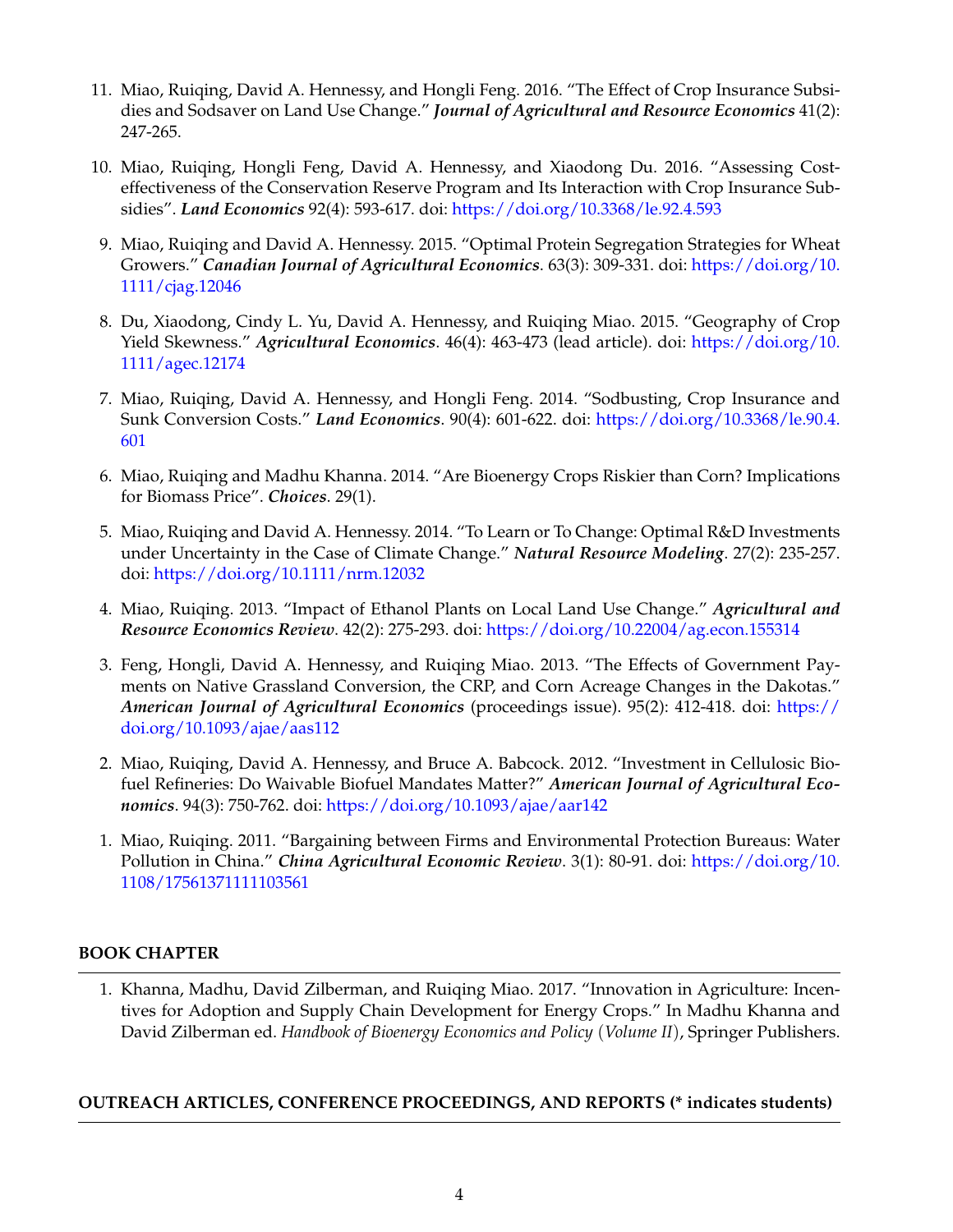- 15. Miao, Ruiqing, Hongli Feng, David A. Hennessy, Gaurav Arora, and Charles R. Loesch. 2020. "Grassland Easement Acquisition: Conversion Hazard Rate, Additionality, and Spatial Spillover." In Knuffman, L., ed. 2020. *America's Grasslands Conference: Working across Boundaries. Proceedings of the* 5 *th Biennial Conference on the Conservation of America's Grasslands. August 20-22, 2019, Bismarck, ND.* Washington, DC: National Wildlife Federation. Available at: [Here.](https://www.nwf.org/-/media/Documents/PDFs/Our-Lands/2019-America-Grasslands-Conference-Proceedings.ashx?la=en&hash=6D643148A4A44E46DAC1239AE0A80D6A5D5514A0)
- 14. Miao, Ruiqing and Madhu Khanna. 2020. "The Food-Energy-Water Nexus and Emerging Agricultural Technologies." Farmdoc daily (10):137, Department of Agricultural and Consumer Economics, University of Illinois at Urbana-Champaign, July 24. Available at: [Here.](https://farmdocdaily.illinois.edu/2020/07/the-food-energy-water-nexus-and-emerging-agricultural-technologies.html)
- 13. Miao, Ruiqing. 2020. "Tradeoff between Short-Term and Long-Term Risk Management Tools: New Study Shows that Crop Insurance May Hinder Agricultural Innovations in Drought-Tolerant Technologies." Farmdoc daily (10):115, Department of Agricultural and Consumer Economics, University of Illinois at Urbana-Champaign, June 24. Available at: [Here.](https://farmdocdaily.illinois.edu/2020/06/tradeoff-between-short-term-and-long-term-risk-management-tools.html)
- 12. Ghosh, Prasenjit N.\*, Ruiqing Miao, and Madhu Khanna. 2019. "Wind Energy and Birds: Taller Turbines with Shorter Blades Are More Friendly to Breeding Birds." PolicyMatters. University of Illinois at Urbana-Champaign, July 9th. Available at: [Here.](http://policymatters.illinois.edu/wind-energy-and-birds/)
- 11. Miao, Ruiqing, Madhu Khanna, and Mohit Annad. 2019. "Fear of Losses: Study Shows that Farmers' Loss Aversion Attitude Renders Miscanthus Less Appealing but Switchgrass More Attractive." Farmdoc daily (9):120, Gardner Policy Series. Department of Agricultural and Consumer Economics, University of Illinois at Urbana-Champaign, June 28, 2019. Available at: [Here.](https://farmdocdaily.illinois.edu/2019/06/fear-of-losses-study-shows-that-farmers-loss-aversion-attitude-renders-miscanthus-less-appealing-but-switchgrass-more-attractive.html)
- 10. Miao, Ruiqing, Yijia Li\*, and Madhu Khanna. 2018. "New Study Shows that Corn Acreage and Total Crop Acreage are not very Responsive to Local Ethanol Production and Crop Prices." Farmdoc Daily (8):233, Department of Agricultural and Consumer Economics, University of Illinois at Urbana-Champaign, December 20. Available at: [Here](https://farmdocdaily.illinois.edu/2018/12/new-study-shows-that-corn-acreage-and-total-crop-acreage-are-not-very-responsive-to-local-ethanol-production-and-crop-prices.html)
- 9. Wilson, Norbert L.W., Ruiqing Miao, and Carter S. Weis\*. 2018. "Study Shows New Evidence That Consumers Are Confused By Date Labels On Food Items." PolicyMatters. University of Illinois at Urbana-Champaign. Available at: [Here.](http://policymatters.illinois.edu/study-shows-new-evidence-that-consumers-are-confused-by-date-labels-on-food-items/)
- 8. Miao, Ruiqing and Madhu Khanna. 2017. "Limited Impact of Biomass Crop Assistance Program (BCAP) Under Current Funding Levels." Farmdoc Daily (7):155, Department of Agricultural and Consumer Economics, University of Illinois at Urbana-Champaign, August 24. Available at: [Here.](http://farmdocdaily.illinois.edu/2017/08/limited-impact-biomass-crop-assistance-program.html)
- 7. Miao, Ruiqing and Madhu Khanna. 2017. "Reducing costs of meeting a cellulosic biofuel mandate with perennial energy crops: potential roles of energy crop insurance and establishment cost subsidies." PolicyMatters. University of Illinois at Urbana-Champaign. Available at: [Here.](http://policymatters.illinois.edu/reducing-costs-of-meeting-a-cellulosic-biofuel-mandate-with-perennial-energy-crops-potential-roles-of-energy-crop-insurance-and-establishment-cost-subsidies/)
- 6. Miao, Ruiqing, David A. Hennessy, and Hongli Feng. 2017. "How much can the Sodsaver Provision in the 2014 Farm Bill Save Sod? It Depends on Crop Prices." PolicyMatters. University of Illinois at Urbana-Champaign. Available at: [Here.](http://policymatters.illinois.edu/how-much-can-the-sodsaver-provision-in-the-2014-farm-bill-save-sod-it-depends-on-crop-prices/)
- 5. Miao, Ruiqing, Hongli Feng, David A. Hennessy, and Xiaodong Du. 2016. "Linkage between Federal Crop Insurance Program and the Conservation Reserve Program: Implications for Budgetary Outlays and Environmental Efficiency." PolicyMatters, November 16. University of Illinois at Urbana-Champaign. Available at: [Here.](http://policymatters.illinois.edu/linkage-between-federal-crop-insurance-program-and-the-conservation-reserve-program-implications-for-budgetary-outlays-and-environmental-efficiency/)
- 4. Miao, Ruiqing, David A. Hennessy, and Hongli Feng. 2014. "Risk Management Subsidies, Production System Switching Costs, and Native Grassland Conversion." In Proceedings of the 2*nd* America's Grasslands Conference — America's Grasslands: The Future of Grasslands in a Changing Landscape, August 12-14, 2013, Manhattan, Kansas. Available at [Here.](http://www.nwf.org/~/media/PDFs/Media%20Center%20-%20Press%20Releases/2014/Americas-Grasslands-Conference-Proceedings_FINAL_MED_RES-031314.pdf)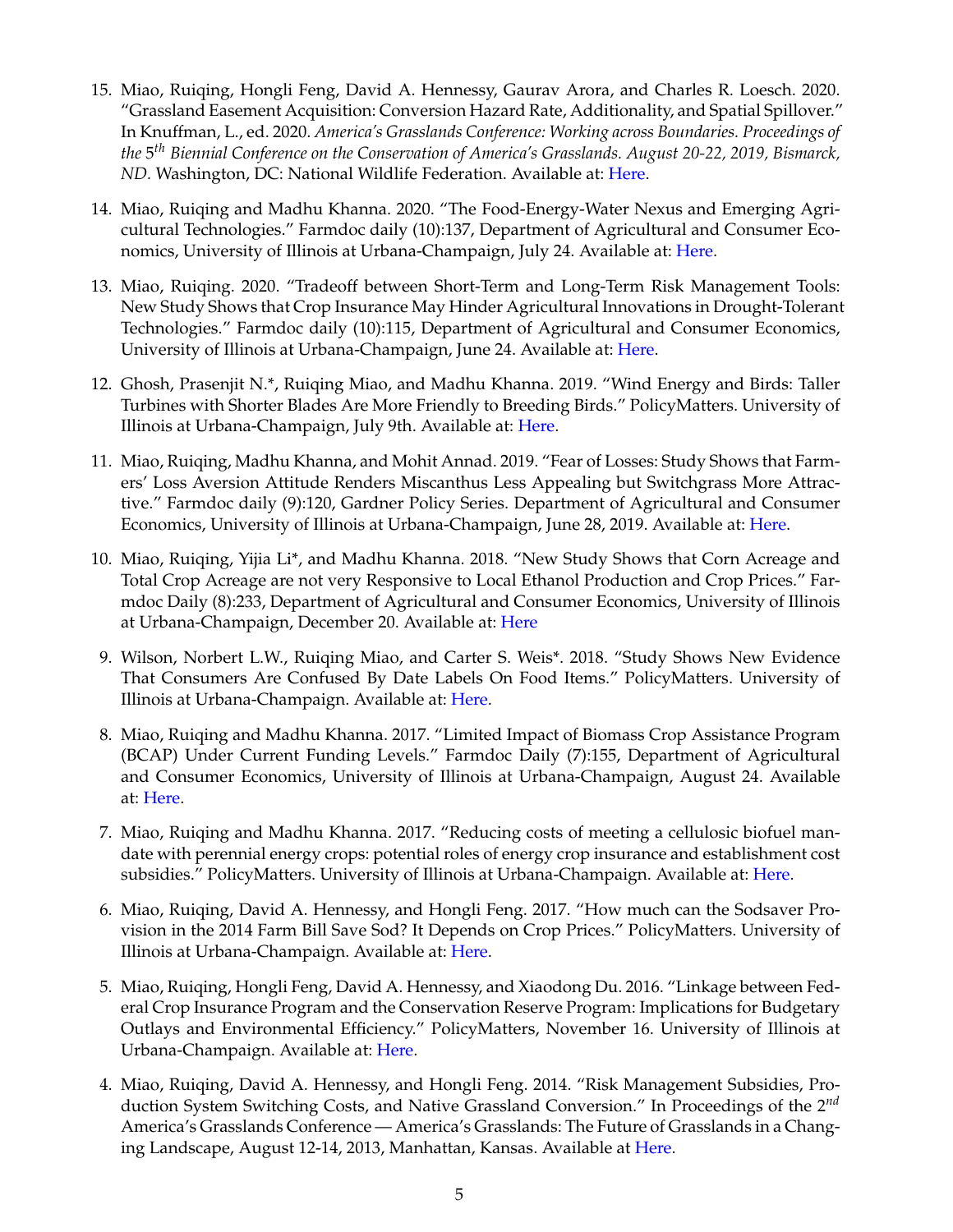- 3. Khanna, Madhu and Ruiqing Miao. 2014. "Policy Incentives for Energy Crop Production: Role of the Biomass Crop Assistance Program." PolicyMatters, June 3*rd*. University of Illinois at Urbana-Champaign. Available at [Here.](http://policymatters.illinois.edu/policy-incentives-for-energy-crop-production-role-of-the-biomass-crop-assistance-program/)
- 2. Ruiqing and Madhu Khanna. 2014. "Economic and Social Impacts of Biofuels." in Energy Biosciences Institute Annual Report 2013.
- 1. Miao, Ruiqing, David A. Hennessy, and Hongli Feng. 2011. "Land Use Consequences of Crop Insurance Subsidies." In Proceedings of America's Grasslands Conference — America's Grass-lands: Status, Threats and Opportunities, August 15-17, 2011, Sioux Falls, SD. Available at: [Here.](https://www.nwf.org/~/media/PDFs/Global-Warming/Policy-Solutions/Americas%20Grasslands%20Conference%20Proceedings061312.ashx)

# **PAPERS UNDER REVIEW (\* indicates graduate students)**

- 6. Miao, Ruiqing, Hongli Feng, David A. Hennessy, Gaurav Arora, and Charles R. Loesch. "Grassland Easement Acquisition: Conversion Hazard Rate, Additionality, Spatial Spillover, and Heuristics." Revise and Resubmit at *Applied Economic Perspectives and Policy*.
- 5. "Climate change increases North Korea's hunger: implications for social resilience." with Yu Shi *et al.* Revise and Resubmit at *Nature Food*.
- 4. "Incorporating dynamic crop growth processes and management practices into a terrestrial biosphere model for simulating crop production in US: Toward a scalable agricultural modeling framework Agricultural and Forest Meteorology." with Hanqin Tian *et al.* Revise and Resubmit at *Agricultural and Forest Meteorology*.
- 3. Zhang, Jien Zhang, Chaoqun Lu, Hongli Feng, Ruiqing Miao, David A. Hennessy, Shufen Pan, and Hanqin Tian. "Do we trade water quality for crop production? - Unraveling the relationships between crop production and riverine nitrogen loading." under review at *The Proceedings of the National Academy of Sciences.*
- 2. Zhang, Bangbang, Licheng Wang\*, Ruiqing Miao, Xiangbin Kong, Qiang Yu. "Spatio-temporal variance, environmental risk assessment, and economic analysis of nitrogen fertilizer application over 1985-2016 in mainland China."
- 1. "Moral Hazard in Hog Insurance: The Case of Henan Province, China." (in Chinese) with Yuehua Zhang and Junyi Liu\*.

# **SELECTED WORK IN PROGRESS (\* indicates graduate students)**

## **Book**

1. Zilberman, David, Ruiqing Miao, and Jian Rong. *Quantitative Policy Analysis in Agricultural Economics*. Publisher: World Scientific Publishing Company.

# **Journal Articles**

- 16. "Local Adaptation and Maladaptation to Climate Change of US Agriculture." with Jingfang Zhang, Emir Malikov, and Prasenjit Ghosh.
- 15. "Welfare Effects of the U.S. Federal Crop Insurance Program: The Sufficient Statistics Approach." with Jialing Yu and JunJie Wu.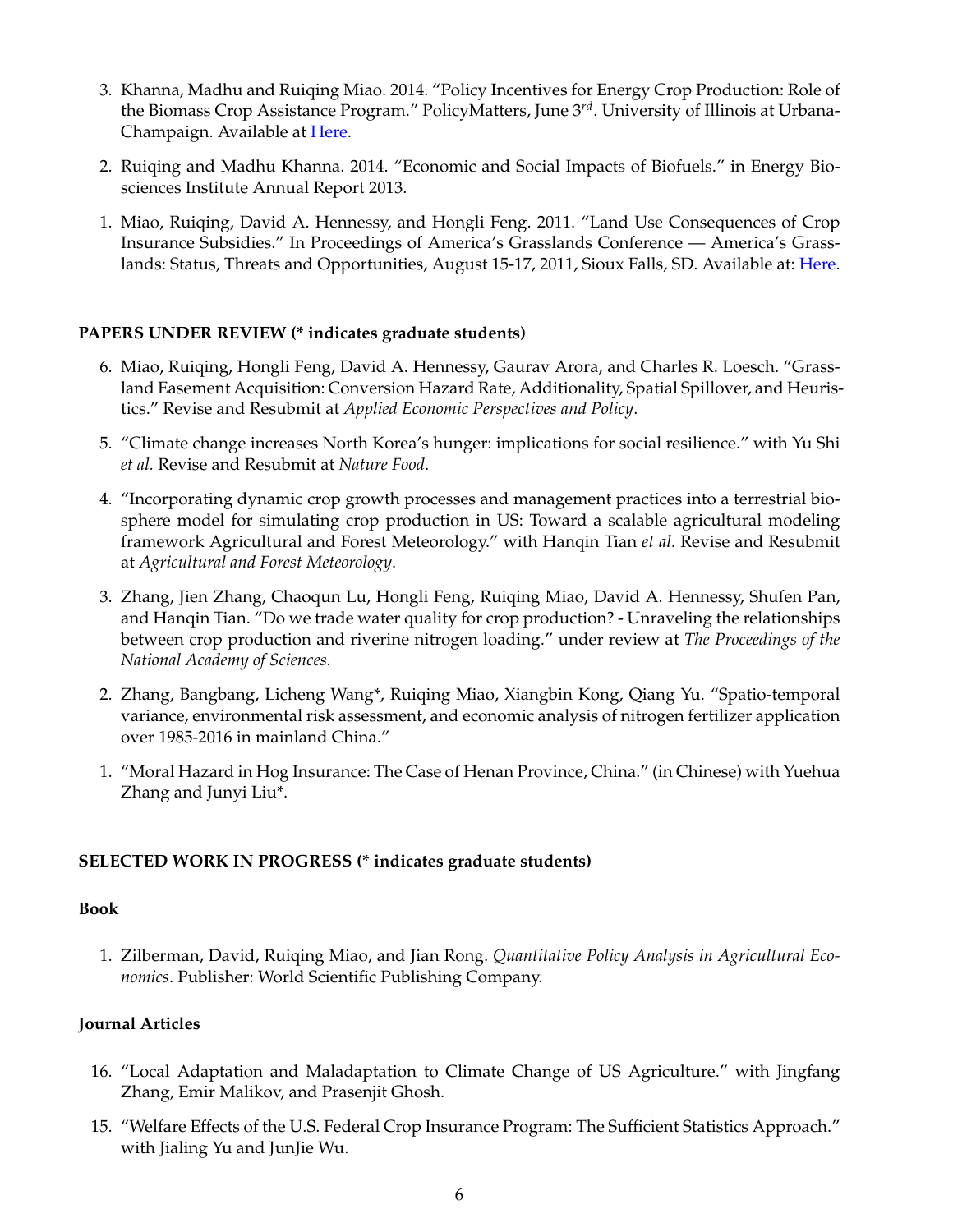- 14. "The Effects of the Renewable Fuel Standard on Soybean Acreage in the United States." with Madhu Khanna.
- 13. "Retail Food Access and Household Food Waste." with Wenying Li, Joel Cuffey, and Yu Yang.
- 12. "Spatial aggregation of weather variables and its implication in climate change analysis: The case of U.S. Corn and Soybeans." with Yongjie Ji.
- 11. "A land consolidation model that integrates small farmers into modern agricultural development: Experience from 'one cooperative village one plot' in northern Shaanxi, China." with Fen Guo and Bangbang Zhang.
- 10. "Aiming a Smooth Ride on a Rocky Road: A Survey on the PhD Study Experience of 2014-2020 SAEA Emerging Scholar Award Winners." with Jerrod Penn and Loka Ashwood.
- 9. "Crop Insurance and Farm Productivity in the United States: Based on a Panel Dataset Constructed from ARMS Data." with Prasenjit Ghosh and Emir Malikov.
- 8. "Perennial Energy Crops, Carbon Sequestration, and Optimal Carbon Payment." with Bijay P. Sharma and Madhu Khanna.
- 7. "The Effect of Crop Insurance Program on Crop Yields: A Revisit of the Case for U.S. Agriculture." with Ekene Aguegboh\*, Joel Cuffey, Adam Rabinowitz, and Chaoqun Lu.
- 6. "Food Waste, Date Labels, and Risk Preferences: An Experimental Exploration." with Norbert Wilson and Carter Weis\*.
- 5. "Ambiguity, Date Labels, and Food Waste." with Pritam Mitra\* and Norbert Wilson.
- 4. "Effectiveness of Payments for GHG mitigation to induce low carbon bioenergy production." with Fahd Majeed\* and Madhu Khanna.
- 3. "Contracting in the Presence of Insurance: The Case of Bioenergy Crop Production." with Mohit Anand\* and Madhu Khanna.
- 2. "'Bee' Productive and 'Bee' Safe: A Study of Apiculture Productivity and Apiculture Pilot Insurance Program." with Brian Cornish\*, Hayes Grogan\*, and Brittney Goodrich.
- 1. "Pooling or de-pooling? Impact of producer price differential in Federal Milk Marketing Orders." with Shijin Wang, Marin Bozic, and Christopher Wolf.

# **PUBLICATIONS IN CHINESE**

- 7. "Welfare Analysis of Economic Growth," (with Jin Feng, Yongping Liu, and Jian Rong). In Zhigang Yuan, ed. Economic Growth of China: Institution, Structure and Welfare. Shanghai, China: Fudan University Press, 2006. pp. 287-308.
- 6. "Improving Welfare: Approaches and Policies," (with Jin Feng, Yongping Liu, and Jian Rong). In Zhigang Yuan, ed. Economic Growth of China: Institution, Structure and Welfare. Shanghai, China: Fudan University Press, 2006. pp. 309-328.
- 5. "Effects of U.S. FDI on its Balance of Payments," (with Jian Rong), World Economics and Politics (Shijie Jingji yu Zhengzhi), 2005, No. 5, pp. 76-80. Reprinted in Review of Economic Research (Jingji Yanjiu Cankao), July 2005 (No. 55).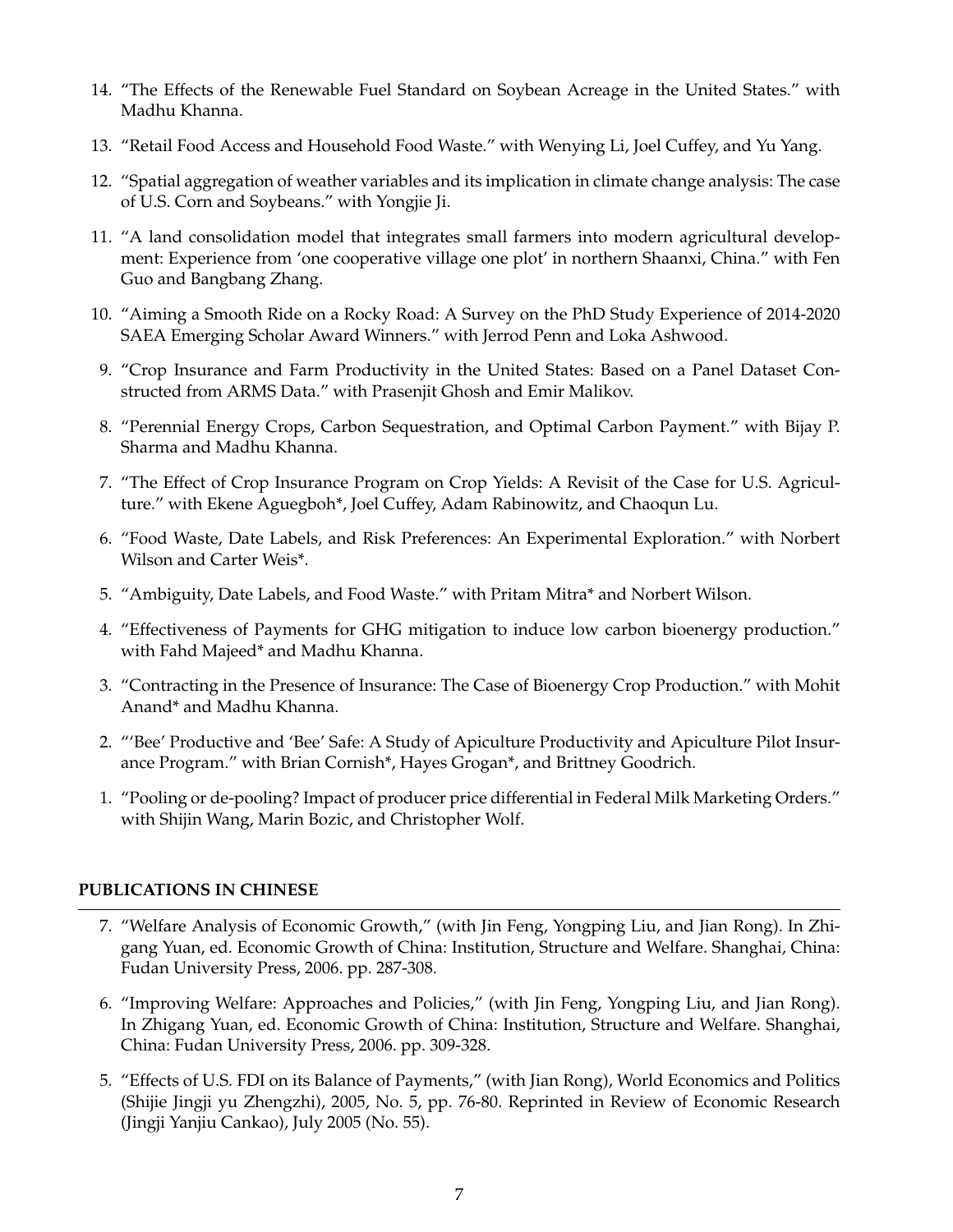- 4. "Analysis of Factors Affecting the Speed and Quantity of China's Rural-Urban Labor Migration: a Revised Todaro Model," (with Jian Rong and Shuhua Zheng), China Rural Survey (Zhongguo Nongcun Guancha), 2004, No.2, pp. 39-45.
- 3. "Review of the Current Urbanization Strategy from the Perspective of the Ultimate Objective of China's Urbanization," (with Xinyu Wang), Guangxi Economy (Guangxi Jingji), 2003, No.4, pp. 24-25.
- 2. "Agglomeration and Regional Economic Development," (with Xinyu Wang), Learned Journal of Heilongjiang Financial College (Harbin Shangye Daxue Xuebao), 2003, No.3, pp. 3-5.
- 1. "Independent Directors: Not Necessarily a Recipe for Corporate Governance Structure," (with Xinyu Wang and Tian Tao), Value Engineering (Jiazhi Gongcheng), 2003, No.6.

# **OTHER PUBLICATIONS (\* indicates students)**

- 2. Rosales Aguilar, Roshell\*, Ruiqing Miao, and Norbert L. W. Wilson. 2021. "Understanding the Causes and Exploring Remedies for Food Waste and Food Loss." *Auburn University Journal of Undergraduate Scholarship.* Available at: [http://our.auburn.edu/wp-content/uploads/2021/09/](http://our.auburn.edu/wp-content/uploads/2021/09/Aguilar-pdf.pdf) [Aguilar-pdf.pdf](http://our.auburn.edu/wp-content/uploads/2021/09/Aguilar-pdf.pdf)
- 1. Ingram, Seth\* and Ruiqing Miao. 2021. "Impact of the US-China Trade War on the Alabama Soybean Industry." *Auburn University Journal of Undergraduate Scholarship.* Available at: [http://](http://our.auburn.edu/wp-content/uploads/2021/05/Ingram-PDF.pdf) [our.auburn.edu/wp-content/uploads/2021/05/Ingram-PDF.pdf](http://our.auburn.edu/wp-content/uploads/2021/05/Ingram-PDF.pdf)

# **UNPUBLISHED MANUSCRIPTS**

- 3. Miao, Ruiqing and David A. Hennessy. "Economic Value of Information: Wheat Protein Measurement." Iowa State University, 2012.
- 2. Miao, Ruiqing and Bruce A. Babcock. "Double Irreversibilities and the Development of Advanced Biofuels." Iowa State University, 2009.
- 1. Miao, Ruiqing and Bruce A. Babcock. "Is the Carbon Debt of Land-Use Change Caused by Biofuel Growth Too High to Repay?" Iowa State University, 2008.

# **GRANTS AND CONTRACTS**

# **Funded or Approved**

- 14. Co-PI, "Involving High School Students in An Active EFRI Project: Super Critical Extraction for the Elimination of End-of-Life Plastics (SCE3P)." with PI Edward Davis (Mechanical Engineering, Auburn), Co-PIs Virgina Davis (Chemical Engineering, Auburn), Yucheng Peng (Forestry & Wildlife Sciences, Auburn), and Bryan Beckingham (Chemical Engineering, Auburn). Research Experience and Mentoring (REM) Program, NSF. \$100,000. (submitted on 11/17/2021)
- 13. PI, "Mitigating Climate Change with the Conservation Reserve Program (CRP): The Role of Carbon Credits and CRP Re-Design," with Co-PIs Chaoqun Lu (Department of Ecology, Evolution, and Organismal Biology, Iowa State), Marshall McDaniel (Department of Agronomy, Iowa State), and Wendiam Sawadgo (Auburn U.). Agriculture and Food Research Initiative: Foundational Program, National Institute of Food and Agriculture, USDA. \$649,955. (submitted on 7/15/2021)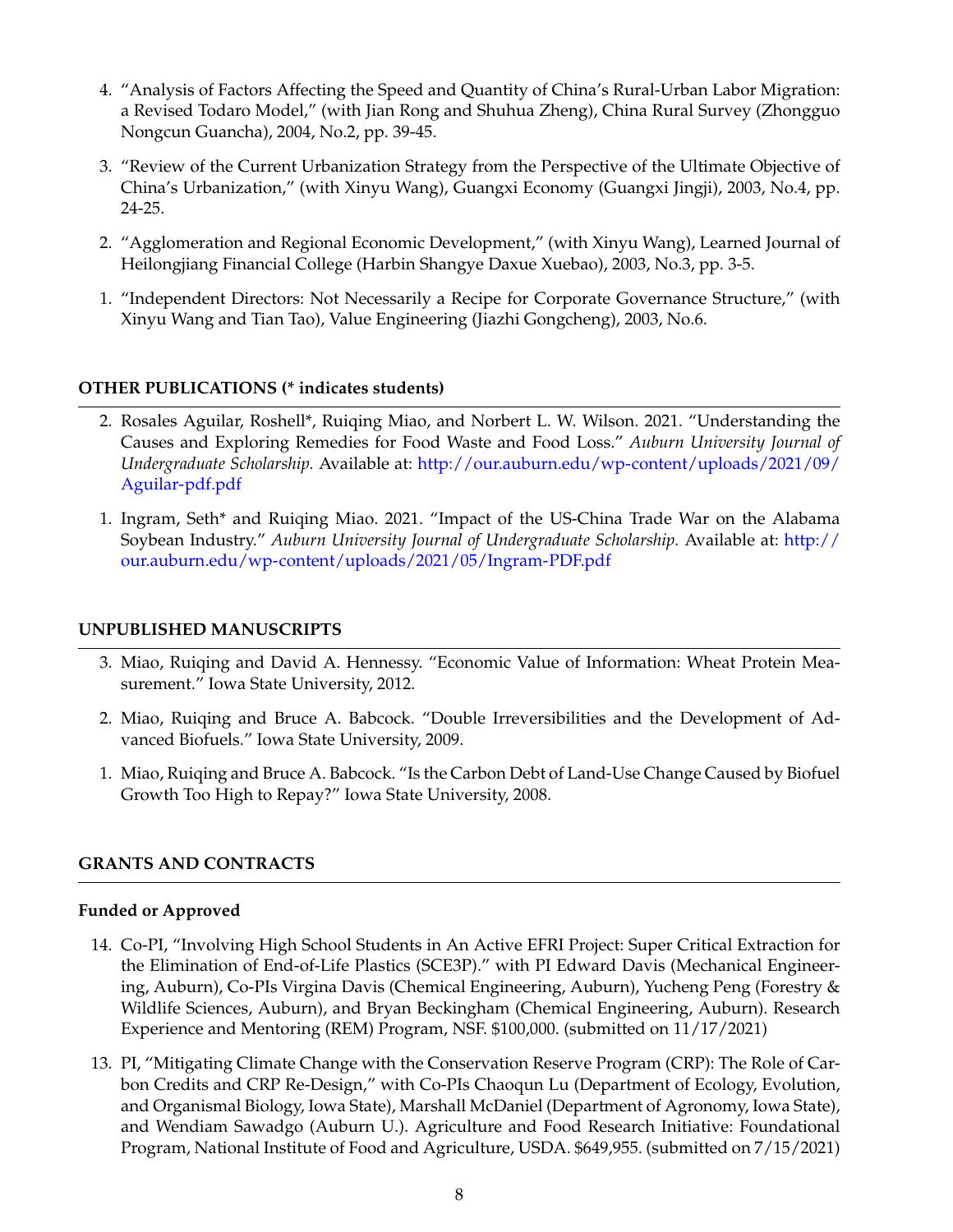- 12. Participant, "AI in Agroecosystems: Big Data and Smart Technology-Driven Sustainable Production (Multistate Research Project S-1090)," with PI Won Suk Lee (Agricultural and Biological Engineering, University of Florida) and many other participants. 10/01/2021-09/30/2026. National Institute of Food and Agriculture, USDA. (submitted on 07/28/2021)
- 11. Senior Personnel, "Designing Agrivoltaics for Sustainably Intensifying Food and Energy Production," with PI Madhu Khanna (Department of Agricultural and Consumer Economics, UIUC) and Co-PIs Carl Bernacchi (USDA), Evan DeLucia (Department of Plant Biology, UIUC), Greg Barron-Gafford (School of Geography and Development, U. of Arizona), Bruce Branham (Department of Crop Sciences, UIUC), Kaiyu Guan (Department of Natural Resources & Environmental Sciences, UIUC), Bin Peng (Department of Natural Resources & Environmental Sciences, UIUC), Alan Knapp (Department of Biology, Colorado State U.), Chad Lane (Department of Educational Psychology, UIUC), DK Lee (Department of Crop Sciences, UIUC), Nenad Miljkovic (Department of Mechanical Science and Engineering, UIUC), Nuria Gomez-Casanovas (Department of Plant Biology, UIUC), Iris Caldwell (Energy Resource Management, UI-Chicago), Samantha Lindgren (Education Policy, Organization and Leadership, UIUC), Dennis Bowman (Agriculture and Natural Resources, University of Illinois Extension, Urbana-Champaign), Jordan Macknick (National Renewable Energy Laboratory, Golden), and Ron Meyer (Agronomist, Colorado State University Extension). Agriculture and Food Research Initiative - Sustainable Agricultural Systems, USDA. 9/15/2021-9/14/2025. \$10 million. Grant number: 2021-68012-35898 (full proposal submitted on  $4/1/2021$ , award abstract available at: [Here\)](https://cris.nifa.usda.gov/cgi-bin/starfinder/0?path=fastlink1.txt&id=anon&pass=&search=R=94424&format=WEBLINK).
- 10. Co-PI, "EFRI E3P: Supercritical Extraction for the Elimination of End-of-Life Plastics (SCE3P)." with PI Edward Davis (Mechanical Engineering, Auburn), Co-PIs Virgina Davis (Chemical Engineering, Auburn), Yucheng Peng (Forestry & Wildlife Sciences, Auburn), and Bryan Beckingham (Chemical Engineering, Auburn). Emerging Frontiers in Research and Innovation (EFRI) Program, NSF. 8/15/2021-8/14/2025. \$1,980,029. Award number: 2132093. (submitted on 1/12/2021, award abstract available at: [Here\)](https://www.nsf.gov/awardsearch/showAward?AWD_ID=2132093&HistoricalAwards=false).
- 9. Co-PI, "INFEWS U.S.-China: Integrated Systems Modeling for Sustainable FEW Nexus under Multi-factor Global Changes: Innovative Comparison between the Yellow River and Mississippi River Basins," with PI Hanqin Tian (Auburn) and Co-PIs: Chaoqun Lu (Iowa State), Susan Pan (Auburn), Qiang Yu (Northwest Agriculture and Forestry U. (NWAFU) and Chinese Academy of Sciences), and Hao Feng, Jianqiang He, Bangbang Zhang (NWAFU); Xiaojun Wang and Anbang Peng (State Key Laboratory of Hydrology-Water Resources and Hydraulic Engineering, Nanjing Hydraulic Research Institute (NHRI)). NSF/NSFC Joint Research on Environmental Sustainability Challenges (INFEWS: U.S.-China). 07/1/2019-6/30/2023. \$500,000 for U.S.-based researchers from NSF and  $\text{\textless}2,998,600$  for China-based researchers from NSFC in the team. Award number: 1903722. (submitted in 10/2018; award abstract available at: [Here\)](https://www.nsf.gov/awardsearch/showAward?AWD_ID=1903722)
- 8. Co-PI, "Exploring plant-microbiome-environment interactions towards tailoring plant disease management," with PI Neha Potnis (Auburn, Entomology and Plant Pathology) and Co-PIs Edward Sikora (Auburn, Entomology and Plant Pathology), Di Tian (Auburn, Crop Soil and Environmental Sciences), and Karen Garrett (U. of Florida, Plant Pathology). Foundation for Food and Agriculture Research (FFAR), 2019 New Innovator in Food and Agriculture Research Award. \$581,992.89 (FFAR funds and matching funds). (submitted in 04/2019).
- 7. PI, "'Bee' Productive and 'Bee' Safe: A Study of Apiculture Productivity and Apiculture Pilot Insurance Program," with Co-PI Brittney Goodrich (Department of Agricultural Economics and Rural Sociology, Auburn University). FY2019 AAES Award for Agricultural Research Enhancement, Exploration and Development (AAES-AgR-SEED) program, Alabama Agricultural Experiment Station, Auburn University. 10/1/2018-9/30/2020. \$50,000. (submitted in 06/2018; proposal ranked top 1 among 24 submissions to the 2018 AAES-AgR-SEED program)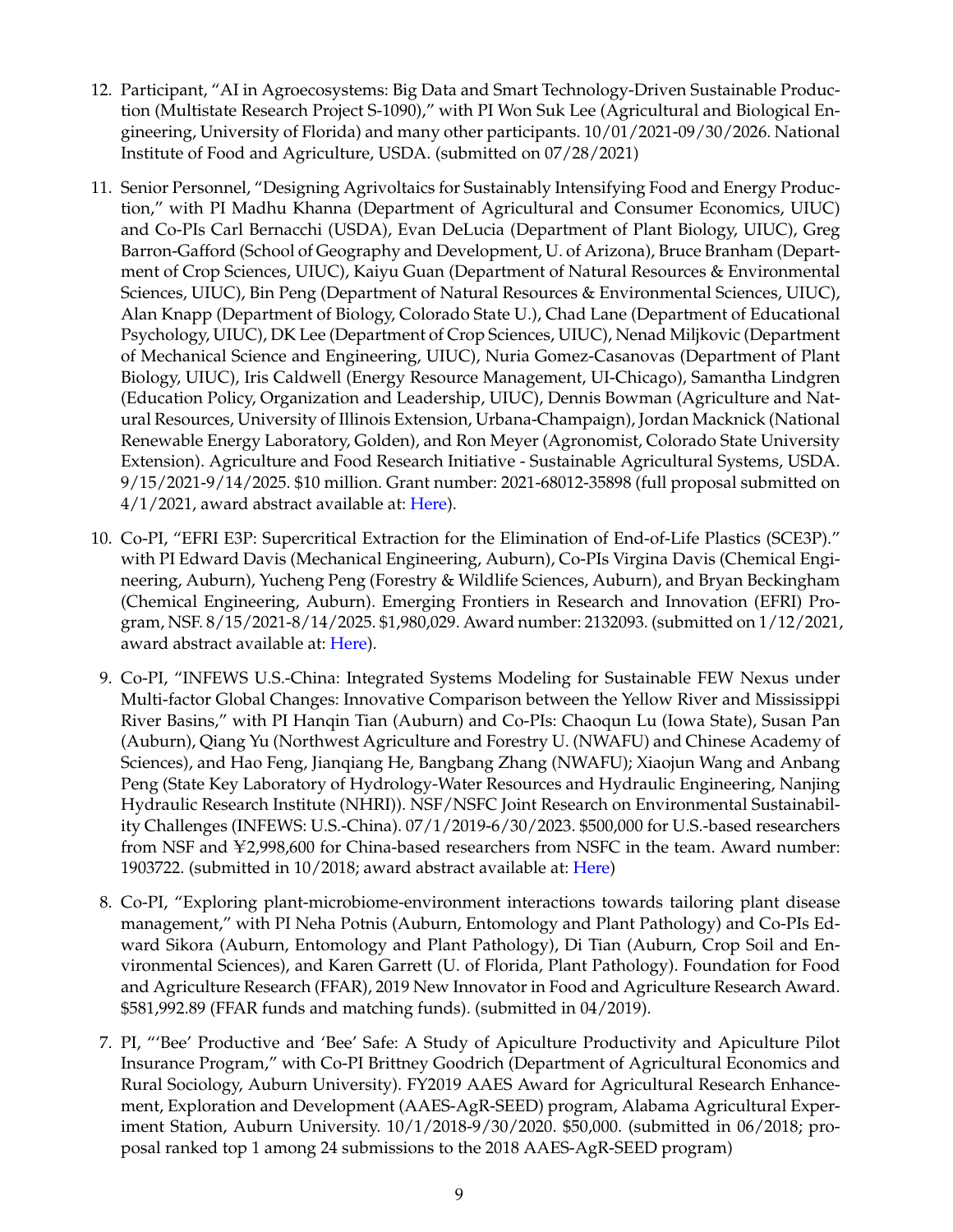- 6. Co-PI, "Reducing Antibiotic Use in Catfish Aquaculture: A New Approach to Control Enteric Septicemia of Catfish (ESC) Using CRISP," with Yi Wang (PI, Biosystems Engineering), Co-PIs Cova Arias and Allen Davis (both of School of Fisheries, Aquaculture and Aquatic Sciences). All PIs are from Auburn University. FY2019 AAES Award for Interdisciplinary Research (AAES-AIR) program, Alabama Agricultural Experiment Station, Auburn University. 10/1/2018-9/30/2020. \$140,000. (submitted in 06/2018)
- 5. PI, "Production Risk of Alabama Agriculture: Its Determinants and the Effects of Risk Management Tools on Farmers' Production Efficiency and Welfare," with Co-PIs Emir Malikov, Denis Nadolnyak, and Max Runge, all in Department of Agricultural Economics and Rural Sociology, Auburn University. Production Agriculture Research Funding Program, Alabama Agricultural Experiment Station, Auburn University. 5/1/2017-4/30/2019. \$35,000. (submitted in 02/2017)
- 4. Co-PI, "Understanding and Advancing Agroclimate Forecasting for Decision Making," with Di Tian (PI, Crop, Soil, and Environmental Sciences, Auburn University), and Co-PIs: William D. Batchelor (Biosystems Engineering, Auburn University), Hanqin Tian (School of Forestry and Wildlife Sciences, Auburn University), and Senthold Asseng (Agricultural and Biological Engineering, University of Florida). Intramural Grants Program, Auburn University. 5/1/2017- 4/30/2019. \$40,000. (submitted in 12/2016)
- 3. PI, "Incentivizing Feedstock Supply for the Bioeconomy: Implications for Ecosystem Services and Policy Design" with Madhu Khanna (Co-PI) and Evan DeLucia (Co-PI), Agriculture and Food Research Initiative: Foundational Program, National Institute of Food and Agriculture, USDA. \$499,886. 05/01/2017 - 4/30/2020. Award number: 2017-67019-26283. (submitted in 07/2016; proposal ranked top 1 among 23 submissions to the same priority area)
- 2. Co-PI, "Establishing and Promoting Regional and Farm-Specific Brands for Specialty Crops in Alabama" with Deacue Fields (PI), Loka Ashwood (Co-PI), and Joe Kemble (Co-PI), USDA Specialty Crop Block Grant. \$25,000. 01/02/2017 to 5/31/2018. (submitted in 05/2016)
- 1. Co-PI, "Risk Mitigation Strategies to Induce Participation in the Advanced Biofuel Industry by Small/ Medium-Sized Farmers: Effectiveness and Implications for Policy Design," with Madhu Khanna (PI) and Nicholas Paulson (Co-PI), Agriculture and Food Research Initiative: Foundational Program, National Institute of Food and Agriculture, USDA. \$495,000. Award number: 2014-68006- 21872. 04/01/2014 - 03/31/2017. (submitted in 05/2013)

# **Unfunded**

- 24. PI, "Incentivizing Adoption of 2nd Generation Bioenergy Crops by Small/Medium-Sized Farms: Information Nudges, Crop Insurance, and Contracts," with Co-PIs Rodolfo Nayga Jr. (Texas A&M), Madhu Khanna (U. of Illinois), and Joel Cuffey (Auburn U.). Agriculture and Food Research Initiative: Foundational Program, National Institute of Food and Agriculture, USDA. \$649,969. (submitted on 6/24/2021)
- 23. Co-PI, "Utilizing Coal Ash Wastes in Resins and Filaments for Improved Additive Manufacturing Materials," with PI Bryan Beckingham (Chemical Engineering, Auburn) and Co-PI Lauren Beckingham (Civil and Environmental Engineering, Auburn). U.S. Department of Energy. \$1,249,192. (submitted on 6/1/2021)
- 22. Co-PI, "BD INSPIRE: Biomass Derivatives technology to Improve Nationwide Sustainable Productivity in Rural Economies," with PI Alan Allgeier (Chemical and Petroleum Engineering, U. of Kansas (KU)); Co-PIs at KU: Thomas Binder (Center for Environmentally Beneficial Catalysis), Mark Shiflett (Chemical & Petroleum Engineering), Laurence R. Weatherley (Chemical &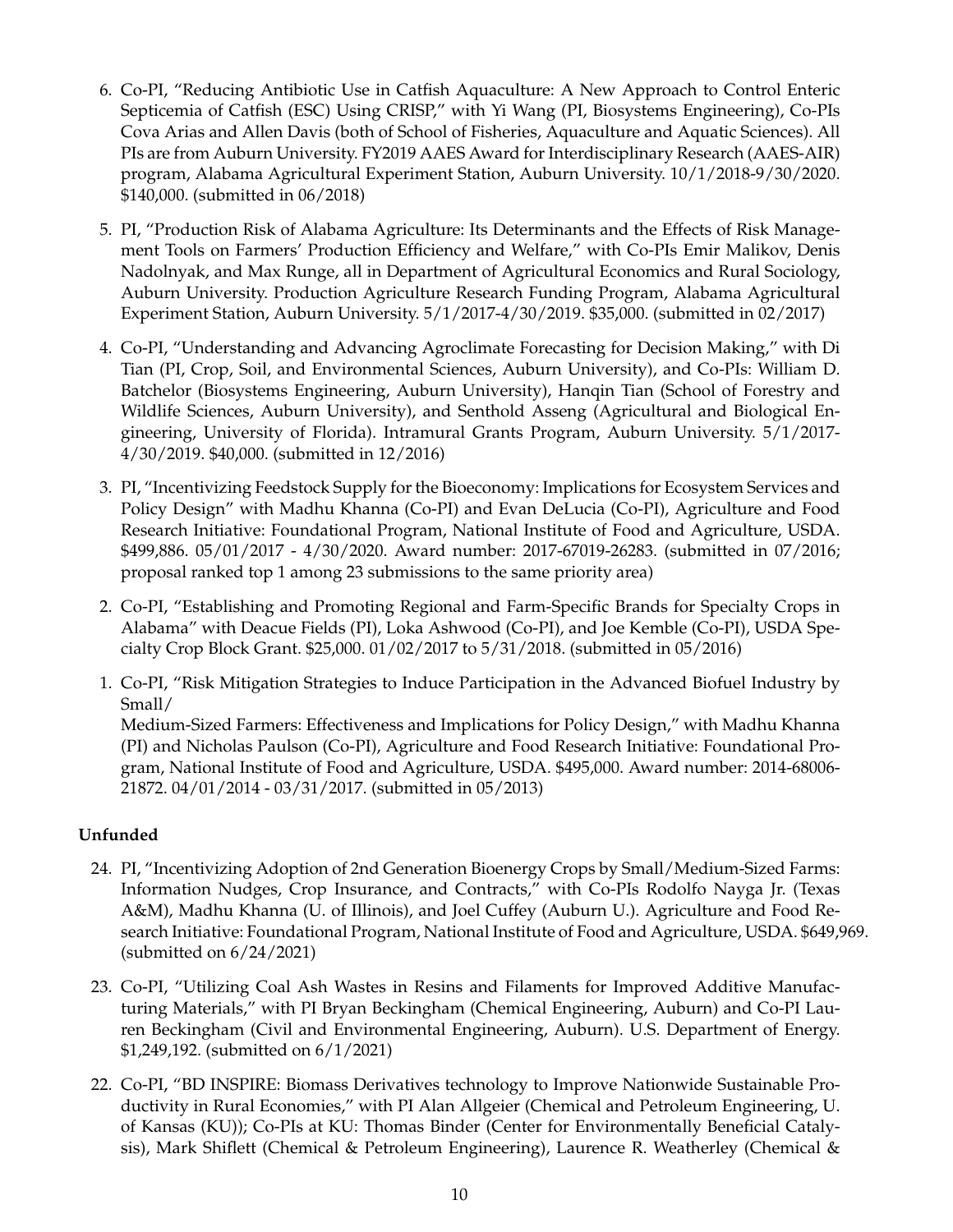Petroleum Engineering), Bala Subramaniam (Chemical & Petroleum Engineering), Juan J. Bravo-Suarez (Chemical & Petroleum Engineering), Kevin C Leonard (Chemical & Petroleum Engineering), Aaron Scurto (Chemical & Petroleum Engineering), Gibum Kwon (Mechanical Engineering); Co-PIs at other institutions: Yonghui Li (Grain Science and Industry, Kansas State), Yi Wang (Biosystems Engineering, Auburn), David R. Nielsen (School for Engineering of Matter, Transport and Energy, Arizona State), Andrew Magenau (Material Science and Engineering, Drexel U.), Jeffrey McFarlane (Chemistry and Biochemistry, Fort Lewis College), Ron Hector (National Center for Agricultural Utilization Research, USDA), Chris Skory (ARS, USDA), Derek Butler (Scientist III, ADM), and Ortwin Ertl (CEO, Annikki GmbH). Agriculture and Food Research Initiative - Sustainable Agricultural Systems, USDA. \$10 million. (full proposal submitted on  $4/1/2021$ ).

- 21. Co-PI, "A transdisciplinary approach to secure the safety of the food supply system while protecting the environment," with PI Ken Macklin (Poultry Science, Auburn) and Co-PIs Kristin Woods (Alabama Cooperative Extension System/ Produce Safety Alliance, Auburn University/ Cornell University), Christopher Clemons (Agriscience Education, Auburn), Rishi Prasad (Crop, Soil, and Environmental Sciences, Auburn), Yucheng Feng (Crop, Soil, & Environmental Sciences, Auburn), Stuart Price (Pathobiology, Auburn), Daniel Wells (Horticultural Science, Auburn), Tung-Shi Huang (Poultry Science, Auburn), Joe Kemble (Horticulture, Auburn), Soren Rodning (Animal Sciences, Auburn), Ayanava Majumdar (Entomology and Plant Pathology, Auburn), Dianna Bourassa (Poultry Science, Auburn), Jasmeet Lamba (Biosystems Engineering), Aaron S. Kiess (Poultry Science, Mississippi State), Juan Silva (Food Science, Nutrition, and Health Promotion, Mississippi State), Chris Gunter (Horticultural Science, North Carolina State), Brian Fairchild (Poultry Science, University of Georgia), and Kristen Gibson (Food Science, University of Arkansas). Agriculture and Food Research Initiative - Sustainable Agricultural Systems, USDA. \$10 million. (full proposal submitted on 4/1/2021)
- 20. Co-PI. "A New Measure of Information Value of U.S. Export Sales Reports and Examining the Existence of Crop Commodity Market Manipulations", with PI Wenying Li (Agricultural Economics and Rural Sociology, Auburn U.) and Co-PI Paul Patterson (Dean of College of Agriculture, Auburn U.). USDA Foreign Agricultural Service (FAS) Cooperative. \$75,000. (submitted in June 2021).
- 19. Co-PI. "Development of food service paperboards with enhanced greaseproof property and recyclability," with PI Brian Via (Forestry & Wildlife Sciences, Auburn), and Co-PIs: Yucheng Peng (Forestry & Wildlife Sciences, Auburn), Soledad Peresin (Forestry & Wildlife Sciences, Auburn), Ronalds Gonzalez (Forest Biomaterials, NC State). 2020 Southeastern Sun Grant Regional Grants (2021-2024). 02/01/2021-01/31/2024. \$337,397. (submitted on 10/1/2020)
- 18. Co-PI, "Managing the Climate-Land-Water Nexus towards a climate-resilient sustainable agricultural system in the Southeastern US: A systems approach to enhancing soil health and water resource," with PI Hanqin Tian (School of Forestry and Wildlife Sciences (SFWS), Auburn) and Co-PIs: Latif Kalin (SFWS, Auburn), Shufen Pan (SFWS, Auburn), Becky Barlow (SFWS, Auburn), Di Tian (Department of Crop, Soil and Environmental Sciences, Auburn), Karen Mc-Neal (Department of Geosciences, Auburn), John King (Department of Forestry and Environmental Resources, NC State), Wei Ren (Department of Plant and Soil Sciences, U. of Kentucky), Jia Yang (Department of Forestry, Mississippi State), Clyde Fraisse (Dept. of Agricultural and Biological Engineering, U. of Florida), Pam Knox (Dept. of Crop and Soil Sciences, U. of Georgia), Dafeng Hui (Dept. of Biological Sciences, Tennessee State), Wenghong Li (Nicholas School of the Environment, Duke U.), Steven McNulty (USDA Southeastern Climate Hub), Ge Sun (Eastern Forest Environmental Threat Assessment Center, USDA Forest Service), and Stephen A. Prior (USDA ARS National Soil Dynamic Laboratory). Agriculture and Food Research Initiative - Sustainable Agricultural Systems, USDA. \$10 million. (LOI submitted on 1/7/2021).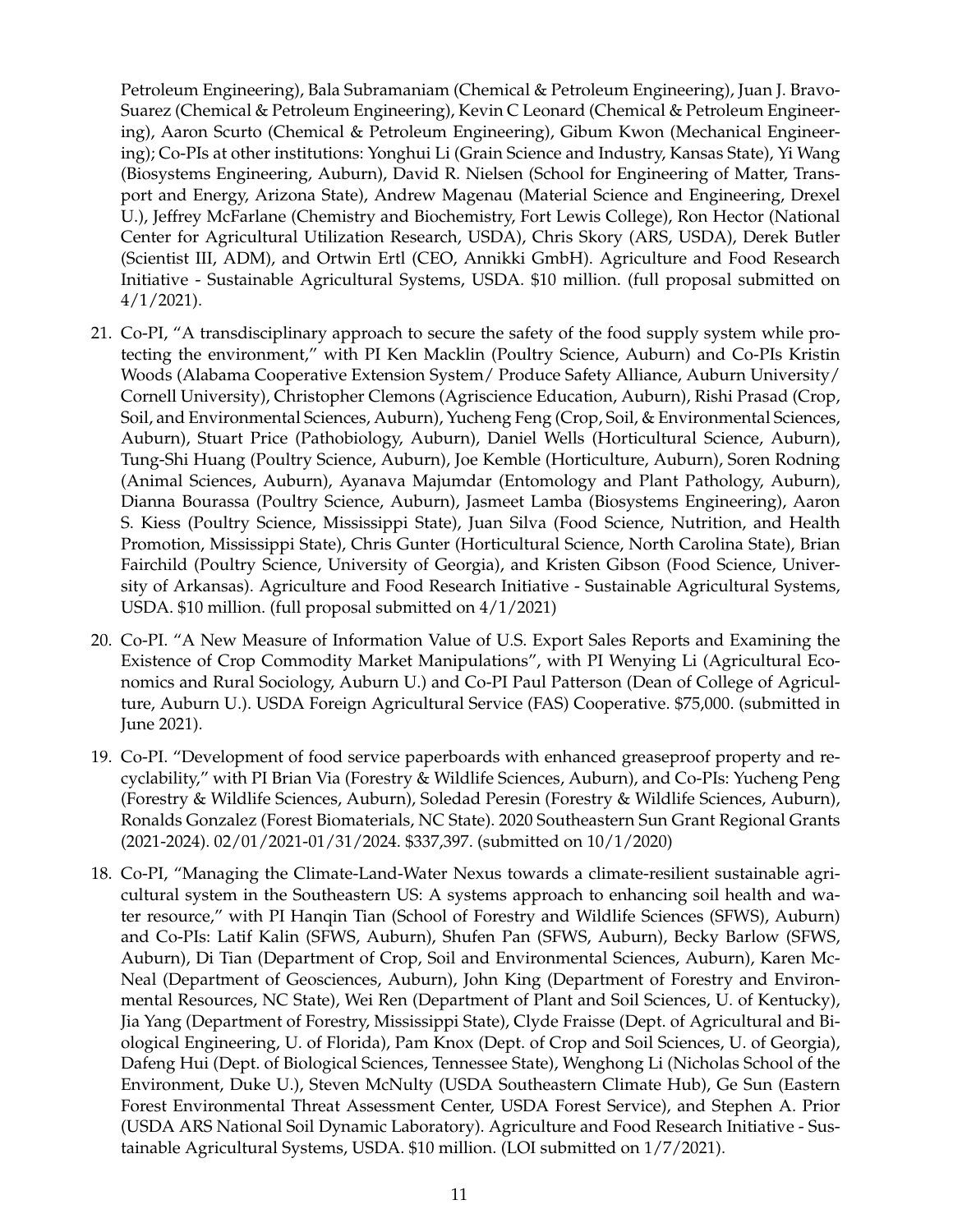- 17. Co-PI. "Development of food service paperboards with enhanced greaseproof property and recyclability," with PI Yucheng Peng (School of Forestry and Wildlife Sciences, Auburn) and Co-PIs: Zhihua Jiang (Department of Chemical Engineering, Auburn), Soledad Peresin (School of Forestry and Wildlife Sciences, Auburn), Yi Wang (Biosystems Engineering, Auburn), and Brian Via (School of Forestry and Wildlife Sciences, Auburn). FY2021 AAES Award for Interdisciplinary Research (AAES-AIR) program, Alabama Agricultural Experiment Station, Auburn University. 10/1/2020-9/30/2022. \$149,480. (submitted in 05/2020)
- 16. SP, "Transforming Food and Solar Energy Production Using Agrivoltaics," with PI Madhu Khanna (Department of Agricultural and Consumer Economics, UIUC) and Co-PIs or SPs Carl Bernacchi (USDA), Evan DeLucia (Department of Plant Biology, UIUC), Greg Barron-Gafford (School of Geography and Development, U. of Arizona), Bruce Branham (Department of Crop Sciences, UIUC), Kaiyu Guan (Department of Natural Resources & Environmental Sciences, UIUC), Bin Peng (Department of Natural Resources & Environmental Sciences, UIUC), Alan Knapp (Department of Biology, Colorado State U.), Chad Lane (Department of Educational Psychology, UIUC), Nenad Miljkovic (Department of Mechanical Science and Engineering, UIUC), Nuria Gomez-Casanovas (Department of Plant Biology, UIUC), Steve John (Agricultural Watershed Institute, Decatur, Illinois). Agriculture and Food Research Initiative - Sustainable Agricultural Systems, USDA. \$10 million. (LOI submitted on 06/03/2019, full proposal submission invited on 06/27/2019, full proposal submitted on 09/26/2019).
- 15. Co-PI, "A transdisciplinary approach to secure the safety of the food supply system while protecting the environment," with PI Ken Macklin (Poultry Science, Auburn) and Co-PIs Kristin Woods (Alabama Cooperative Extension System/ Produce Safety Alliance, Auburn University/ Cornell University), Christopher Clemons (Agriscience Education, Auburn), Rishi Prasad (Crop, Soil, and Environmental Sciences, Auburn), Yucheng Feng (Crop, Soil, & Environmental Sciences, Auburn), Stuart Price (Pathobiology, Auburn), Daniel Wells (Horticultural Science, Auburn), Tung-Shi Huang (Poultry Science, Auburn), Joe Kemble (Horticulture, Auburn), Soren Rodning (Animal Sciences, Auburn), Ayanava Majumdar (Entomology and Plant Pathology, Auburn), Dianna Bourassa (Poultry Science, Auburn), Jasmeet Lamba (Biosystems Engineering), Aaron S. Kiess (Poultry Science, Mississippi State), Juan Silva (Food Science, Nutrition, and Health Promotion, Mississippi State), Chris Gunter (Horticultural Science, North Carolina State), Brian Fairchild (Poultry Science, University of Georgia), and Kristen Gibson (Food Science, University of Arkansas). Agriculture and Food Research Initiative - Sustainable Agricultural Systems, USDA. \$10 million. (LOI submitted on 06/04/2019, full proposal submission invited on 06/27/2019, full proposal submitted on 09/26/2019, proposal declined for review on 10/02/2019 due to 3 minutes and 54 seconds later than deadline).
- 14. Co-PI, "Developing Model, Multi-disciplinary Efforts to Combat Food Insecurity on College Campuses," with PI Amit Morey (Poultry Science) and Co-PIs Glenn Loughridge (Campus Dining), Shashank Rao (Department of Systems and Technology), Drew Fruge (Nutrition, Dietetics, & Hospitality Management), Alicia Powers (Nutrition, Dietetics, & Hospitality Management), Joel Cuffey (Agricultural Economics and Rural Sociology), all at Auburn. Foundation for Food and Agriculture Research (FFAR). \$1,000,000 (FFAR funds and matching funds). (LOI submitted in 04/2019, full proposal submission invited on 06/13/2019, PI decided not to submit in 2019).
- 13. Co-PI, "A Pilot Unified Decision Support System for Cotton Target Spot Management," with Di Tian (PI, Crop, Soil, and Environmental Sciences, Auburn University), Co-PIs William Batchelor (Biosystems Engineering, Auburn University), Kira Bowen (Entomology and Plant Pathology, Auburn University), Austin Hagan (Entomology and Plant Pathology, Auburn University), Ian Small (Plant Pathology, University of Florida), and Clyde Fraisse (Agricultural and Biological Engineering, University of Florida). Agriculture and Food Research Initiative: Foundational Program, National Institute of Food and Agriculture, USDA. \$500,000. (submitted in 07/2018).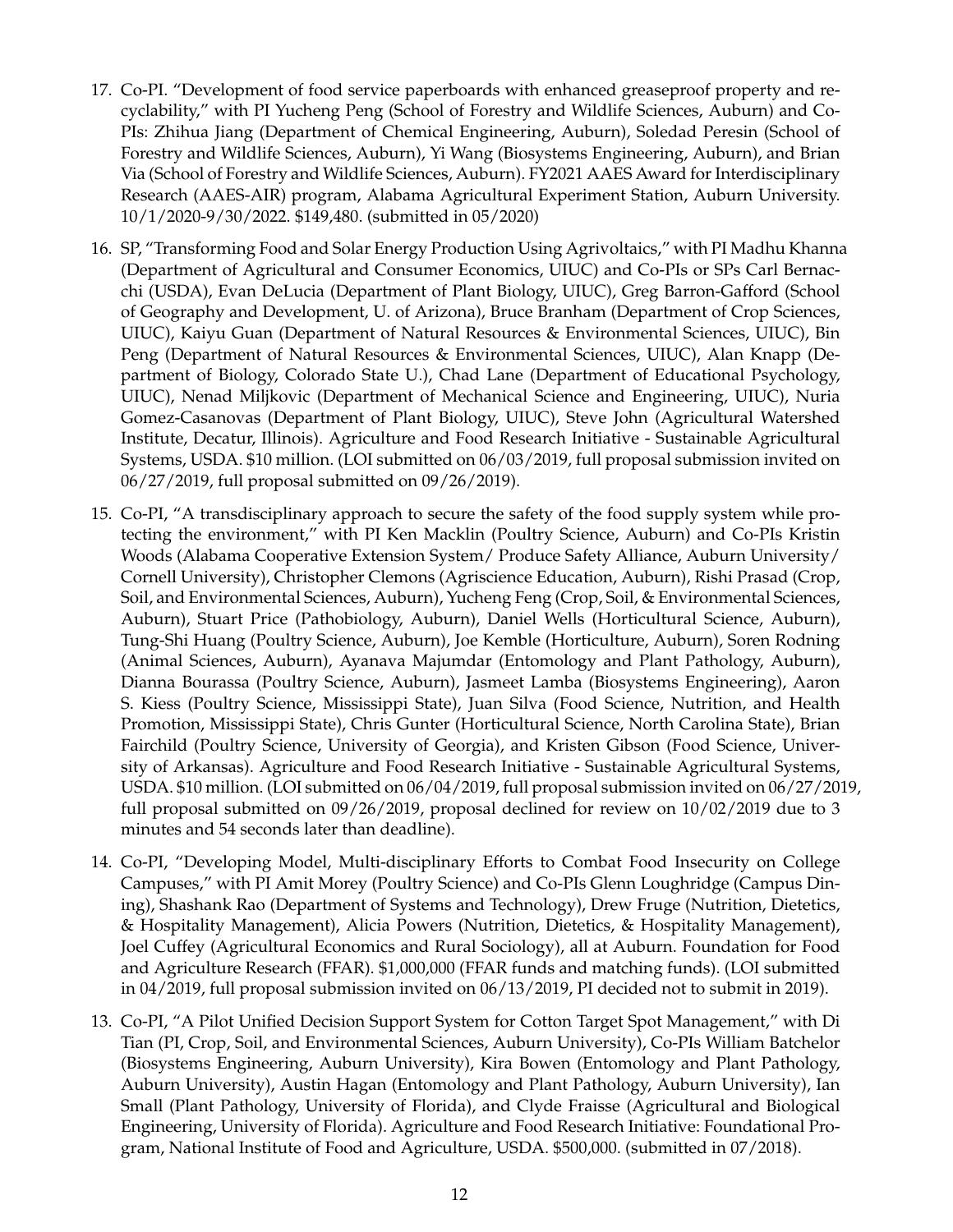- 12. Co-PI, "CHESS Research Initiative for Sustainable Earth and Society (CHESS-RISES)," with PI Hanqin Tian (School of Forestry and Wildlife Sciences) and about 30 Co-PIs across ten colleges, all at Auburn. Presidential Awards for Interdisciplinary Research (PAIR), Tier III - High Impact Teams, Auburn University. \$1.5 million for three years. (submitted in 03/2018)
- 11. Co-PI, "Integrating Big Data into Coupled Ecosystem and Economic Modelling to Assess Impact of Climate Variability on Crop Yield in Africa and Its Implications to U.S. Agricultural Economy," with PI Susan Pan (School of Forestry and Wildlife Sciences), Co-PIs Ryan Goodrich (Agricultural Economics and Rural Sociology), Bo Liu (Computer Science and Software Engineering), Yang Zhou (Computer Science and Software Engineering), Christopher Burton (Geosciences), all at Auburn University. Presidential Awards for Interdisciplinary Research (PAIR), Tier I - New Teams, Auburn University. \$300,000 for three years. (submitted in 03/2018)
- 10. Co-I, "Sustainable Water Allocation for Food Production: Development of a Stakeholder Decision Support Process and Associated Models for Evaluation of Consequences of Water Management Alternatives," with PI William Batchelor (Biosystems Engineering, Auburn U.) and Co-PIs Elise Irwin (USGS and School of Fisheries, Aquaculture and Aquatic Sciences, Auburn University), Puneet Srivastava (Biosystems Engineering, Auburn U.), David Blersch (Biosystems Engineering, Auburn U.), Brenda Ortiz (Crop, Soil and Environmental Sciences, Auburn U.), Eve Brantley (Crop, Soil and Environmental Sciences, Auburn U.), Xing Fang (Civil Engineering, Auburn U), Ming-Kuo Lee (Geosciences, Auburn U.), Chris Anderson (Forestry and Wildlife Sciences, Auburn U), Stacey Blersch (Earth and Space Sciences, Columbus State U.), Mike Colvin (Wildlife, Fisheries and Aquaculture, Mississippi State U.), and Gregory Kiker (Agriculture and Biological Engineering, U. of Florida). USDA/AFRI: Water for Food Production Systems. Program Area Priority Code: A9101. \$5,199,998. (submitted in 08/2017).
- 9. Collaborator/consultant, "Linking Physiology and Hydrology for Water-Resilient Landscapes that Enhance and Sustain Agricultural Production in the US Corn Belt," with PI Evan H. DeLucia (Department of Plant Biology and Institute for Sustainability, Energy, and Environment, U. of Illinois); Co-PIs Raymond Arritt (Agronomy, Iowa State), Carl Bernacchi (Plant Biology, U. of Illinois), Ximing Cai (Civil and Environmental Engineering, U. of Illinois), Adam Davis (USDA ARS and Crop Sciences, U. of Illinois), Nuria Gomez-Casanovas (Sustainability, Energy, and Environment, U. of Illinois), Kaiyu Guan (Natural Resources and Environmental Sciences, U. of Illinois), Carol Hays (Prairie Rivers Network), Nick Jordan (Agronomy and Plant Genetics, U. of Minnesota), Madhu Khanna (Agricultural and Consumer Economics, U. of Illinois), David Mulla (Soil, Water, and Climate, University of Minnesota), Tracy Twine (Soil, Water, and Climate, University of Minnesota), Andy VanLoocke (Agronomy, Iowa State). USDA/AFRI: Water for Food Production Systems. Program Area Priority Code: A9101. \$5 million. (submitted in 08/2017).
- 8. Co-PI, "Understanding and quantifying the nexus of food-energy-water systems: optimizing resource use toward sustainable agriculture in the Mississippi River Basin and the Yellow River Basin," with PI Hanqin Tian (Auburn) and Co-PIs: Chaoqun Lu (Iowa State), Jia Yang (Auburn), Qiang Yu (Chinese Academy of Sciences), and Hao Feng, Jianqiang He (NWAFU); Changhe Lu, Huimin Yan (Institute of Geographical and Natural Resources Research (IGNRR),Chinese Academy of Sciences), and Xiaojun Wang and Anbang Peng (State Key Laboratory of Hydrology-Water Resources and Hydraulic Engineering, Nanjing Hydraulic Research Institute (NHRI)). NSF ENG/CBET Environmental Sustainability Program (7643) on NSF/NSFC Joint Research on Environmental Sustainability Challenges (INFEWS: U.S. - China). \$499,817 for U.S.-based researchers and  $\text{\textless}3,000,000$  for China-based researchers in the team. (submitted in 10/2017).
- 7. Co-PI, "Biogas Derived Single Cell Protein as an Aquaculture Feed," with PI Jin Wang (Chemical Engineering, Auburn University); Co-PIs Qinghua He (Chemical Engineering, Auburn University), and Brendan Higgins (Biosystems Engineering, Auburn University). Agriculture and Food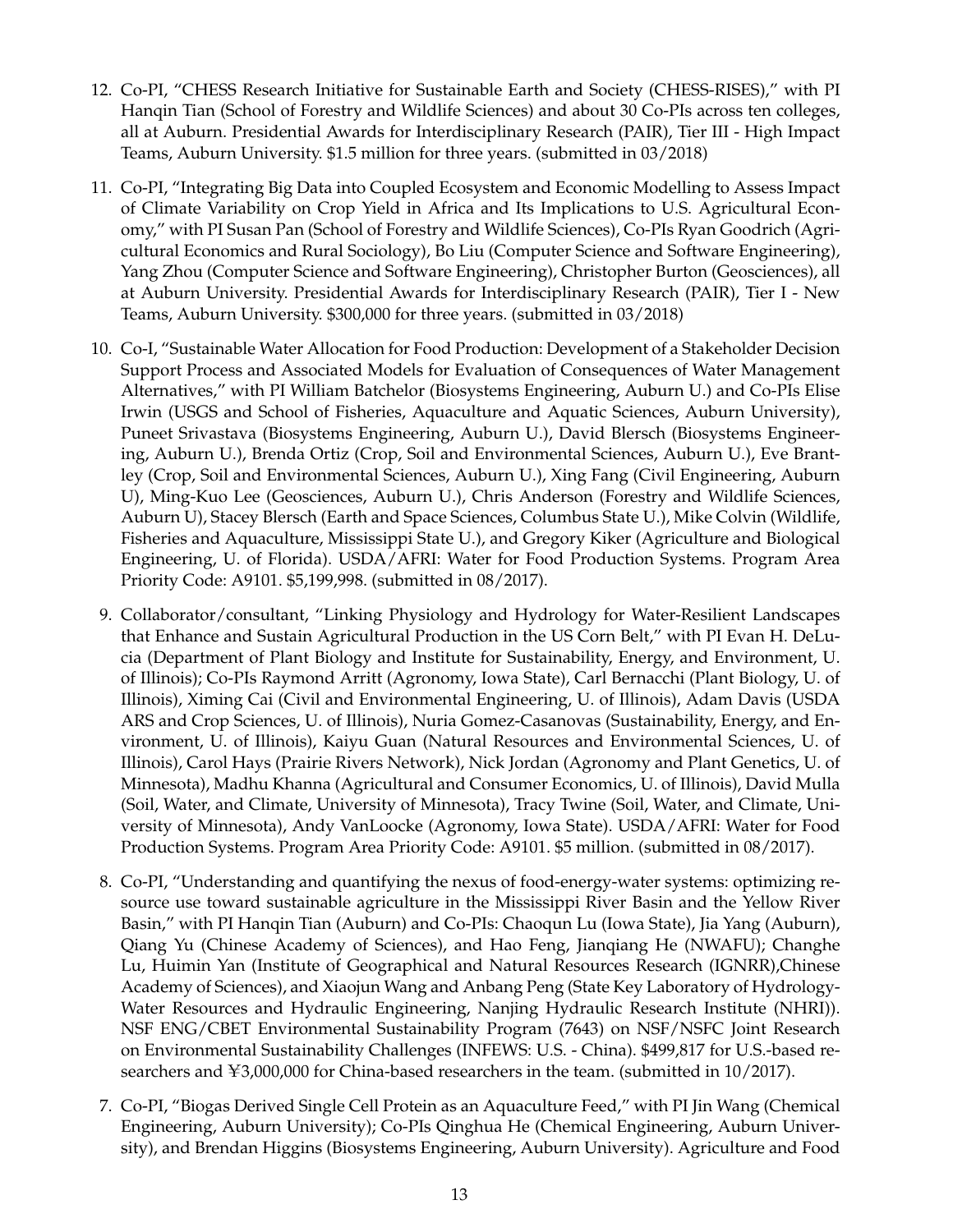Research Initiative: Foundational Program, National Institute of Food and Agriculture, USDA. \$500,000. (submitted in 06/2017).

- 6. Co-PI, "A Decision Support System for Target Spot Disease in the Southeastern Cotton Belt," with PI Di Tian (Crop, Soil, and Environmental Sciences, Auburn University), Co-PIs William Batchelor (Biosystems Engineering, Auburn University), Kira Bowen (Entomology and Plant Pathology, Auburn University), Austin Hagan (Entomology and Plant Pathology, Auburn University), Ian Small (Plant Pathology, University of Florida), and Eric Wood (Civil and Environmental Engineering, Princeton University). Agriculture and Food Research Initiative: Foundational Program, National Institute of Food and Agriculture, USDA. \$500,000. (submitted in 06/2017).
- 5. Co-PI, "INFEWS/T3: W2FEW: A Next-generation Scalable and Sustainable Waste Conversion Technology," with PI Jin Wang (Chemical Engineering, Auburn University); Co-PIs Qinghua He (Chemical Engineering, Auburn University), Brendan Higgins (Biosystems Engineering, Auburn University), Mary Lidstrom (Microbiology, University of Washington at Seattle); and Senior Investigators Gene Simpson (Agricultural Economics and Rural Sociology, Auburn University), Lee Schulz (Economics, Iowa State University). National Science Foundation, Innovations at the Nexus of Food, Energy and Water Systems. 2017-2021. \$1,691,855 (among which \$199,952 for social economic analysis led by Co-PI Miao) (submitted in 03/2017).
- 4. Co-PI, "Global Changes and Agriculture Sustainability in Monsoon Asia," with Hanqin Tian (PI, Auburn University); Co-PIs at Auburn University: Shufen Pan, Sanjiv Kumar, William Batchelor, Di Tian, Ming-Kuo Lee, Kelly Alley, Kai Chang, Bo Liu; and Co-PIs at other institutions: John Reilly (MIT), Jerry Melillo (MBL), Karen Seto (Yale), Z. Ouyang (Chinese Academy of Sciences), Z. Li (China Agri. Univ.), J. Huang (Zhejiang Univ.), VK Dadhwal, P.R. Roy (India), J. Liu (UNEP); H. Virji (START), Akihiko Ito (Japan). National Science Foundation, Partnerships for International Research and Education. 2017-2021. \$4 million. (submitted in 09/2016)
- 3. Senior Investigator, "REEU Site: Preparing Future Research and Extension Leaders for Biofuels and Bioproducts Production from Lignocellulosic Biomass" with Sushil Adhikari (PI) and many others, USDA-NIFA. 10/01/2016-9/31/2019. \$299,738. (submitted in 03/2016)
- 2. Co-PI, "Effects of Ethanol Refineries on Land Use Change and Greenhouse Gas Emissions in U.S. Prairie Pothole Region," with David A. Hennessy (PI) and Hongli Feng (Co-PI), Agriculture and Food Research Initiative Competitive Grants Program: Sustainable Bioenergy, National Institute of Food and Agriculture, USDA. (submitted in 10/2011)
- 1. Co-PI, "Effects of U.S. Ethanol Refineries on Local Land-use and on Greenhouse Gas Emissions" (\$30,000), with David A. Hennessy (PI) and Hongli Feng (Co-PI), Biobased Industry Center Grants Program, Biobased Industry Center at Iowa State University. (submitted in 02/2011)

# **CONSULTING WORK**

11/2021 - 10/2022 U.S. Environmental Protection Agency (USEPA) via Research Triangle Institute (RTI International). Project: "Technical Support for the Triennial Report to Congress on Biofuels: Phase 3 (RtC3 and RtC4)."

# **MEDIA COVERAGE**

19. "'Agrivoltaic' research combines solar energy, food production." Covered by: [The Season.](https://agriculture.auburn.edu/feature/agrivoltaic-research-combines-solar-energy-food-production/)

18. "Auburn University receives grant to research multilayer plastics." Covered by: [Recycling Today.](https://www.recyclingtoday.com/article/auburn-university-receives-grant-for-multilayer-plastics/)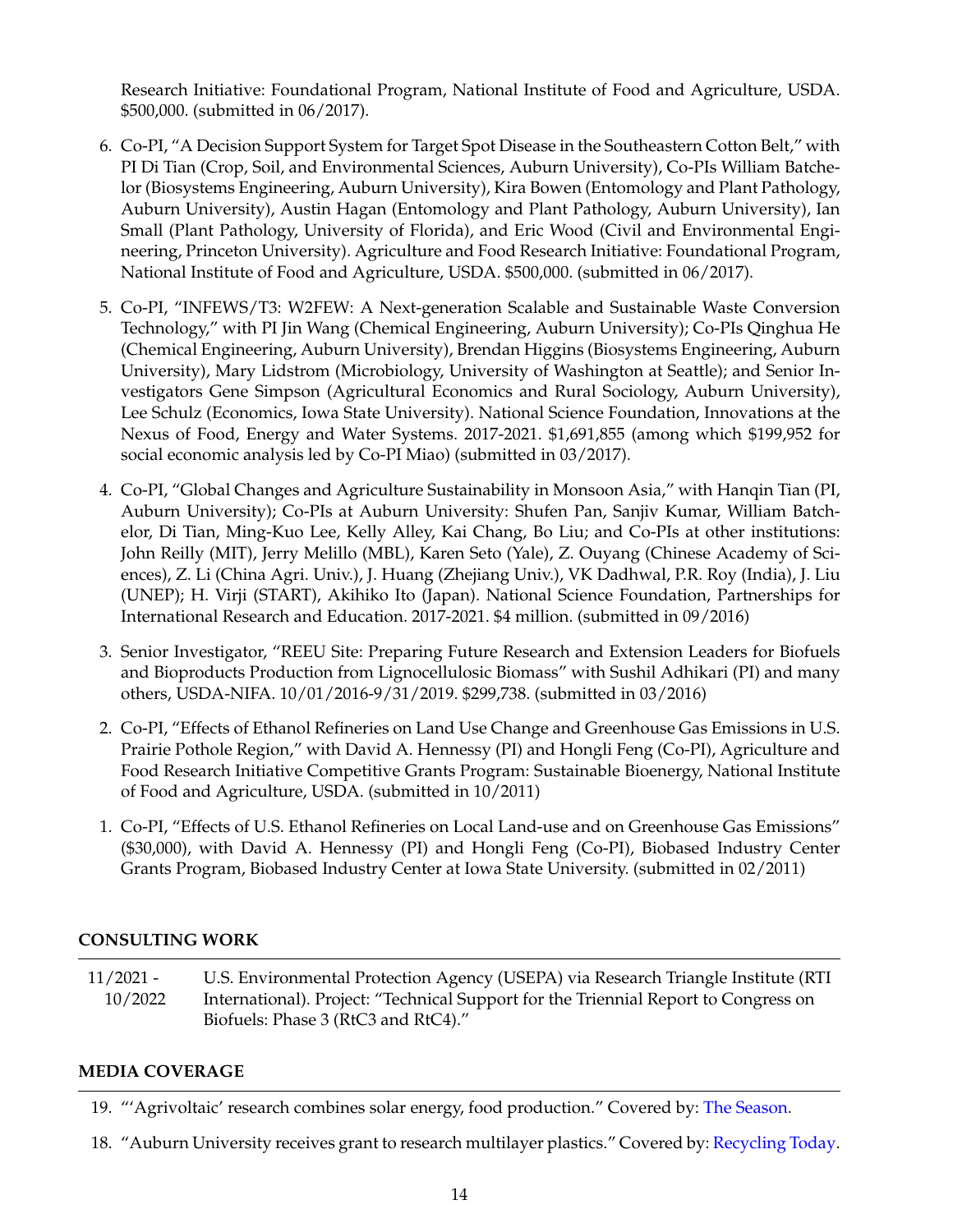- 17. "Maladaptation of U.S. Corn and Soybeans to a Changing Climate." Scientific Reports. doi: [https://doi.org/10.1038/s41598-021-91192-5.](https://doi.org/10.1038/s41598-021-91192-5) Covered by: [Phys.org.](https://phys.org/news/2021-07-corn-soybean-maladapted-climate-variations.html) Also featured in "Member in the News" sponsored by Agricultural and Applied Economics Association on August 16, 2021. Available at: [http://blog.aaea.org/.](http://blog.aaea.org/)
- 16. "Neonicotinoids and Decline in Bird Biodiversity in the United States." Nature Sustainability. doi: [https://doi.org/10.1038/s41893-020-0582-x.](https://doi.org/10.1038/s41893-020-0582-x) Covered by: [The Guardian,](https://www.theguardian.com/environment/2020/aug/10/pesticides-us-birds-species-biodiversity-study) [Scimex,](https://www.scimex.org/newsfeed/neonicotinoid-pesticides-harm-birds-in-usa) [Gizmodo,](https://earther.gizmodo.com/popular-pesticides-are-killing-birds-too-1844673035) [Trends Wide,](https://trendswide.com/alarm-as-pesticides-spur-rapid-decline-of-us-bird-species-environment/) [BirdWatching,](https://www.birdwatchingdaily.com/news/science/grassland-bird-decline-neonicotinoids/) [Audubon.](https://www.audubon.org/magazine/summer-2021/lax-pesticide-policies-are-putting-wildlife) A Podcast about the research can be found [here.](https://soundcloud.com/user-451767727-776956376/01-ceos-podcast-birds-and-neonic-pesticides) Also featured in "Member in the News" sponsored by Agricultural and Applied Economics Association on August 24, 2020. Available at: [http://blog.aaea.org/.](http://blog.aaea.org/)
- 15. "Tradeoff between Short-Term and Long-Term Risk Management Tools." Farms.com News, June 25, 2020. Also featured in "Member in the News" sponsored by Agricultural and Applied Economics Association on July 6, 2020. Available at: [http://blog.aaea.org/.](http://blog.aaea.org/)
- 14. "Survey Endorses Local Branding for Alabama Specialty Crops." Featured in "Member in the News" sponsored by Agricultural and Applied Economics Association on June 22, 2020. Available at: [http://blog.aaea.org/.](http://blog.aaea.org/)
- 13. "Faculty Achievement Highlights" in Auburn Research magazine, Spring 2020 Issue. Available at: [http://ocm.auburn.edu/research-magazine/2020-spring/.](http://ocm.auburn.edu/research-magazine/2020-spring/)
- 12. "Auburn's Department of Agricultural Economics and Rural Sociology conducts integrated research to look at the human side of science." Office of Communications & Marketing News Articles, Auburn University. December 6, 2019.
- 11. "AU faculty members receive major NSF grant." Opelika-Auburn News, Sunday, October 27, 2019.
- 10. "Auburn faculty members receive major NSF funding to study the sustainability of two mother river basins." Office of Communications & Marketing News Articles, Auburn University. October 24, 2019.
- 9. "Integrated research looks at human side of science." The Season, Auburn University College of Agriculture Magazine, October 8, 2019.
- 8. "Wind turbine design and placement can mitigate negative effect on birds." Ohio's Country Journal (July 26, 2019) and University of Illinois College of Agricultural, Consumer and Environmental Sciences News (July 18, 2019). Also featured in "Member in the News" sponsored by Agricultural and Applied Economics Association on August 5, 2019.
- 7. "Survey endorses local branding for Alabama specialty crops." GrowingAmerica, July 1, 2019; Opelika-Auburn News, Wednesday, July 10, 2019. Also covered by WLTZ NBC 38 and CW GA-BAMA on August 29, 2019.
- 6. "Survey endorses local branding for Alabama specialty crops." Office of Communications & Marketing News Articles, Auburn University. June 28, 2019.
- 5. "Incentivizing Feedstock Supply for the Bioeconomy." National Institute of Food and Agriculture (NIFA) of USDA, NIFA Impacts. April 12, 2019.
- 4. "Empirical Evidence Suggests Negligible Indirect Land Use Effect of Corn Ethanol in the U.S." Agricultural & Applied Economics Association Press Releases. January 28, 2019.
- 3. "Corn ethanol production has minimal effect on cropland use, study shows." Illinois College of Agricultural, Consumer and Environmental Sciences News. December 20, 2018.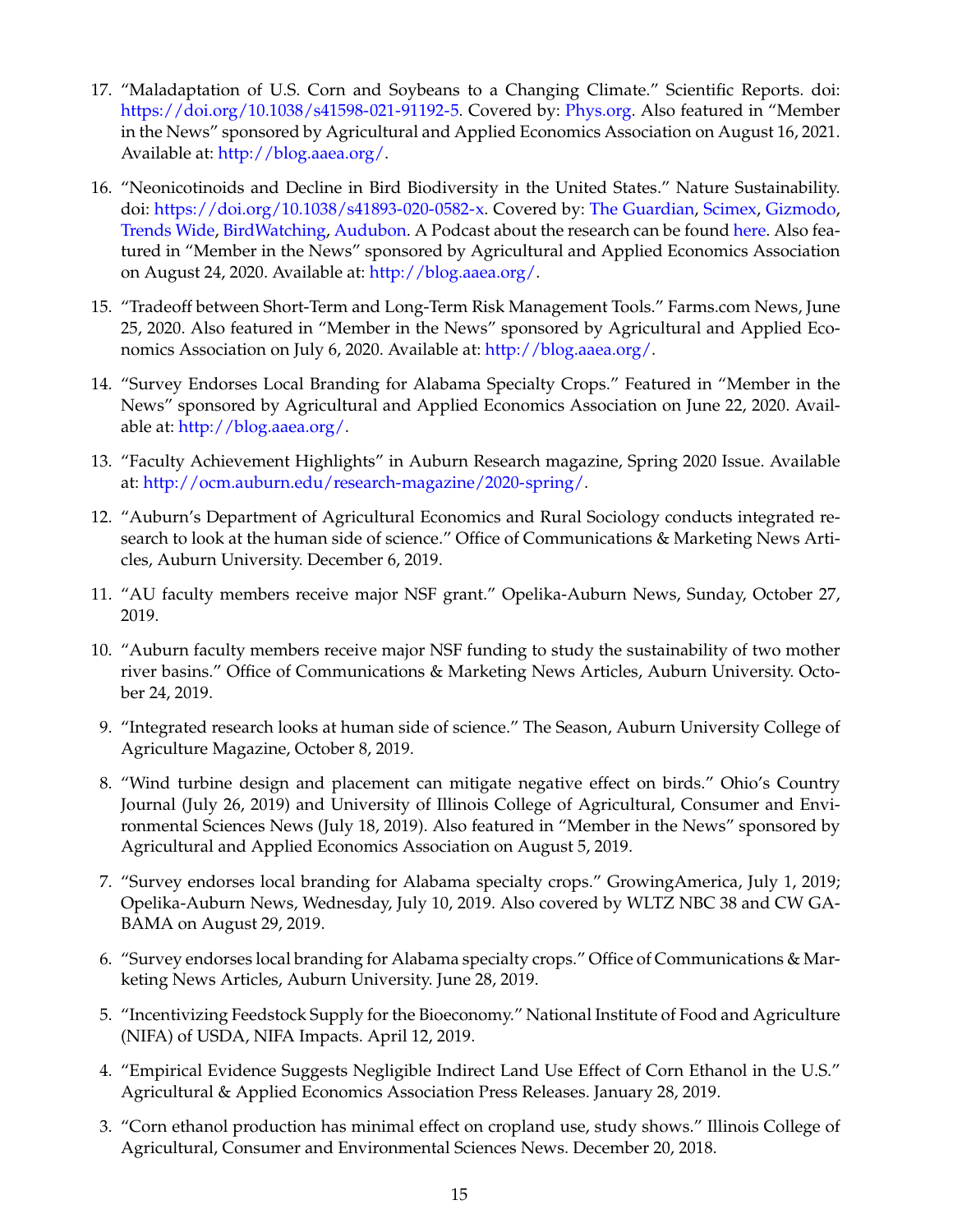- 2. "Auburn research to help expand bioenergy markets." Office of Communications & Marketing News Articles, Auburn University. February 9, 2018.
- 1. "Study shows how crop prices and climate variables affect yield and acreage." Phys.org and University of Illinois College of Agricultural, Consumer and Environmental Sciences News. November 17, 2015.

## **PRESENTATIONS**

- 65. "Adaptation to Climate Change of US Agriculture: Technology and Policy." Center on Food Security and the Environment, Stanford University. June 1, 2022, Stanford, CA. (invited, scheduled)
- 64. "Local Adaptation and Maladaptation to Climate Change of US Agriculture." Leo K. Simon Agriculture & Natural Resources Thursday Seminar Series, Department of Agricultural and Resource Economics, University of California, Berkeley. March 17, 2022, Berkeley, CA. (invited)
- 63. "Grassland Easement Acquisition: Conversion Hazard Rate, Additionality, and Spatial Spillover." Allied Social Science Associations (ASSA) Annual Meeting, January 7-9, 2022, Boston, MA. (invited)
- 62. "Ambiguity, Date Labels, and Food Waste." Allied Social Science Associations (ASSA) Annual Meeting, January 7-9, 2022, Boston, MA. (poster presentation)
- 61. "The Impact of Crop Insurance on Fertilizer Use in the United States." Biosystems Engineering Graduate Seminar, Auburn University, December 2, 2021, Auburn, AL. (invited)
- 60. "Ambiguity, Date Labels, and Food Waste." Agricultural & Applied Economics Association (AAEA) Annual Meeting, August 1-3, 2021, Austin, Texas.
- 59. "Impact of changes in Title II of the 2018 Farm Bill on the Acreage and Environmental Benefits of Conservation Reserve Program." Program in Environmental and Resource Economics (pERE) Weekly Seminar, Agricultural and Consumer Economics, University of Illinois at Urbana-Champaign. May 3, 2021. (invited)
- 58. "Ambiguity, Date Labels, and Food Waste." Applied Microeconomics Workshop, Department of Economics, Auburn University, April 21, 2021, Auburn, AL.
- 57. "Ambiguity, Date Labels, and Food Waste." Department of Agricultural Economics and Rural Sociology, Auburn University, March 29, 2021, Auburn, AL.
- 56. "Maladaptation of U.S. Corn and Soybean Yields to a Changing Climate." Auburn Research Faculty Symposium, January 29, 2021, Auburn, AL. (poster presentation)
- 55. "Time-Varying Adaptation of U.S. Corn and Soybean Yields to a Changing Climate." Applied Microeconomics Seminar, Department of Economics, Auburn University, November 4, 2020, Auburn, AL.
- 54. "Time-Varying Adaptation of U.S. Corn and Soybean Yields to a Changing Climate." Department of Agricultural Economics and Rural Sociology, Auburn University, October 26, 2020, Auburn, AL.
- 53. "Grassland Easement Acquisition: Conversion Hazard Rate, Additionality, and Spatial Spillover." The 2020 Annual Association of Environmental and Resource Economists (AERE) Summer Conference. June 4-5. Virtual conference (originally planned location: Hyatt Regency Miami, FL).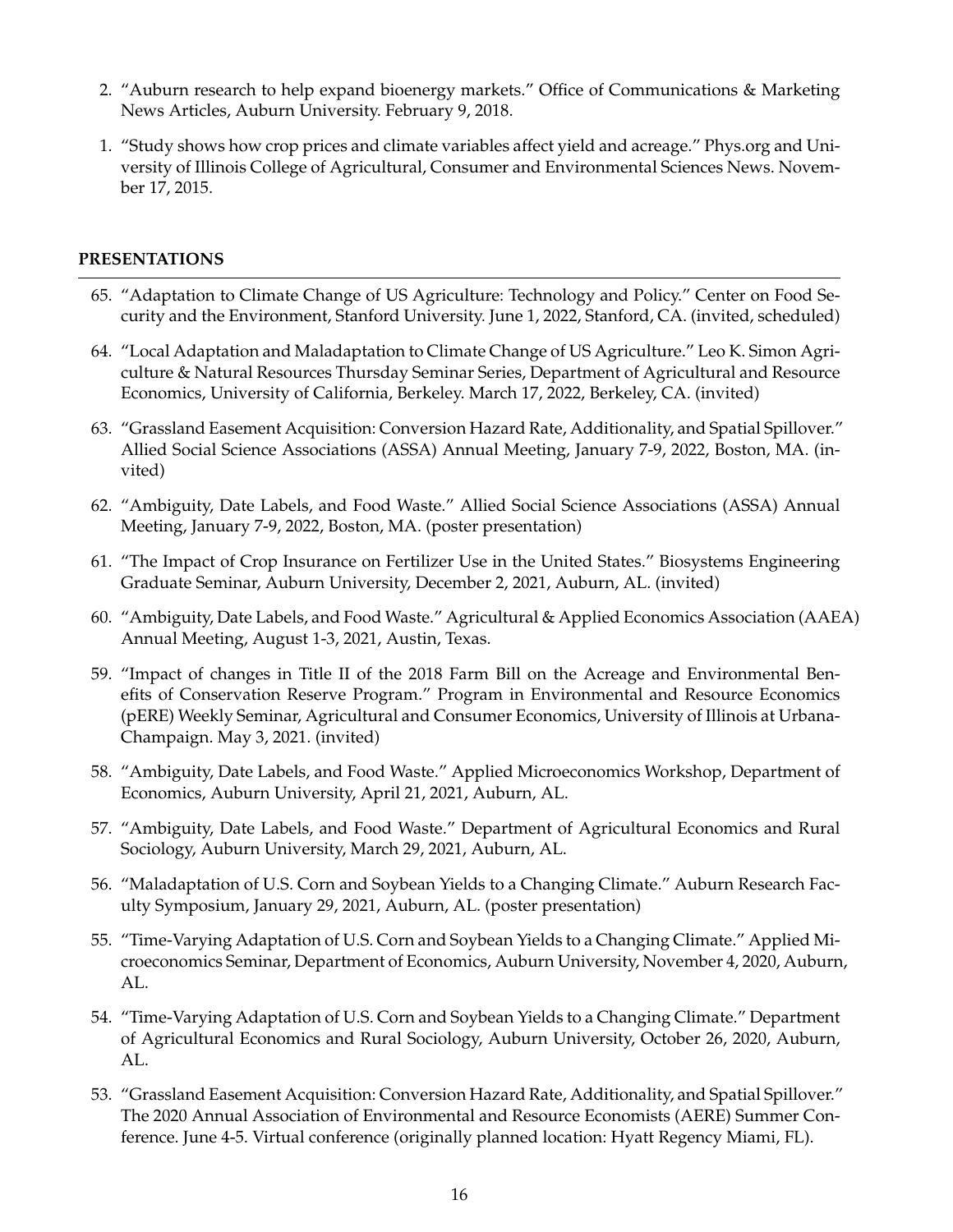- 52. "Climate Change Effects on U.S. Agriculture: Distributional Heterogeneity, Technological Adaptability, and Spatial Spillovers." Department of Economics, Iowa State University, December 2, 2019, Ames, IA.
- 51. "Climate Change Effects on U.S. Agriculture: Distributional Heterogeneity, Technological Adaptability, and Spatial Spillovers." Department of Agricultural Economics and Rural Sociology, Auburn University, November 18, 2019, Auburn, AL.
- 50. "Climate Change Effects on U.S. Agriculture: Distributional Heterogeneity, Technological Adaptability, and Spatial Spillovers." Department of Agricultural, Environmental, and Development Economics, Ohio State University, October 17, 2019, Columbus, OH.
- 49. "Economics of Switchgrass as Feedstock for Livestock and Bioenergy." Alabama Grazing Academy, Perdido River Farms, September 20, 2019, Atmore, Alabama. (extension presentation)
- 48. "Climate, Insurance, and Innovation: the Case of U.S. Agriculture." Department of Agricultural and Applied Economics, University of Georgia, March 1, 2019, Athens, GA.
- 47. "Climate, Insurance, and Innovation: the Case of U.S. Agriculture." Emerging Scholar Invited Symposium, Southern Agricultural Economics Association (SAEA) Annual Meetings, February 2-5, 2019, Birmingham, AL.
- 46. "The Determinants of Conservation Reserve Program Acreage Supply in the United States." Applied Microeconomics Lunch Seminar, Department of Economics, Auburn University, November 28, 2018, Auburn, AL.
- 45. "Climate Change Effects on U.S. Agriculture: Distributional Heterogeneity, Technological Adaptability, and Spatial Spillovers." Auburn Research Faculty Symposium, October 23, 2018, Auburn, AL. (poster presentation)
- 44. "Nonparametric Estimates of the Climate Change Effects on U.S. Agriculture: Heterogeneity, Nonlinearities, Nonseparabilities and Spatial Spillovers." Agricultural & Applied Economics Association (AAEA) Annual Meeting, August 5-7, 2018, Washington, D.C.
- 43. "Climate, Insurance, and Innovation: The Case of the U.S. Agriculture." Department of Agricultural and Resource Economics, Colorado State University, January 22, 2018, Fort Collins, CO.
- 42. "Incentivizing Feedstock Supply for the Bioeconomy: Implications for Ecosystem Services and Policy Design." USDA-NIFA Bioeconomy Agroecosystem and Natural Resources Project Directors Meeting, October 20-23, 2017, Tampa, FL.
- 41. "Adopting Bio-Energy Crops: Does Farmers' Attitude toward Loss Matter?" (Poster Presentation). USDA-NIFA Bioeconomy Agroecosystem and Natural Resources Project Directors Meeting, October 20-23, 2017, Tampa, FL.
- 40. "Climate, Insurance, and Innovation: The Case of the U.S. Agriculture." Department of Economics, Auburn University, September 15, 2017, Auburn, AL.
- 39. "Climate, Insurance, and Innovation: The Case of the U.S. Agriculture." The 1st CHESS Workshop on Coupled Human-Earth System Solutions for Global Sustainability. Auburn University, August 14, 2017, Auburn, AL.
- 38. "Grassland Easement Evaluation and Acquisition: A Stochastic Dynamic Perspective." The 6th Annual Association of Environmental and Resource Economists (AERE) Summer Conference, May 31 - June 2, 2017, Pittsburgh, PA.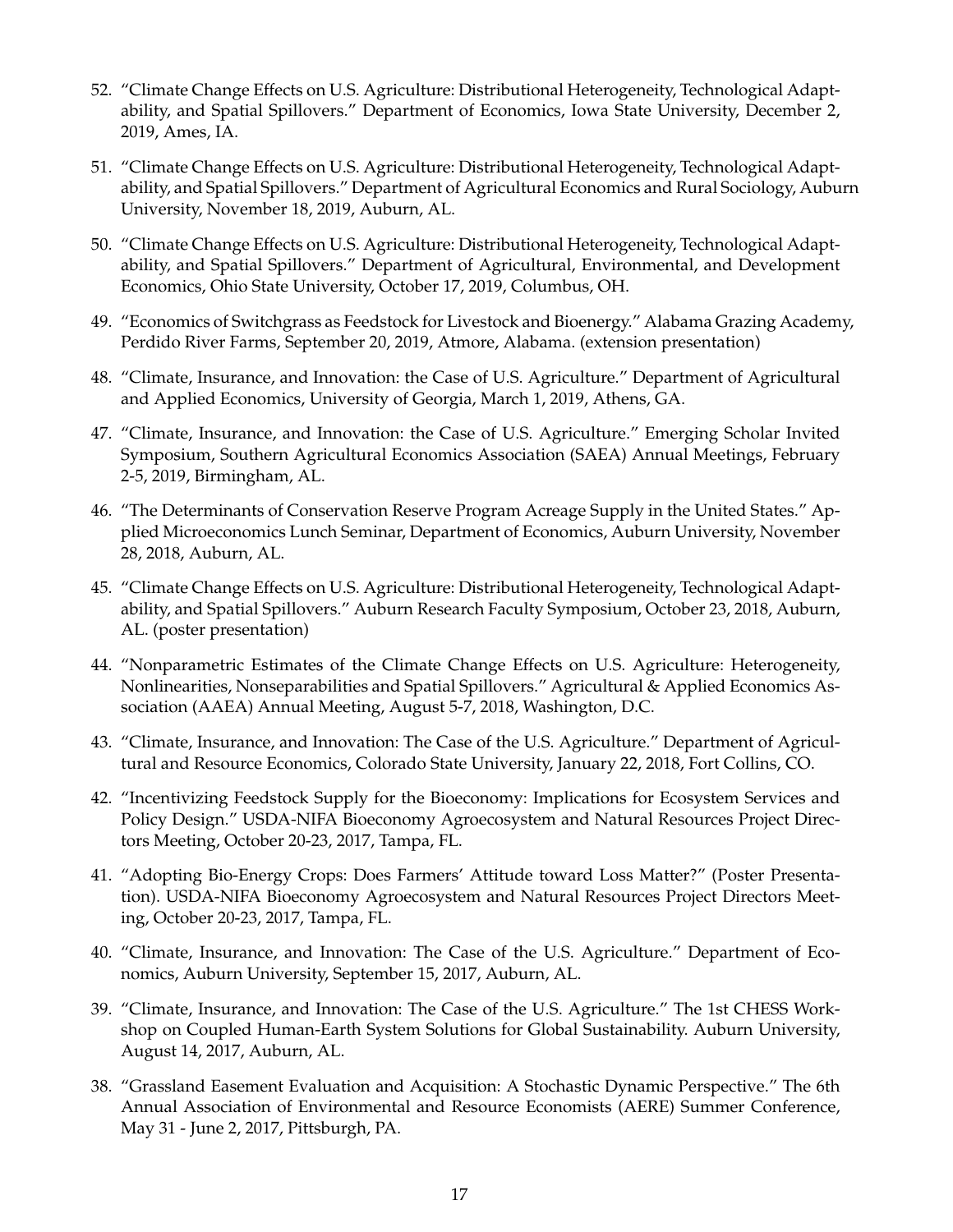- 37. "Climate, Insurance, and Innovation: The Case of the U.S. Agriculture." 2017 Annual Meeting of SCC-76 (Economics and Management of Risk in Agriculture and Natural Resources), March 30 - April 1, 2017, Pensacola Beach, FL.
- 36. "Incentivizing Feedstock Supply for the Bioeconomy: Implications for Ecosystem Services and Policy Design." International Center for Climate and Global Change Research, Auburn University, February 10, 2017, Auburn, AL.
- 35. "Grassland Easement Evaluation and Acquisition: an Integrated Framework." Southern Agricultural Economics Association (SAEA) Annual Meetings, February 4-7, 2017, Mobile, AL.
- 34. "Climate, Insurance, and Innovation: The Case of the U.S. Agriculture." The 74th Professional Agricultural Workers Conference, Tuskegee University, December 6, 2016, Tuskegee, Alabama.
- 33. "Grassland Easement Evaluation and Acquisition: A Stochastic Dynamic Perspective." Agricultural & Applied Economics Association (AAEA) Annual Meeting, July 31- August 2, 2016, Boston, MA.
- 32. "Crop Yield, Land Use, and Land Conservation." International Center for Climate and Global Change Research, Auburn University, June 15, 2016, Auburn, AL.
- 31. "Climate, Insurance, and Innovation: The Case of the U.S. Agriculture." The 5th Annual Association of Environmental and Resource Economists (AERE) Summer Conference, Sponsored Session, June 9-11, 2016, Breckenridge, CO.
- 30. "Climate, Insurance, and Innovation: The Case of the U.S. Agriculture." The 15th Occasional Workshop in Environmental and Resource Economics. University of California, Santa Barbara, October 2-3, 2015, Santa Barbara, CA.
- 29. "The Biomass Crop Assistance Program: Critical, Notional, or Distortional Support for Cellulosic Biofuels?" Agricultural & Applied Economics Association (AAEA) Annual Meeting, July 26-28, 2015, San Francisco, CA.
- 28. "Investments in New Technologies Markets, Risk, and Policy." Department of Agricultural Economics and Rural Sociology, Auburn University, March 5, 2015, Auburn, AL.
- 27. "Sodbusting, Crop Insurance and Sunk Conversion Costs." Department of Agricultural Economics and Agribusiness, Louisiana State University, January 28, 2015, Baton Rouge, LA.
- 26. "Assessing Cost-effectiveness of the Conservation Reserve Program and Its Interaction with Crop Insurance Subsidies." Departmental Workshop of the Program in Environmental and Resource Economics, Department of Agricultural and Consumer Economics, University of Illinois at Urbana-Champaign, Urbana, IL. December 1, 2014.
- 25. "Effectiveness of Alternative Policy Instruments to Induce Energy Crop Production with Establishment Cost and Yield Risk." Departmental Workshop of the Program in Environmental and Resource Economics, Department of Agricultural and Consumer Economics, University of Illinois at Urbana-Champaign, Urbana IL. October 6, 2014.
- 24. "Effectiveness of Alternative Policy Instruments to Induce Energy Crop Production with Establishment Cost and Yield Risk." Energy Biosciences Institute Internal Seminar, September 25, 2014, University of Illinois at Urbana-Champaign, Urbana, IL.
- 23. "Effectiveness of Alternative Policy Instruments to Induce Energy Crop Production with Establishment Cost and Yield Risk." Department of Agricultural and Applied Economics, University of Georgia, September 22, 2014, Athens, GA.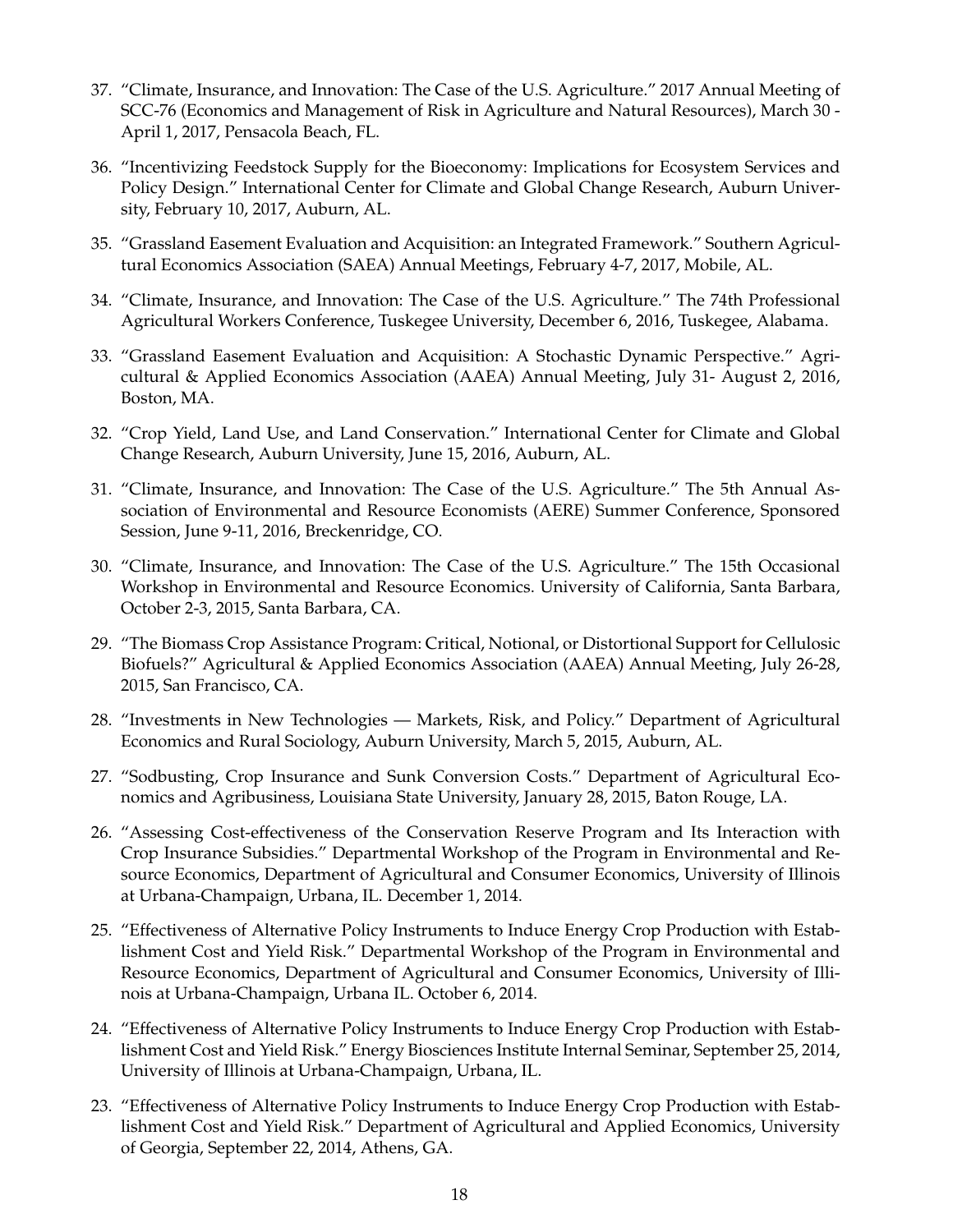- 22. "Why Price Subsidies May Not be Enough to Induce Production of Energy Crops for Cellulosic Biofuels." In the Invited Paper session "What Will It Take to Get Energy Crops Off the Ground: Land Use Subsidies, Price Subsidies, and Crop Insurance?" at Agricultural & Applied Economics Association (AAEA) Annual Meeting, July 27-29, 2014, Minneapolis, MN.
- 21. "Sodbusting, Crop Insurance and Sunk Conversion Costs." Department of Agricultural Economics, Kansas State University, July 22, 2014, Manhattan, KS.
- 20. "Crop Insurance for Energy Grasses." 2013 Crop Insurance and the Farm Bill Symposium, October 8-9, 2013, Louisville, KY.
- 19. "Responsiveness of Crop Yield and Acreage to Price and Climate." In the organized symposium "Measuring the Impacts of Weather on Crop Yields: Different Approaches for Different Purposes" at Agricultural & Applied Economics Association (AAEA) Annual Meeting, August 4-6, 2013, Washington D.C.
- 18. "Riskiness of Bioenergy Crop Production in the United States." (Poster Presentation) Agricultural & Applied Economics Association (AAEA) Annual Meeting, August 4-6, 2013, Washington D.C.
- 17. "Responsiveness of Crop Yield and Acreage to Price and Climate." Departmental Workshop of the Program in Environmental and Resource Economics, Department of Agricultural and Consumer Economics, University of Illinois at Urbana-Champaign. April 30, 2013.
- 16. "To Learn or To Change: Optimal R&D Investments under Uncertainties in the Case of Climate Change." Allied Social Science Associations (ASSA) Annual Meeting. January 4-6, 2013. San Diego, CA.
- 15. "To Learn or To Change: Optimal R&D Investments under Uncertainties in the Case of Climate Change." Association of Environmental and Resource Economists Summer Conference. June 3-5, 2012. Asheville, NC.
- 14. "Land Use Consequences of Crop Insurance Subsidies and Sodsaver." Environmental and Resource Economics Workshop, Iowa State University, May 9, 2012. Ames, IA.
- 13. "Investment in Cellulosic Biofuel Refineries: Do Waivable Biofuel Mandates Matter?" New Mexico State University, May 18, 2012. Las Cruces, NM.
- 12. "Crop Insurance Subsidies, Supplemental Revenue Assistance Payments, and Land Use Change." University of Arkansas, May 15, 2012. Fayetteville, AR.
- 11. "To Learn or To Change: Optimal R&D Investments under Uncertainties in the Case of Climate Change." East Carolina University, April 13, 2012. Greenville, NC.
- 10. "Investment in Cellulosic Biofuel Refineries: Do Waivable Biofuel Mandates Matter?" Energy Biosciences Institute, University of Illinois at Urbana-Champaign, March 2, 2012. Urbana-Champaign, IL.
- 9. "Land Use Consequences of Crop Insurance Subsidies." Heartland Environmental and Resource Economics Workshop. October 22, 2011. Urbana-Champaign, IL.
- 8. "Land Retirement Program Design and Empirical Assessments in the Presence of Crop Insurance Subsidies." America & s Grasslands Conference — America & s Grasslands: Status, Threats and Opportunities, August 15-17, 2011, Sioux Falls, SD.
- 7. "Economic Value of Information: Wheat Protein Measurement." Agricultural & Applied Economics Association (AAEA) Annual Meeting, July 24-26, 2011, Pittsburgh, PA.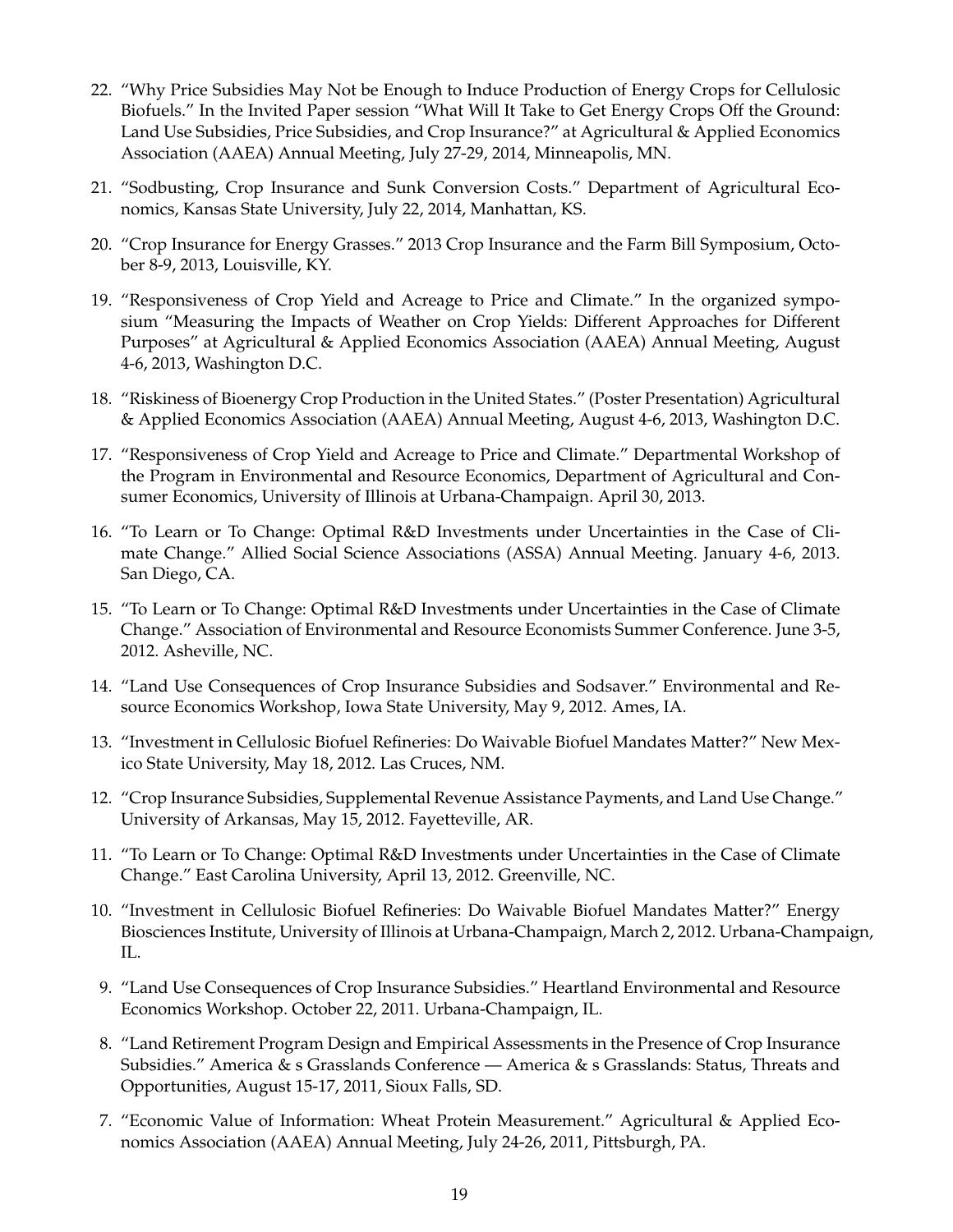- 6. "Investment in Cellulosic Biofuel Refineries: Do Biofuel Mandates Matter?" Agricultural Economics Workshop, Iowa State University, April 20, 2011, Ames, IA.
- 5. "The Land-Use Change Effect of Ethanol Plants in Iowa: 1997-2009." American Economic Association (AEA) Annual Meeting, January 7-9, 2011, Denver, CO.
- 4. "The Land-Use Change Effect of Ethanol Plants in Iowa: 1997-2009." Global Land Project Open Science Meeting, October 17-19, 2010, Arizona State University, Tempe, AZ.
- 3. "Does Waivability in Renewable Fuel Standard Matter for Investment in Cellulosic Biofuel Refineries?" (Poster Presentation) Agricultural & Applied Economics Association (AAEA) Annual Meeting, July 25-27, 2010, Denver, CO.
- 2. "To Learn or To Change: Optimal R&D Investments under Uncertainties and Purchased Learning in the Case of Climate Change." Tenth Annual Missouri Economics Conference, March 26-27, 2010, University of Missouri-Columbia and Research Division of Fed. Reserve Bank of St. Louis, Columbia, MO.
- 1. "Double Irreversibilities and the Development of Advanced Biofuels." Southern Economic Association 79th Annual Meetings, November 21-23, 2009, San Antonio, TX.

# **PRESENTATIONS BY STUDENT CO-AUTHORS**

- 14. Cornish, Brian. "Impact of changes in Title II of the 2018 Farm Bill on the Acreage and Environmental Benefits of Conservation Reserve Program." Co-authors: Ruiqing Miao and Madhu Khanna. Agricultural & Applied Economics Association (AAEA) Annual Meeting, August 1-3, 2021, Austin, Texas.
- 13. Cornish, Brian. "The Impact of Small Refinery Exemption Waivers on Renewable Fuel Market Factors." (Poster Presentation) Co-authors: Ruiqing Miao and Joel Cuffey. Agricultural & Applied Economics Association (AAEA) Annual Meeting, August 1-3, 2021, Austin, Texas.
- 12. Cornish, Brian. "Impacts of Small Refinery Exemption Waivers on Renewable Fuel Demand." Co-authors: Ruiqing Miao and Joel Cuffey. Applied Microeconomics Seminar, Department of Economics, Auburn University, November 4, 2020, Auburn, AL.
- 11. Cornish, Brian. "Impact of changes in Title II of the 2018 Farm Bill on the Acreage and Environmental Benefits of Conservation Reserve Program." Co-authors: Ruiqing Miao and Madhu Khanna. Agricultural & Applied Economics Association (AAEA) Annual Meeting, August 10- 11, 2020. Online virtual meeting.
- 10. Ghosh, Prasenjit. "The Effects of Federal Crop Insurance Program on Irrigation Water Use in the United States." (Poster Presentation) Co-authors: Ruiqing Miao and Emir Malikov. Agricultural & Applied Economics Association (AAEA) Annual Meeting, July 21-23, 2019, Atlanta, GA.
- 9. Cornish, Brian. "Determinants of Conservation Reserve Program Acreage Supply and Potential Effects of the 2018 Farm Bill." Co-author: Ruiqing Miao. The 34th Annual Career Fair and Training Conference, Minorities in Agriculture Natural Resources and Related Sciences (MANRRS), April 5th, 2019, Overland Park, KS.
- 8. Ghosh, Prasenjit. "The Effects of Federal Crop Insurance Program on Irrigation Water Use in the United States." Co-authors: Ruiqing Miao and Emir Malikov. Southern Agricultural Economics Association (SAEA) Annual Meetings, February 2-5, 2019, Birmingham, AL.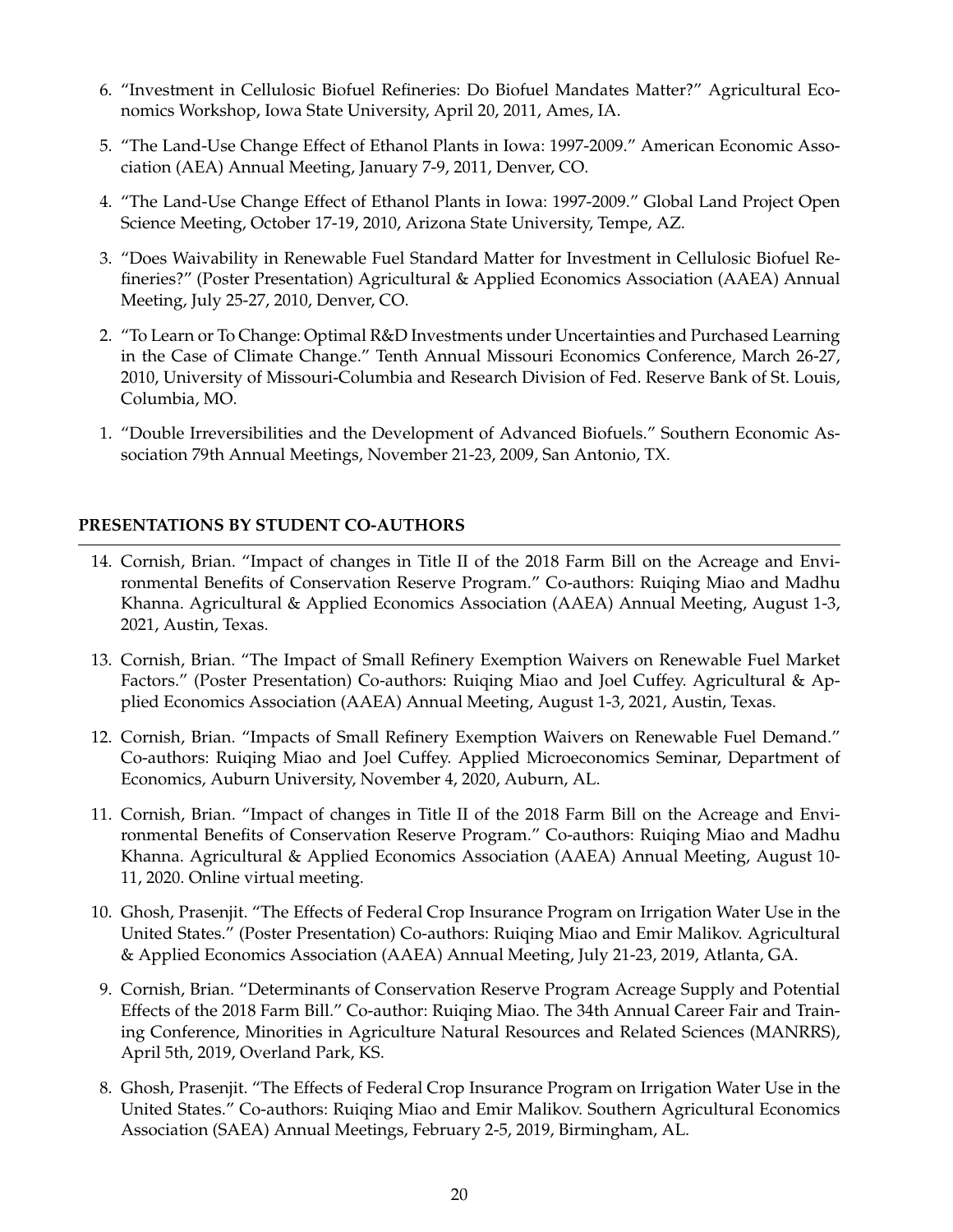- 7. Anand, Mohit. "Contracting in the Presence of Insurance: The Case of Bioenergy Crop Production." Southern Agricultural Economics Association (SAEA) Annual Meetings, February 2-5, 2019, Birmingham, AL.
- 6. Brian Cornish. "Potential Effects of the 2018 Farm Bill on the Conservation Reserve Program." Southern Agricultural Economics Association (SAEA) Annual Meetings, February 2-5, 2019, Birmingham, AL.
- 5. Ghosh, Prasenjit. "The Effects of Federal Crop Insurance Program on Irrigation Water Use in the United States." Allied Social Science Associations (ASSA) Annual Meeting, January 4-6, 2019, Atlanta, GA.
- 4. Ghosh, Prasenjit. "Agricultural Irrigation's Responses to Federal Crop Insurance in the United States." Agricultural & Applied Economics Association (AAEA) Annual Meeting, August 5-7, 2018, Washington, D.C.
- 3. Anand, Mohit. "Adopting Energy Crops: Does Farmers' Attitude toward Loss Matter?" Coauthors: Ruiqing Miao and Madhu Khanna. Southern Agricultural Economics Association (SAEA) Annual Meetings, February 2-6, 2018, Jacksonville, Florida.
- 2. Anand, Mohit. "Adopting Energy Crops: Does Farmers' Attitude toward Loss Matter?" Coauthors: Ruiqing Miao and Madhu Khanna. Agricultural & Applied Economics Association (AAEA) Annual Meeting, July 30 - August 1, 2017, Chicago, IL.
- 1. Ghosh, Prasenjit. "Have They Gone with the Wind? Indirect Effects of Wind Turbines on Bird Abundance." Co-authors: Jian Rong, Ruiqing Miao, Madhu Khanna, and Weiwei Wang. Agricultural & Applied Economics Association (AAEA) Annual Meeting, July 30 - August 1, 2017, Chicago, IL.

# **CONFERENCE SESSIONS ORGANIZED OR CO-ORGANIZED**

- 2. Data and modeling advances toward sustainable Food-Energy-Water development on a manageable scale (GC031). Co-organized with Chaoqun Lu, Hanqin Tian, and Shufen Pan. American Geophysical Union (AGU) Fall Meeting, New Orleans and Online, December 13-17, 2021. (scheduled)
- 1. Early Career Success: Award Winning Advice. Co-organized with Jerrod Penn. Agricultural & Applied Economics Association (AAEA) Annual Meeting, August 1-3, 2021, Austin, Texas.

# **CONFERENCES/WORKSHOPS ATTENDED WITHOUT MAKING PRESENTATIONS**

- 43. iSEE Congress Fall 2021: Circular Food Systems. Webinar by C-FARE and the Institute for Sustainability, Energy, and Environment at the University of Illinois Urbana-Champaign. October 27, 2021.
- 42. Online Summer Workshop in Envrionment, Energy, and Transportation (Economics) (OSWEET). Twice a month on a Friday, 1pm Pacific Time. Organized by Sarah Jacobson, Williams; Ed Rubin, U of Oregon; Catie Hausman, Michigan; Ariel Ortiz-Bobea, Cornell; Antonio Bento, USC; and Max Auffhammer, UC Berkeley. August 13, 2021. Online virtual meeting.
- 41. NBER conference on Risks in Agricultural Supply Chains, May 20-21, 2021. Virtual conference. (invited)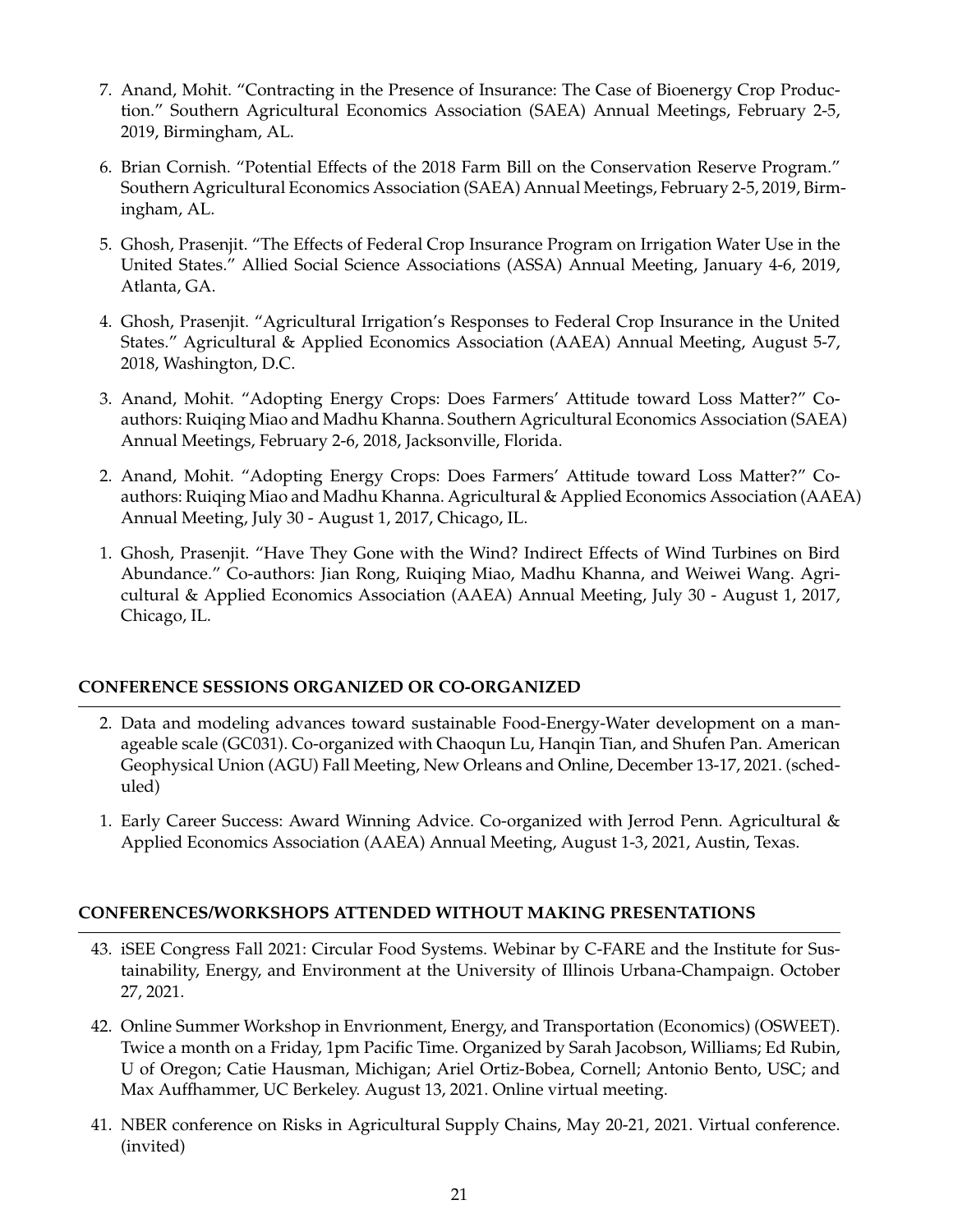- 40. Center for the Economics of Sustainability Mini-talks, University of Illinois at Urbana-Champaign, April 27th, 2021. Virtual meeting.
- 39. The Center for Business and Public Policy Seminar Series, University of Illinois at Urbana-Champaign, April 27th, 2021. Virtual meeting.
- 38. Agricultural Economics Workshop, Department of Agricultural and Resource Economics, University of California, Davis. Virtual meetings. Spring 2021.
- 37. C-FARE's Annual Brandt Forum. Impacts of a Digitally Driven Global Economy: Opportunities and Challenges for U.S. Agriculture. April 2 and April 5, 2021, 10:00am - 1:30pm (EST). Virtual meeting.
- 36. Reducing the Health Impacts of the Nitrogen Problem. Virtual workshop hosted by the Environmental Health Matters Initiative (EHMI), the National Academies of Sciences, Engineering, and Medicine. January 28 - February 25, 2021, every Thursday from 2:30-5:30 PM (ET).
- 35. The 2021 American Economic Association (AEA) Continuing Education Online Classes: Markets for Innovation: Market Failures and Public Policies. Lecturers: Kevin Bryan (U. of Toronto) and Heidi Williams (Stanford). January 6-7, 2021.
- 34. American Economic Association (AEA) 2021 Virtual Annual Meeting, January 3-5, 2021.
- 33. The 15*th* James S. Palmer Lecture in the School of Public Policy, University of Calgary. Speaker: Esther Duflo, MIT. Wednesday, December 16, 2020, 10:00 AM - 12:00 PM (MST). Online virtual lecture.
- 32. Hearing the Diverse Voices of AAEA webinar. Organized by the AAEA Mentoring Committee. Friday, December 11, 11:30 am - 1:00 pm (Central Time).
- 31. Beahrs ELP 20th Anniversary Webinar Series: The Biden-Harris Administration and the Future of the Global Environment. Organized by the Beahrs Environmental Leadership Program. Speaker: Max Auffhammer, UC Berkeley. Tuesday, December 1st 12:00 PM - 1:00 PM PST.
- 30. Federal Reserve Bank of Richmond Climate Change Workshop. Organized by Federal Reserve Bank of Richmond. November 19-20, 2020. Online virtual meeting.
- 29. Climate Adaptation Research Symposium: Measuring and Reducing Social Impacts. Organized by UCLA Luskin Center for Innovation. September 21, 2020. Online virtual meeting.
- 28. Online Summer Workshop in Envrionment, Energy, and Transportation (Economics) (OSWEET). Twice a month on a Friday, 1pm Pacific Time. Organized by Sarah Jacobson, Williams; Ed Rubin, U of Oregon; Catie Hausman, Michigan; Ariel Ortiz-Bobea, Cornell; Antonio Bento, USC; and Max Auffhammer, UC Berkeley. Online virtual meeting.
- 27. Integrated modeling of sustainable food, energy, and water systems from regional to global scales (AAEA Environmental mini-conference). August 19, 2020 12:30-3:45pm Central Time. Online virtual meeting.
- 26. Economic and Environmental Implications of Biofuels (2020 AAEA Organized Symposium). Aug 17, 2020 02:00 PM Central Time. Online virtual meeting.
- 25. The Econometric Society and Bocconi University Virtual World Congress. August 17-21, 2020. Online virtual meeting.
- 24. Agricultural & Applied Economics Association (AAEA) Annual Meeting. August 10-11, 2020. Online virtual meeting.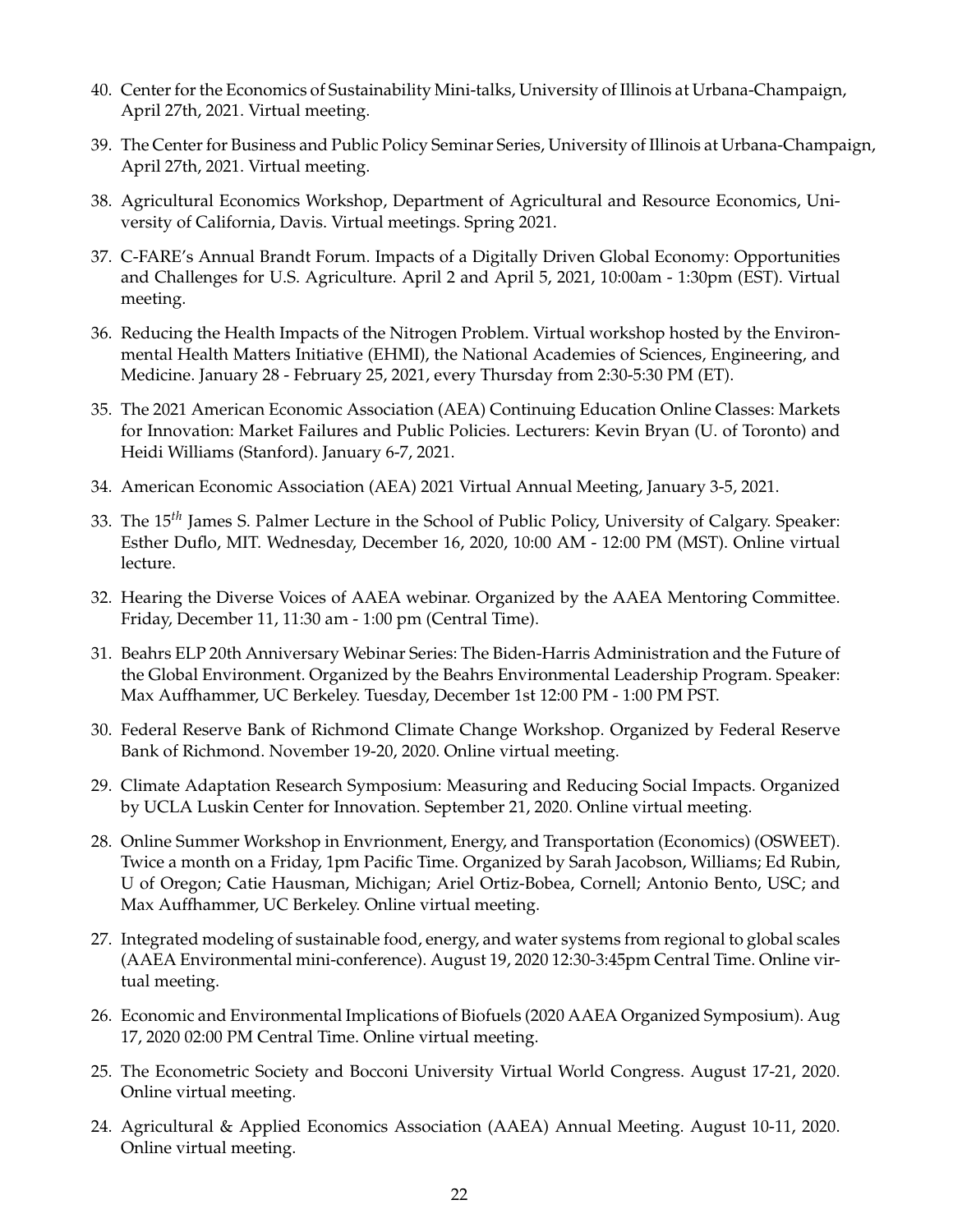- 23. The 25th Annual Conference of the European Association of Environmental and Resource Economists. Online via Zoom. June 23 - July 3, 2020.
- 22. Advancing Digital Agriculture and Conservation: A Virtual, Multi-Day Policy Workshop. Organized by Farm Foundation, the Cornell University Initiative for Digital Agriculture (CIDA), the Center for the Economics of Sustainability at the University of Illinois, and the University of Illinois Center for Digital Agriculture (CDA). Online via Zoom. May 20, May 27, May 29 and June 3, 2020.
- 21. Online Agricultural and Resource Economics Seminar. Organized by Dr. Marc Bellemare and Dr. Jeffrey Bloem (link: [https://sites.google.com/view/oares/home\)](https://sites.google.com/view/oares/home). Online via Zoom. May-December, 2020.
- 20. Rapid Response Webinar for COVID-19: Integrated Economic Analysis Needed to Advance Short Term Decision-Making in the Novel Coronavirus Pandemic. Organized by Eli Fenichel, Cathy Kling, and J Shogren. Online via Zoom. April 7, 2020, 1-2:30 EST.
- 19. American Economic Association (AEA) 2020 Annual Meeting, January 3-5, 2020, San Diego, CA.
- 18. Farmdoc webinar "Is farmdoc the Future of Agricultural Extension?" conducted by College of Agricultural, Consumer, and Environmental Sciences, University of Illinois at Urbana-Champaign, Tuesday, Sep 10, 2019 12:00 PM - 1:00 PM CDT.
- 17. Alabama Agribusiness Council 2019 Annual Meeting, June 23-25, 2019, Perdido Beach Resort, Orange Beach, AL.
- 16. American Economic Association (AEA) 2019 Annual Meeting, January 4-6, 2019, Atlanta, GA.
- 15. 2018 Commodity Producers Conference and Expo, August 2-5, Montgomery, AL.
- 14. Alabama Agribusiness Council 2018 Annual Meeting, June 24-26, 2018, Perdido Beach Resort, Orange Beach, AL.
- 13. 2018 Global Change and Food-Energy-Water Symposium, February 9, 2018, Auburn University, Auburn, AL.
- 12. Alabama Agribusiness Council 2017 Annual Meeting, June 25-27, 2017, Perdido Beach Resort, Orange Beach, AL.
- 11. 2017 Alabama Stormwater Forum, May 11-12, 2017, Auburn University, Auburn, AL.
- 10. Alabama Agribusiness Council 2016 Annual Meeting, June 26-28, 2016, Orange Beach, AL.
- 9. American Economic Association (AEA) 2015 Annual Meeting, January 3-5, 2015, Boston, MA.
- 8. Heartland Environmental and Resource Economics Conference, November 1-2, 2014, Urbana, IL.
- 7. iSEE Congress 2014 Feeding 9 Billion, September 30 October 2, 2014, University of Illinois at Urbana-Champaign, Urbana, IL.
- 6. American Economic Association (AEA) 2014 Annual Meeting, January 3-5, 2014, Philadelphia, PA.
- 5. Heartland Environmental and Resource Economics Conference, November 2-3, 2013, Urbana, IL.
- 4. Heartland Environmental and Resource Economics Conference, November 10, 2012, Urbana, IL.
- 3. American Economic Association (AEA) 2012 Annual Meeting, January 6-8, 2012, Chicago, IL.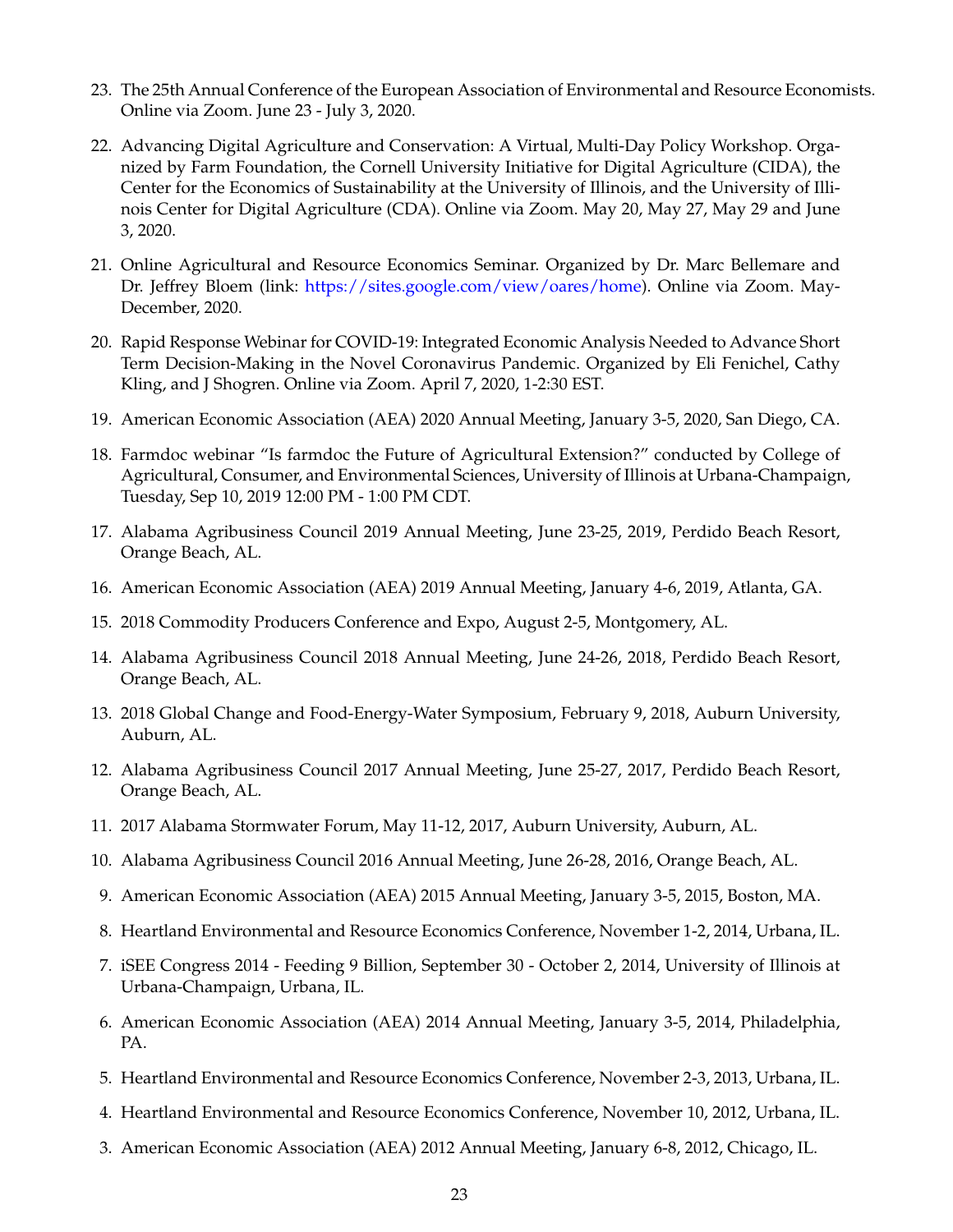- 2. American Economic Association (AEA) 2008 Annual Meeting, January 4-6, 2008, New Orleans, LA.
- 1. American Economic Association (AEA) 2007 Annual Meeting, January 5-7, 2007, Chicago, IL.

# **STUDENT ADVISING**

## **PhD students on whose committees I served as a chair or co-chair**

Brian Cornish, Presidential Graduate Opportunity Program Fellow, Auburn, current, Chair

Nabin Bhandari, Auburn, current, Chair

Pritam Mitra, Auburn, current, Chair

Azaz Zaman, Auburn, incoming, Chair

Prasenjit Ghosh, Auburn, 2021, Co-Chaired with Henry Kinnucan placement: Assistant professor of Agricultural Business, University of Southern Indiana, IN, USA.

Mohit Anand, Auburn, 2018, Co-Chaired with Patricia Duffy placement: Division chair, Division of Business and Accounting, Miles College, AL, USA.

## **PhD students on whose committees I served as a committee member**

Yousef Alkilany, current, Auburn

Fahd Majeed, current, Department of Agricultural and Consumer Economics, University of Illinois at Urbana-Champaign

Jingfang Zhang, 2021, Auburn. placement: Postdoctoral Research Associate, Department of Agricultural Economics, University of Kentucky.

Nisha Sehrawat, 2021, Auburn.

Yijia Li, 2021, Department of Agricultural and Consumer Economics, University of Illinois at Urbana-Champaign

placement: Assistant Professor, School of Management and Economics, Beijing Institute of Technology, China

Dibyajyoti Sinha, Department of Economics, current, Auburn

Charles Karau Machatha, 2021, Auburn

Matthew Muntifering, 2020, Auburn placement: Senior Analyst, Product & Engagement Analytics - Data Integrity position, Realtor.com

Suzan Odabasi, 2019, Auburn placement: Assistant Professor in Economics, Usak University, Turkey

Ping Wang, 2018, Auburn placement: Assistant Professor, Zhongnan University of Economics and Law, Wuhan, China

Meijuan Wang, 2018, Auburn

placement: Research Management Office, Hebei Normal University of Science and Technology, Qinhuangdao, Hebei, China

Yuxi Luo, 2016, Auburn placement: Assistant Professor, Guangxi Normal University, Guilin, China; and Institute for Southwestern City and Regional Development, China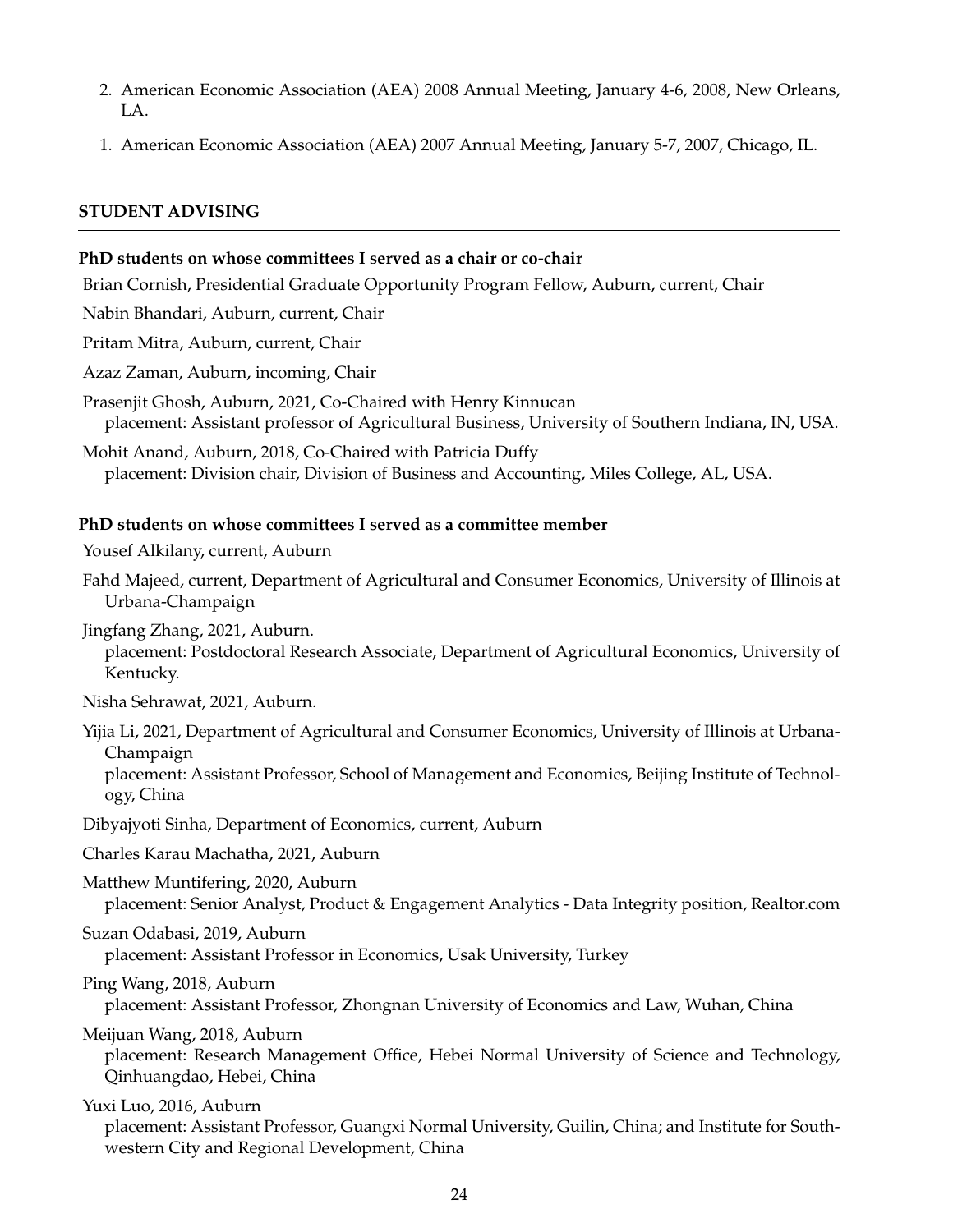Togo Traore, 2016, Auburn, placement: Model Validation Analyst, Freddie Mac in Fairfax, VA, USA

## **PhD students on whose committees I served as a university reader**

Jie Zhang, 2020, Department of Economics, Auburn dissertation: Three Essays on Economics of the Parliaments placement: Assistant Professor (tenuretrack), Center for Economics, Finance and Management Studies (CEFMS) at Hunan University, China

Yecheng Xu, 2019, School of Forestry and Wildlife Sciences, Auburn dissertation: The Population, Livestock, and Cropland in Changing Society and Climate in Mongolia placement: Assistant Professor, Department of Economics, Zhejiang University of Finance and Eco-

Jagdish Poudel, 2017, School of Forestry and Wildlife Sciences, Auburn placement: Forest Economist Specialist, Michigan Department of Natural Resources-Forest Resource Division, Lansing, MI, USA

## **PhD students for whom I served as an intake advisor**

Derick Adu, Spring 2020, Auburn

nomics, Hangzhou, China

## **Master's students on whose committees I served as a Chair**

George Richburg, current, Auburn

Musa Ngbede, incoming, Auburn

Hayes Grogan, 2020, Auburn placement: High School Math Instructor, Southern Preparatory Academy, Camp Hill, AL.

Brian Cornish, 2019, Auburn placement: PhD program in agricultural economics at Auburn University

#### **Master's students on whose committees I served as a committee member**

Tayler Schillerberg, 2019, Crop, Soil, and Environmental Sciences, Auburn placement: PhD program in Crop, Soil, and Environmental Sciences, Auburn University

Taylor Johnson, 2018, Auburn placement: Associate Bank Examiner, Farm Credit Administration (FCA), McLean, VA, USA

## **Undergraduate student research advising**

Lindsey Wessel. Fall 2021. Project "A Study of Crop Insurance Fraud in Alabama." Undergraduate Research Fellow, Auburn University.

Roshell Rosales Aguilar. Summer 2020 - Spring 2021. Project "Food Waste and Food Loss: Causes and Remedies." Undergraduate Research Fellow, Auburn University. placement: Master of Science Program, Charles H. Dyson School of Applied Economics and Management, Cornell University.

Seth Ingram. Fall 2020. Project "Impact of the China-US Trade War on the Alabama Soybean Industry." Undergraduate Research Fellow, Auburn University.

placement: Master of Science in Agricultural Economics, University of Tennessee.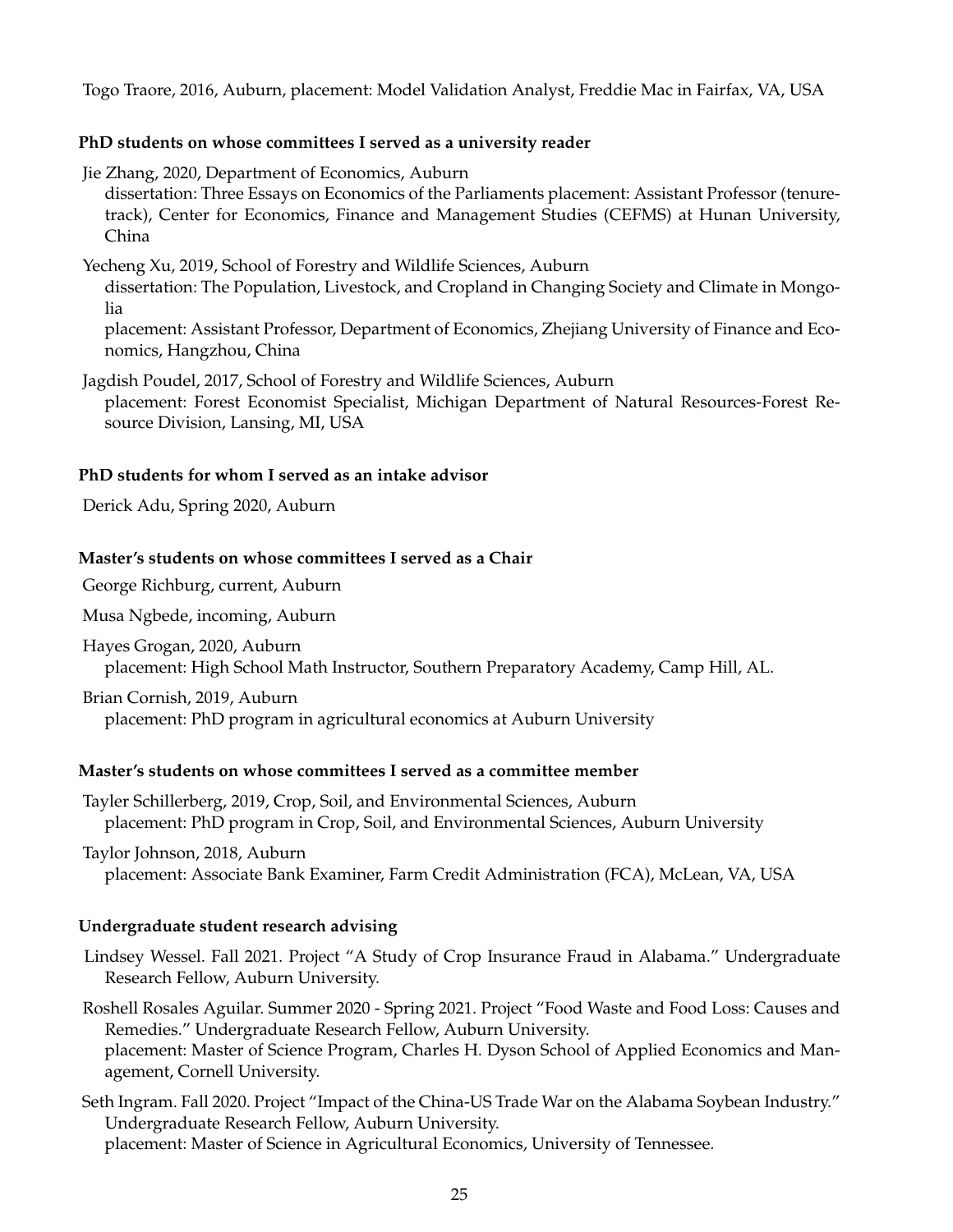Nathan Scarff. Summer 2017 to December 2017. Project "Production Risk of Alabama Agriculture: Its Determinants and the Effects of Risk Management Tools on Farmers' Production Efficiency and Welfare."

placement: Investment Specialist, Merrill Edge, Bank of America, Baltimore, MD, USA.

Carter Weis. Spring 2016 to Summer 2017, with Norbert Wilson. Project "Food Waste: Consumer Response to Information, Technology, and Risk." placement: Master of Science Program, Charles H. Dyson School of Applied Economics and Management, Cornell University.

#### **Undergraduate student academic advising**

Fall 2015 - Spring 2016 Advise on average 8 undergraduate students on courses and provide general guidance.

## **TEACHING**

**Auburn University** (student evaluation score in the brackets)

| Spring 2022 | Guest lecture for Quantitative Policy Analysis (ARE 242), Department of Agricultural and<br>Resource Economics, University of California, Berkeley, 4/13/2022. |
|-------------|----------------------------------------------------------------------------------------------------------------------------------------------------------------|
| Fall 2021   | Computer Applications in Agricultural Economics (AGEC 3100)                                                                                                    |
| Fall 2021   | Production Economics (I) (AGEC 7080, PhD level)                                                                                                                |
| Spring 2021 | Independent Study with Directed Readings (AGEC 4960)                                                                                                           |
| Fall 2020   | Food and Agricultural Policy (AGEC 8090, PhD level), online [5.6/6]                                                                                            |
| Fall 2020   | Computer Applications in Agricultural Economics (AGEC 3100), online [5.2/6]                                                                                    |
| Spring 2020 | Guest lecture for Mineral Resources: Processing and Availability (MATL 2230), 2/13/2020                                                                        |
| Fall 2019   | Production Economics (I) (AGEC 7080, PhD level) [5.3/6]                                                                                                        |
| Fall 2019   | Computer Applications in Agricultural Economics (AGEC 3100) [5.2/6]                                                                                            |
| Spring 2019 | Food and Agricultural Policy (AGEC 8090, PhD level) [6/6]                                                                                                      |
| Fall 2018   | Computer Applications in Agricultural Economics (AGEC 3100) [5.3/6]                                                                                            |
| Fall 2018   | Guest lecture for Mineral Resources: Processing and Availability (MATL 2230), 9/27/2018                                                                        |
| Fall 2018   | Guest lecture for Food, Agriculture, and Society (RSOC 3190), 10/8/2018                                                                                        |
| Fall 2017   | Computer Applications in Agricultural Economics (AGEC 3100) [4.9/6]                                                                                            |
| Fall 2017   | Independent Study with Directed Readings (AGEC 4960)                                                                                                           |
| Fall 2017   | Food and Agricultural Policy (AGEC 8090, PhD level) [5.7/6]                                                                                                    |
| Fall 2016   | Computer Applications in Agricultural Economics (AGEC 3100) [5.1/6]                                                                                            |
| Spring 2016 | Computer Applications in Agricultural Economics (AGEC 3100) [4.8/6]                                                                                            |

**Iowa State University** (student evaluation score in the brackets)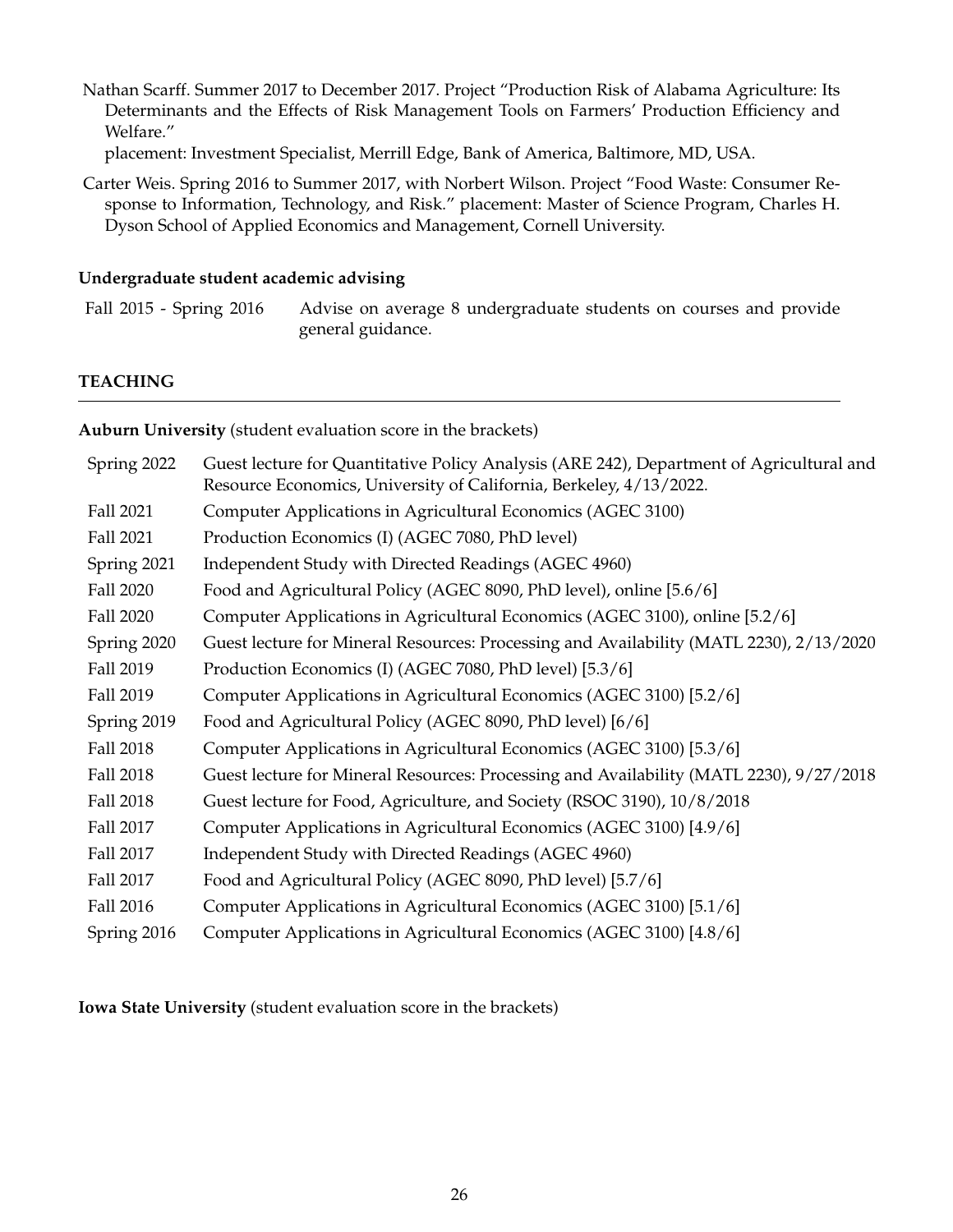| Summer, 2010           | Instructor, Environment, Humans, and Economics, Precollegiate Programs for Talented<br>and Gifted                                                                                                                               |
|------------------------|---------------------------------------------------------------------------------------------------------------------------------------------------------------------------------------------------------------------------------|
| Summer, 2009           | Instructor, Principles of Microeconomics, Department of Economics, [4.1/5]                                                                                                                                                      |
| Summer, 2009           | Instructor, Game Theory, Precollegiate Programs for Talented and Gifted                                                                                                                                                         |
| $08/2006$ -<br>12/2010 | Teaching Assistant, Principles of Microeconomics, Principles of Macroeconomics,<br>Intermediate Microeconomics, Introduction to Agricultural Markets, Applied<br>Economics Optimizations, Macroeconomic Theory (graduate level) |

# **Fudan University**

| $02/2006 - 06/2006$ | Instructor, International Economic Law               |
|---------------------|------------------------------------------------------|
| $09/2005 - 01/2006$ | Instructor, Economic Law                             |
| $02/2005 - 06/2005$ | Instructor, International Economic Law               |
| $11/2005 - 01/2006$ | Head Teaching Assistant, Microeconomics (PhD level)  |
| $09/2005 - 10/2005$ | Teaching Assistant, Contract Theory (Master's level) |

# **University of Shanghai for Science and Technology**

| $09/2004 - 01/2005$ | Instructor, Introduction to World Economy   |
|---------------------|---------------------------------------------|
| $02/2003 - 06/2003$ | Instructor, Principles of Insurance Science |

# **Other Institutions**

| 09/2004 - 01/2005 | Instructor, WTO: An Overview, Putuo TV University of Shanghai, China |  |
|-------------------|----------------------------------------------------------------------|--|
|-------------------|----------------------------------------------------------------------|--|

# **RESEARCH ASSISTANT EXPERIENCE**

# **Iowa State University**

| $01/2011$ -            | Research Assistant for Professor David A. Hennessy, Project: "Land Use Consequences                                                                                                                                                             |
|------------------------|-------------------------------------------------------------------------------------------------------------------------------------------------------------------------------------------------------------------------------------------------|
| 05/2011                | of Crop Insurance Subsidies."                                                                                                                                                                                                                   |
| $05/2010 -$<br>12/2010 | Research Assistant for Professor David A. Hennessy, Project: "Economic Value of<br>Information: Wheat and Barley Protein Measurement."                                                                                                          |
| $07/2008$ -<br>08/2009 | Research Assistant for Professor Bruce A. Babcock, Project: "Reducing the Greenhouse<br>Gas Emissions Associated with Indirect Land Use Changes through Higher Crop Yields,<br>Policy Changes and On-Farm Greenhouse Gas Reduction Strategies." |

# **Fudan University**

| $09/2005$ -            | Research Assistant for Professor Zhigang Yuan, Project: "The Economic Growth of                                                                                                                   |
|------------------------|---------------------------------------------------------------------------------------------------------------------------------------------------------------------------------------------------|
| 01/2006                | China: Institution, Structure and Welfare"                                                                                                                                                        |
| $06/2005 -$<br>09/2005 | Research Assistant for Employment and Social Security Research Center (ESSRC),<br>Fudan University. Project: "Urbanization, Land Exchange, and Social Security"                                   |
| $12/2004 -$<br>01/2005 | Research Assistant for Employment and Social Security Research Center (ESSRC),<br>Fudan University. Project: "the Study of Immigrant Worker Policy of Shanghai During<br>Its 11th Five-Year Plan" |

# **CERTIFICATES**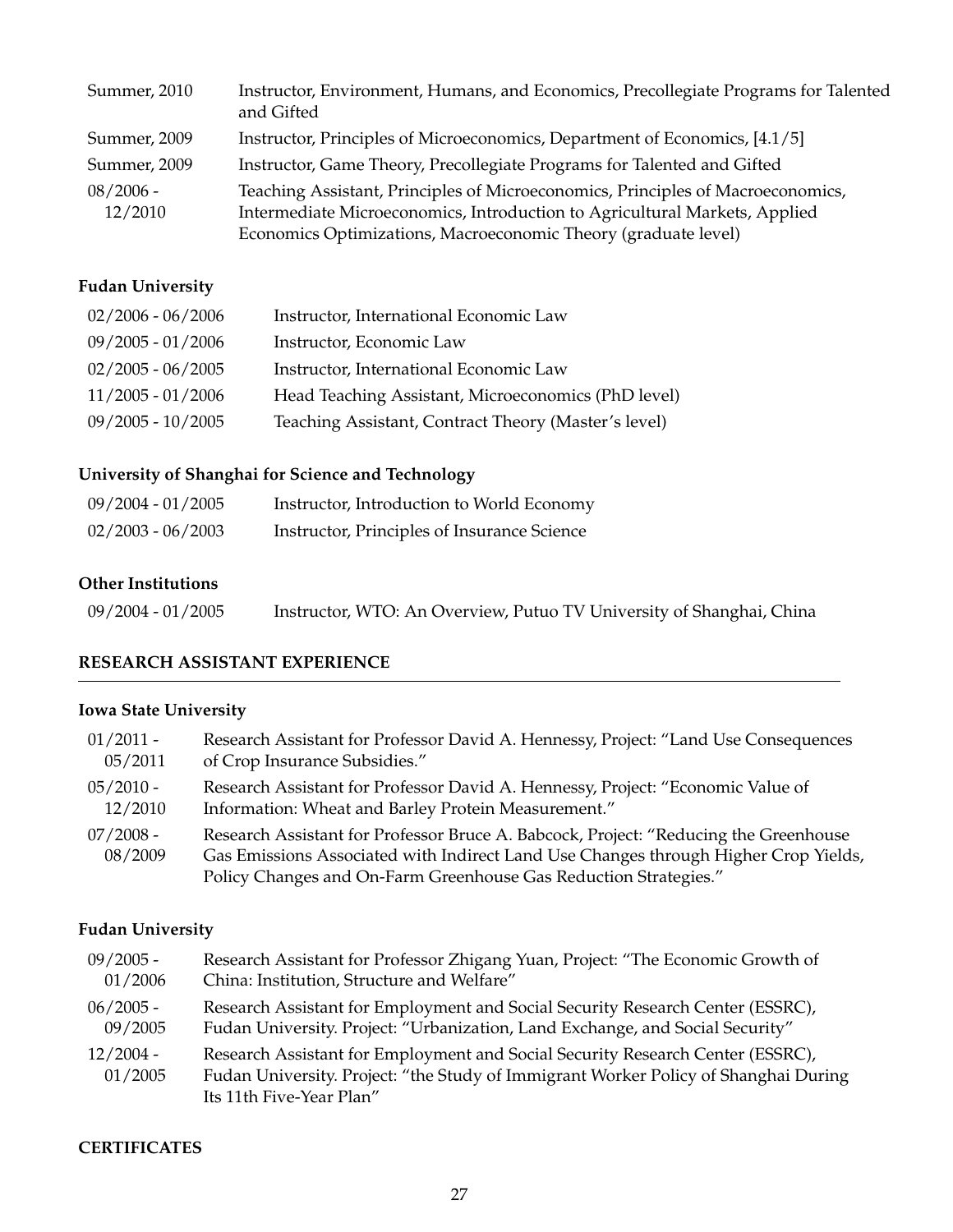| Fall 2010   | Graduate Student Teaching Certificate |
|-------------|---------------------------------------|
| Spring 2010 | Preparing Future Faculty Scholar      |
| Spring 2010 | Preparing Future Faculty Fellow       |
| Spring 2009 | Preparing Future Faculty Associate    |

# **AWARDS, HONORS, FELLOWSHIPS, AND MINI-GRANTS**

| 2020-2023     | Associate Editor, American Journal of Agricultural Economics.                                                                                                                    |
|---------------|----------------------------------------------------------------------------------------------------------------------------------------------------------------------------------|
| 2021-2023     | Associate Editor, Agricultural Economics.                                                                                                                                        |
| 2021          | Outstanding Journal Article 2020 of the European Review of Agricultural Economics,<br>The European Agricultural and Applied Economics Publications (EAAEP) Foundation.           |
| Fall 2021     | Undergraduate Research Fellowship Program, Student: Lindsey Wessel, \$1,700.                                                                                                     |
| 2020          | Outstanding Publication Award (High Scientific Impact), College of Agriculture,<br>Auburn University.                                                                            |
| Fall 2020     | Undergraduate Research Fellowship Program, Student: Seth Ingram, \$1,400.                                                                                                        |
| $2020 - 2021$ | Undergraduate Research Fellowship Program, Student: Roshell Rosales Aguilar, \$4,800.                                                                                            |
| 2019          | Emerging Scholar Award, Southern Agricultural Economics Association.                                                                                                             |
| 2017          | Dean's Grantsmanship Award, Auburn University College of Agriculture.                                                                                                            |
| 2017          | Multistate Travel Grant Program at Auburn University, \$750 for SCC-76 2017 Annual<br>Meeting in Pensacola Beach, FL.                                                            |
| 2016          | Biggio Center for the Enhancement of Learning and Teaching, \$5,000 for redesigning<br>course AGEC 3100 (Computer Applications in Agricultural Economics), Auburn<br>University. |
| 2016          | Association of Environmental and Resource Economists (AERE) 5th Annual Summer<br>Conference, Sponsored session travel stipend, \$1,300.83.                                       |
| 2015          | The 15th Occasional Workshop in Environmental and Resource Economics Travel<br>Stipend Award, \$982.2, U. of California, Santa Barbara.                                          |
| 2014          | Energy Biosciences Institute Travel Award, \$1,000, U. of Illinois.                                                                                                              |
| $2007 - 2011$ | Professional Advancement Grant, six times, Iowa State University                                                                                                                 |
| 2010          | Graduate and Professional Student Senate Peer Research Award, Iowa State University                                                                                              |
| 2010          | Travel Grant, The Global Land Project of the International Geosphere Biosphere<br>Programme                                                                                      |
| 2010          | Graduate Teaching Excellence Award, Iowa State University                                                                                                                        |
| 2010          | Graduate and Professional Student Senate Peer Teaching Award, Iowa State University                                                                                              |
| $2004 - 2006$ | Graduate Fellowship, Fudan University, China                                                                                                                                     |
| 1997 - 2006   | Zhang Wang Zhuang Scholarship, four times, ¥29,000 in total, Linyi, China                                                                                                        |
| $2001 - 2004$ | Graduate Fellowship, University of Shanghai for Science and Technology, China                                                                                                    |

# **HUMAN RESOURCE SERVICE TRAINING HISTORY**

| 12/06/2021 | How to Evaluate a Diversity Statement in Faculty Searches, Auburn University.              |
|------------|--------------------------------------------------------------------------------------------|
|            | 03/01/2021 QPR Suicide Prevention Training, Mental Health Training Day, Auburn University. |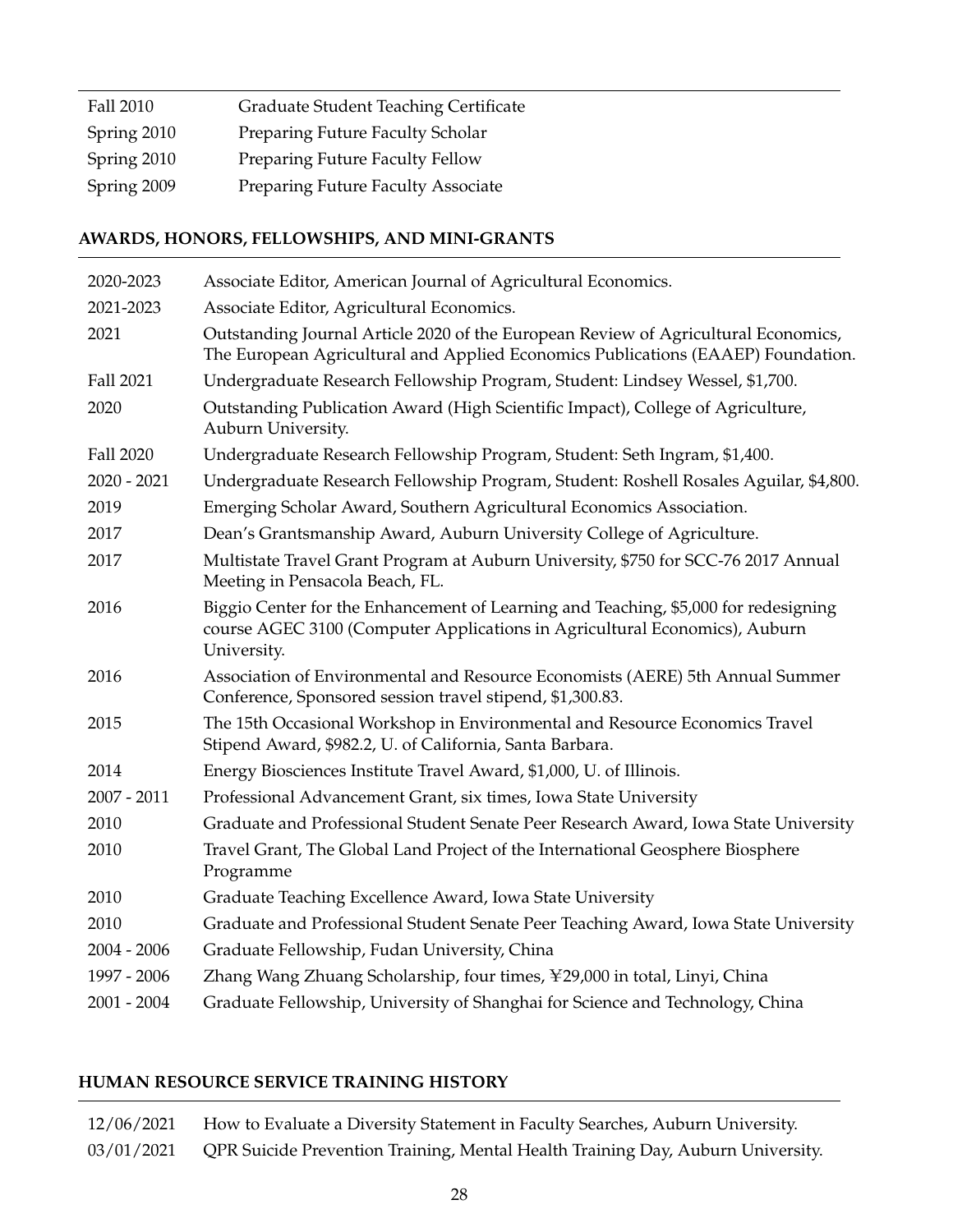| 07/2020      | Deep Dives into the Four Instructional Modalities. Biggio Center for the Enhancement<br>of Teaching & Learning, Auburn University, Auburn, AL. |
|--------------|------------------------------------------------------------------------------------------------------------------------------------------------|
| 07/2020      | Virtual Workshop on Best Practices for Grant and Contract Processing. College of<br>Agriculture, Auburn University, Auburn, AL.                |
| 09/2019      | Search Committee Online Training, Auburn University, Auburn, AL.                                                                               |
| 04/2019      | Farming Basics. Online course offered by Alabama Cooperative Extension System,<br>Auburn University, Auburn, AL.                               |
| 02/2019      | Human Resource Development Training Course: Emotional Intelligence. February 6,<br>2019. Auburn University.                                    |
| 06/2017      | NSF Grantsmanship Workshop. June 9, 2017, Auburn, AL.                                                                                          |
| 12/2016      | The 2016 Alabama Corn and Wheat Short Course (offered by the Alabama Cooperative<br>Extension System). December 12-13, 2016, Auburn, AL.       |
| $5 - 6/2016$ | Summer Course (Re)Design Seminar (offered by the Biggio Center for the Enhancement<br>of Learning and Teaching at Auburn U), Auburn, AL.       |
| 07/14/2015   | Active Shooter Response, University of Illinois Police, University of Illinois at<br>Urbana-Champaign, Urbana, IL.                             |
| 10/2007      | Graduate Student Teaching and Learning Circle: McKeachie's Teaching Tips                                                                       |
| $9-10/2008$  | Graduate Student Teaching and Learning Circle: A Whack on the Side of the Head                                                                 |
| $1 - 2/2009$ | Graduate Student Teaching and Learning Circle: Generation Me                                                                                   |
| 02/18/2009   | Engaging Students in the Classroom Panel                                                                                                       |
| 03/08/2010   | Morrison Grant Writing workshop: Write Winning Grants                                                                                          |
| 03/09/2010   | Morrison Grant Writing workshop: Write Winning Revisions                                                                                       |

## **REFEREE SERVICE**

*Agricultural Economics Agricultural and Resource Economics Review Agricultural Finance Review Agronomy American Journal of Agricultural Economics Applied Economic Perspectives and Policy Canadian Journal of Agricultural Economics Climate Change Economics Climatic Change China Agricultural Economic Review Ecological Economics Energy Policy Energy, Sustainability and Society Environmental Research Letters European Review of Agricultural Economics Food Policy Global Environmental Change J. of Agricultural Economics J. of Agricultural and Applied Economics J. of Agricultural and Resource Economics J. of the Association of Environmental and Resource Economists*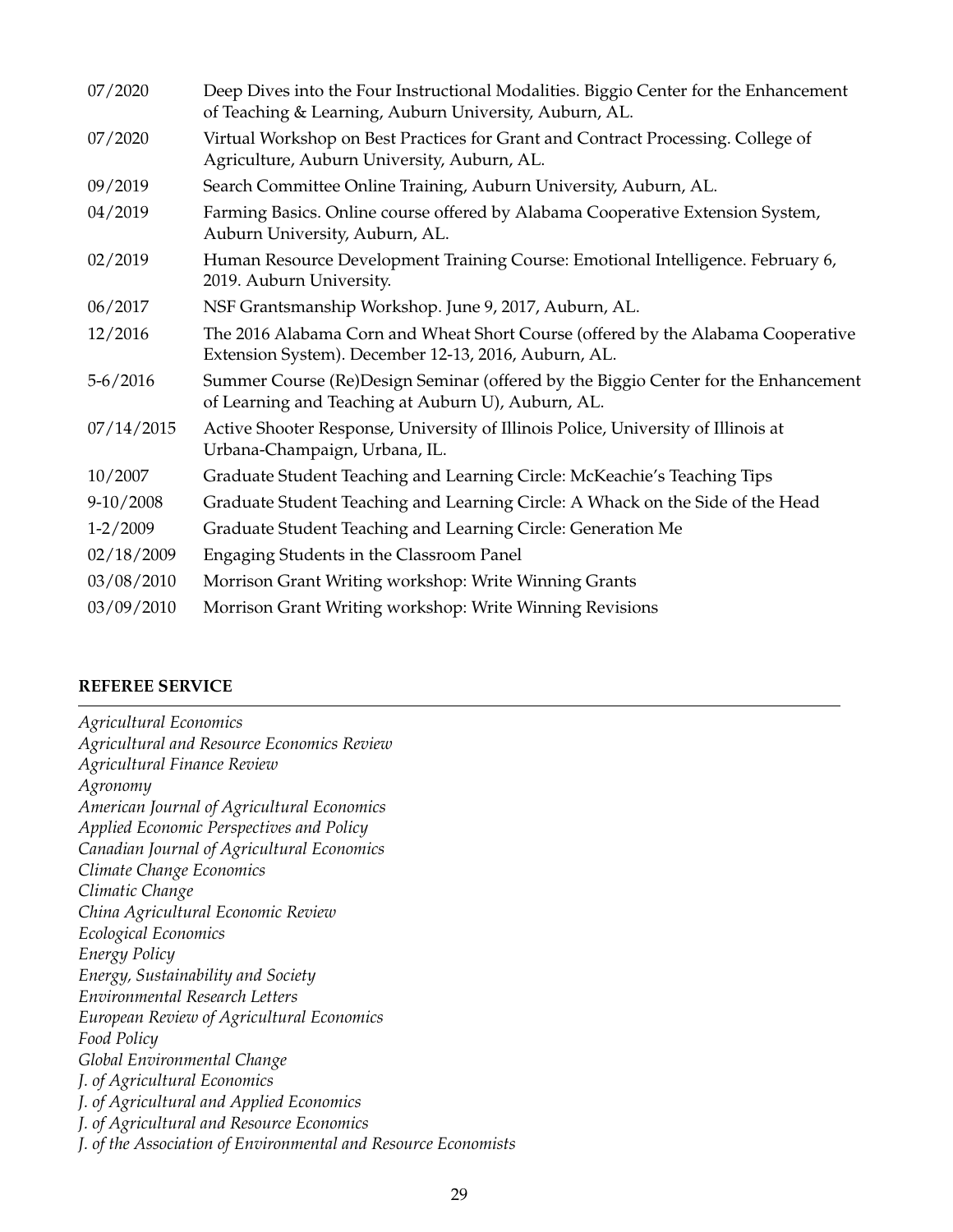*J. of the Royal Statistical Society Land Economics Land Use Policy Natural Resource Modeling Nature Communication PLOS One Q Open Remote Sensing Resource and Energy Economics The Energy Journal World Development AAEA annual meeting 2014-2019, 2021* (*selected papers*)

# **REVIEW PANELS**

- 7. Peer Review Panel for proposals submitted to the 2020 Agricultural and Food Research Initiative (AFRI) Competitive Grants Program — Agriculture Economics and Rural Communities (AERC): Environmental and Natural Resource Economics Program. USDA National Institute of Food and Agriculture (NIFA). July 7-8, 2020.
- 6. Expert Reviewer for the Second Order Draft (SOD) of the Working Group I (WGI) contribution to the Sixth Assessment Report (AR6) of Intergovernmental Panel on Climate Change (IPCC). March-April, 2020.
- 5. Peer Review Panel for the 2019-2020 Intramural Grants Program (IGP) at Auburn University. Spring semester, 2020.
- 4. Expert Reviewer for the First Order Draft (FOD) of the Working Group I (WGI) contribution to the Sixth Assessment Report (AR6) of Intergovernmental Panel on Climate Change (IPCC). May-June, 2019.
- 3. Peer Review Panel for proposals submitted to the 2018 USDA National Institute of Food and Agriculture (NIFA) programs: Environment and Natural Resource Economics (A1651), Center for Behavioral and Experimental Economics for Agri-Environmental and Risk Management Policy Research (A1655), and Valuing Environmental Benefits from Natural Resource Conservation Programs (A1654). November 13-15, 2018.
- 2. Peer Review Panel for the 2018 Alabama Agricultural Experiment Station (AAES) Production Agriculture Research Funding Program, College of Agriculture, Auburn University. April 18, 2018.
- 1. Peer Review Panel for the FY 2016 National Needs Graduate and Postgraduate Fellowship Grants Program (NNF), the National Institute of Food and Agriculture (NIFA), USDA. 2017. February 14-16, 2017.

# **TEACHING ADVISING**

- Samir Huseynov. Spring 2021. Computer Applications in Agricultural Economics (AGEC 3100). Auburn University.
- Igbekele Amos Ajibefun. Spring 2020. Computer Applications in Agricultural Economics (AGEC 3100). Auburn University.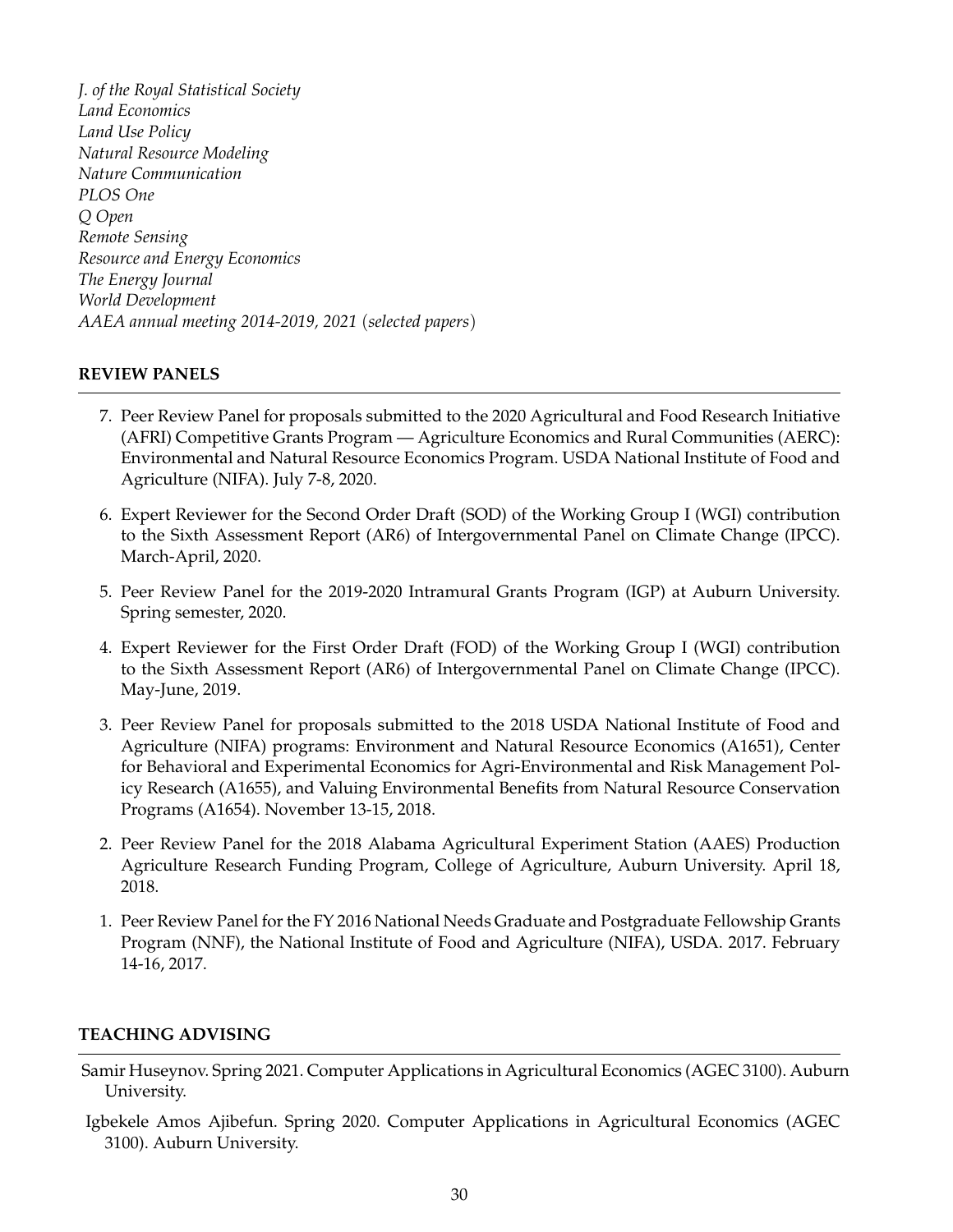Brian Cornish. Spring 2019. Computer Applications in Agricultural Economics (AGEC 3100). Auburn University.

Ly Nguyen. Spring 2018. Computer Applications in Agricultural Economics (AGEC 3100). Auburn University.

## **DEPARTMENTAL SERVICE**

## **Auburn University**

| Spring 2021-Present     | Chair, Graduate Program Committee                                                                      |
|-------------------------|--------------------------------------------------------------------------------------------------------|
| Spring 2021-Present     | Graduate Program Officer, PhD program                                                                  |
| Fall 2021               | Member, Faculty search committee (Production Econometrics position)                                    |
| Spring 2021             | Peer Teaching Evaluation for Wenying Li (AGEC 3200 Quantitative Methods in<br>Agricultural Economics)  |
| Fall 2020-Present       | Associate professor member, Promotion and Tenure Committee                                             |
| Fall 2020-Present       | Member, PhD Research Paper Committee                                                                   |
| Fall 2020-Present       | Faculty mentor for Dr. Joel Cuffey                                                                     |
| Fall 2020-Present       | Faculty mentor for Dr. Wendiam Sawadgo                                                                 |
| Spring 2020-Present     | Member, Assessment Team                                                                                |
| Spring 2020             | Peer Teaching Evaluation for John Ng'ombe (AGEC8080 Production Economics<br>II)                        |
| Spring 2020             | Proposal reviewer for Dr. Joel Cuffey's Hatch Project "Food marketing in<br>Alabama and the Southeast" |
| Spring 2020             | <b>Department Faculty Meeting Secretary</b>                                                            |
| Fall 2019               | Department Faculty Meeting Secretary Substitute                                                        |
| 2020                    | MS Program Graduate Program Officer                                                                    |
| Fall 2019 - Spring 2020 | Member, Faculty search committee (ALFA Eminent Scholar position)                                       |
| Fall 2019               | Chair, Faculty search committee (agribusiness/experimental economics position)                         |
| Fall 2018 - Spring 2019 | Member, Faculty search committee (ALFA Eminent Scholar position)                                       |
| Spring and Fall 2017    | Member, Faculty search committee (ALFA Eminent Scholar position)                                       |
| Fall 2015 - Spring 2021 | Member, Undergraduate curriculum/teaching committee                                                    |
| Fall 2015 - Spring 2021 | Member, Scholarship committee                                                                          |
| Spring and Fall 2016    | Member, Faculty search committee (Assistant professor/Extension Risk<br>Management position)           |
| Spring and Fall 2016    | Member, Fire escape project review committee                                                           |
| Spring 2016             | Graduate student brown bag seminar coordinator (with Henry Kinnucan)                                   |
| Fall 2015 - Fall 2016   | Co-advisor, AgriBusiness Club                                                                          |
|                         |                                                                                                        |

# **Iowa State University**

| 08/2009 - 08/2012 | Economics Graduate Student Association Mentor Program |
|-------------------|-------------------------------------------------------|
| Spring 2010       | Senator of Graduate and Professional Student Senate   |

## **COLLEGE-LEVEL SERVICE**